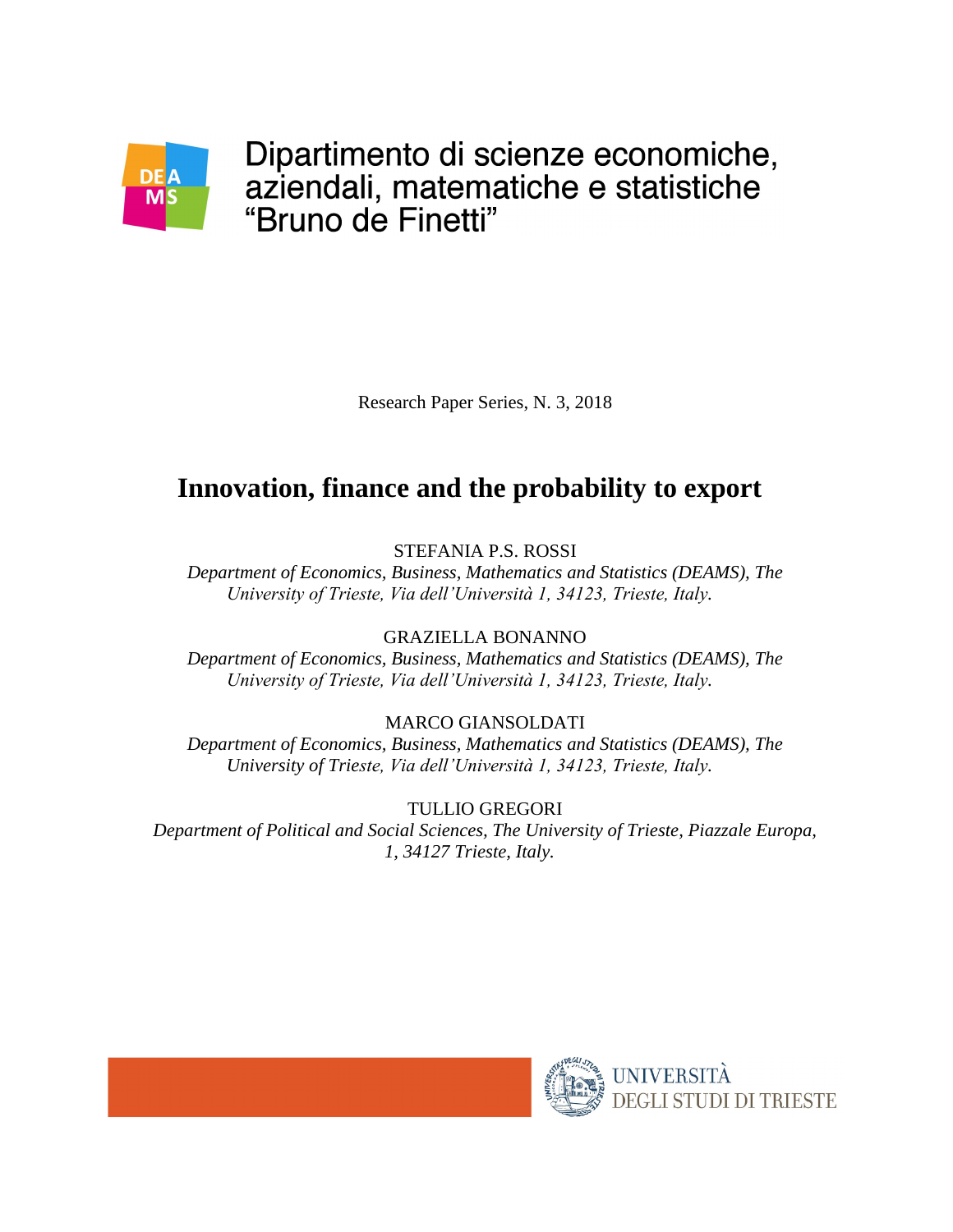Research Paper Series

Dipartimento di Scienze Economiche, Aziendali, Matematiche e Statistiche "Bruno de Finetti" Via dell'Università 1 34123, Trieste Tel.: +390405587927 Fax: +390405587005 [http://www.deams.units.it](http://www.deams.units.it/)

EUT Edizioni Università di Trieste Via E.Weiss, 21 - 34128 Trieste Tel. +390405586183 Fax +390405586185 http://eut.units.it [eut@units.it](mailto:eut@units.it)



ISBN: 978-88-8303-951-5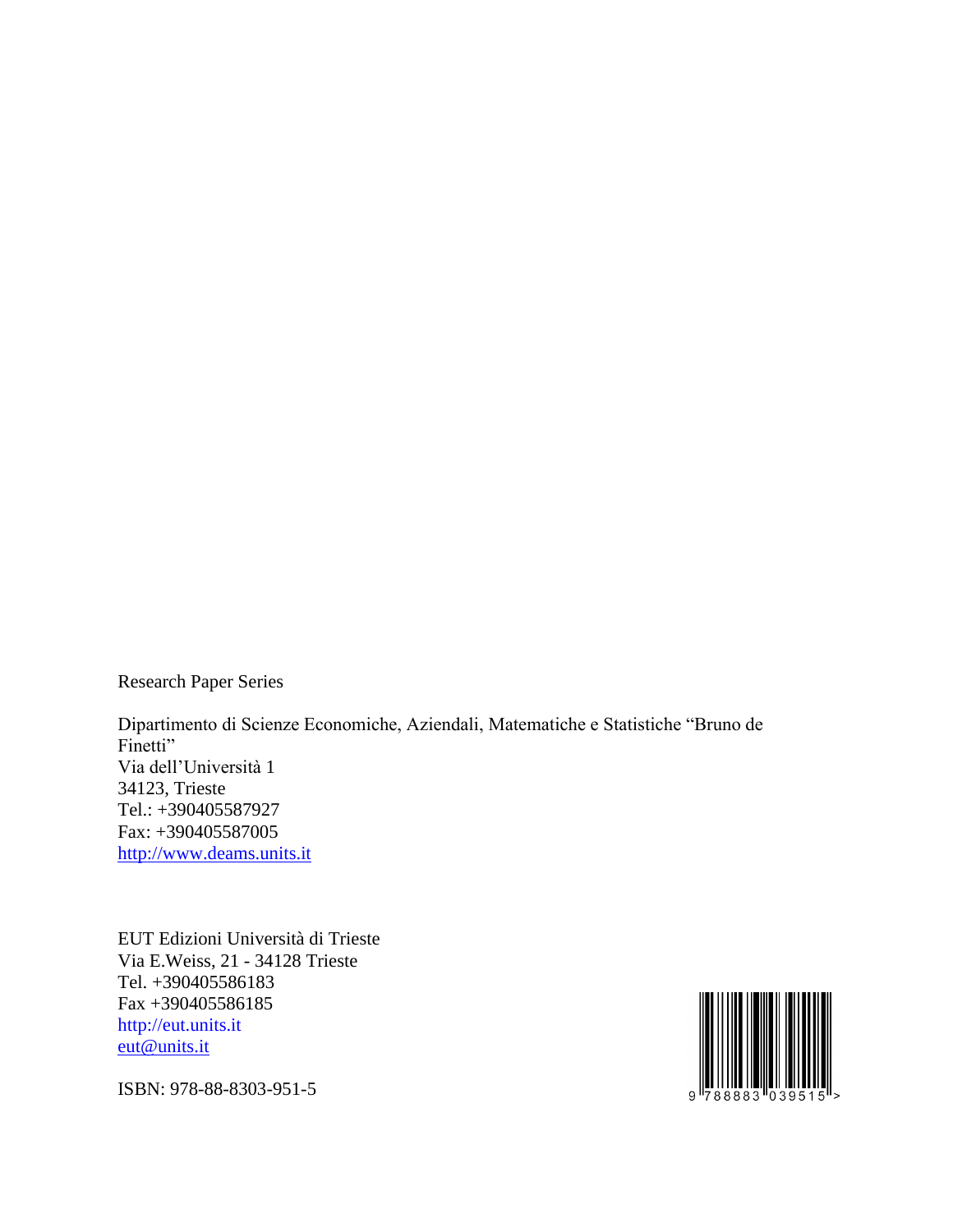Research Paper Series, N. 3, 2018

### **Innovation, finance and the probability to export**

STEFANIA P.S. ROSSI

*Department of Economics, Business, Mathematics and Statistics (DEAMS), The University of Trieste, Via dell'Università 1, 34123, Trieste, Italy.*

GRAZIELLA BONANNO

*Department of Economics, Business, Mathematics and Statistics (DEAMS), The University of Trieste, Via dell'Università 1, 34123, Trieste, Italy.*

#### MARCO GIANSOLDATI

*Department of Economics, Business, Mathematics and Statistics (DEAMS), The University of Trieste, Via dell'Università 1, 34123, Trieste, Italy.*

#### TULLIO GREGORI

*Department of Political and Social Sciences, The University of Trieste, Piazzale Europa, 1, 34127 Trieste, Italy.*

### $ABSTRACT<sup>1</sup>$

This paper examines the effect that innovation and variables able to capture firms' access to finance exert on the probability of European SMEs to become newly exporting companies or exit from foreign markets. To accomplish such a task, we employ firm-level data and statements provided by the ECB SAFE for the years 2014-2016. By exploiting the panel dimension of our dataset, we show that product and process innovations increase the likelihood of a firm to turn from a non-exporter to exporter. Furthermore, firms that have used their obtained financing to develop and launch new products and services enjoy a higher likelihood to make the switch. Similarly, firms, which declared to have embarked in product and organizational innovation benefit from a lower likelihood to stop exporting and becoming exiters. Consistently with previous findings, firms that have used their obtained financing to develop and launch new products and services face a lower likelihood to become an export exiter. These effects hold after controlling for type of ownership, firm performance, as well as for the regulatory environment. Results turn to be robust to different specifications and endogeneity concerns.

KEYWORDS: Export, Innovation, Credit access, Bank lending, SMEs

1

<sup>1</sup> **Corresponding author:** Stefania P.S. Rossi, email: stefania.rossi@deams.units.it; tel: +390405582521; fax: +390405587005.

We thank the ECB for the use of data from the Survey on the Access to Finance of Enterprises (SAFE).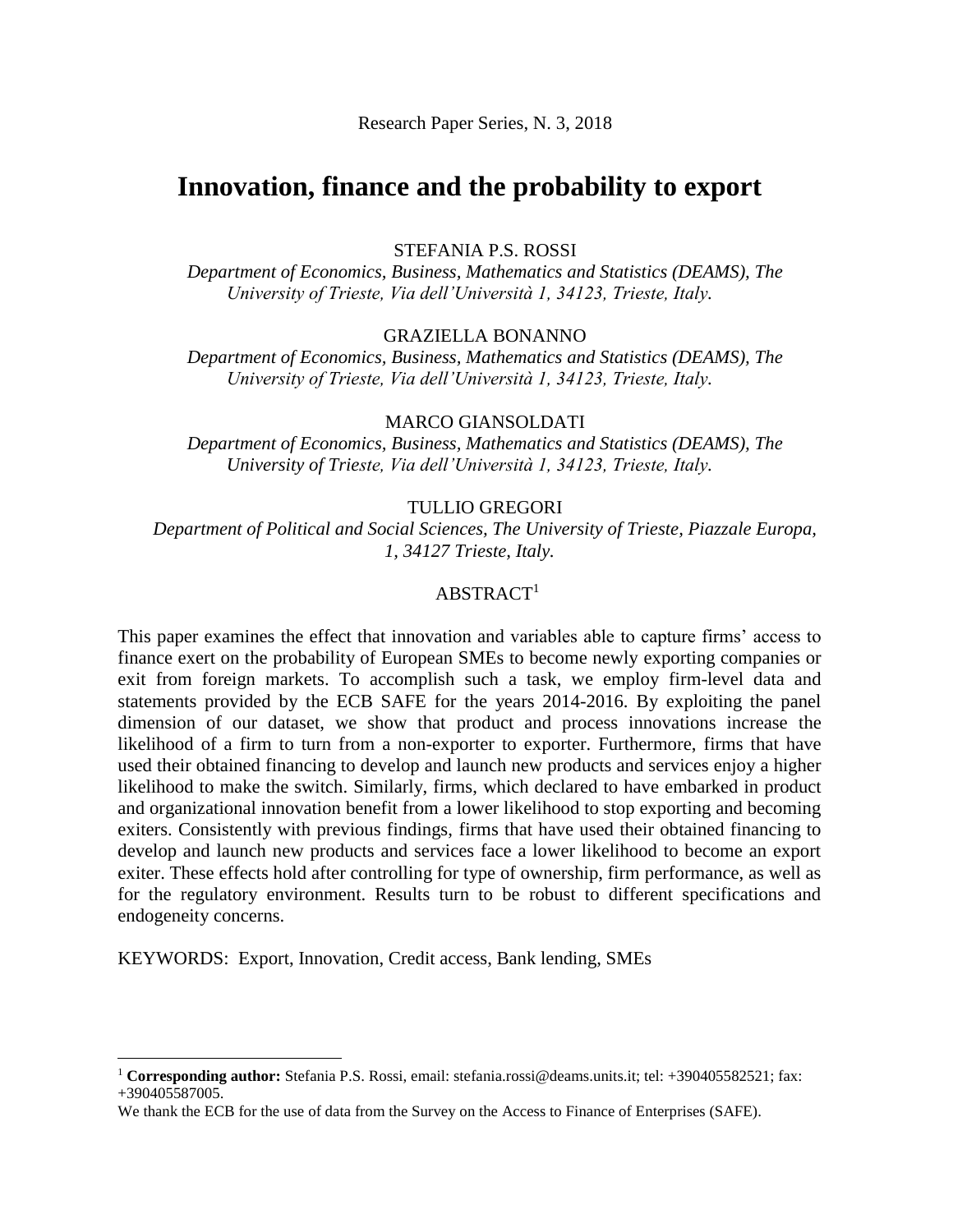### **1. Introduction**

Since the seminal contributions of Bernard and Jensen (1999, 2004) and Roberts and Tybout (1997) a growing empirical literature has analyzed the drivers of entry into international markets. Entry means establishing new operations in a foreign industry overtaking entry barriers that protect incumbents. According to Bain (1956) there are two types of entry barriers: structural and strategic. Structural barriers are explained by sunk costs since to break into foreign markets firms must establish marketing channels, learn bureaucratic procedures, and develop new packaging or product varieties. On the other hand, strategic entry barriers are explained by incumbents' actions posed against new entrants, such as undercutting prices or raising costs above the competitive level. Hence, several factors may increase the propensity for exporting enterprises. These range from internal enablers, such as the characteristics of the firm itself (size, labor force composition, management style, product mix, investment in R&D), to external drivers, such as the industry structure, the easiness of doing business, the availability of external funds, being embedded within an innovation system or enjoying from collaborative arrangements between firms (Love and Roper, 2015). Start-up costs are also the focus of the theory that highlights the phenomenon of export hysteresis (Baldwin and Krugman, 1989; Dixit, 1989). The new trade theory emphasizes the role of product differentiation, imperfect competition, and increasing returns to scale technology (Helpman and Krugman; 1985). However, such theoretical framework is not broad enough to accommodate a number of stylized facts observed in the '90s (Bernard et al., 2007). First, in any industry only a modest fraction of firms exports. Second, exporters are better than non-exporters in terms of productivity, profits, and wages (Bernard and Jensen, 1999; 2004). Third, trade liberalization increases the average productivity level in an industry (Pavcnik, 2002). These unexplained facts motivated the later generation of models known as the new new theory, whose key ingredients are firm heterogeneity in productivity and a fixed cost of entering export markets (Melitz, 2003). These elements determine the number and the type of firms that become exporters and the gains from trade. This model works as follows. All firms suffer a loss in the domestic market but exporting firms make up for the loss in domestic sales with foreign ones. These firms increase their production and labor demand which, in turn, drives real wages up. As a result, some of the lessproductive firms that were just breaking even, now make losses and are forced to exit the market. This reallocation of market shares from low-productivity firms to high-productivity firms leads to an increase in the average productivity of this economy.

In reality, firms can exit the international arena only and be still active in the domestic marketplace, even if the literature reports a close relationship between exporter exit from foreign markets and firm failure (Aw *et al*., 2000; Ilmakunnas and Nurmi, 2010). At any rate, this recent trade literature has highlighted the role of firm heterogeneity in determining survival or exit of exporters in international markets (Helpman, *et al*., 2004; Costantini and Melitz, 2008; Bustos, 2011). It is argued that firm-specific factors such as quality of human resources, price competitiveness, transportation costs, speed of collecting overseas payments and language communication may affect the survival of the exporter (Crick, 2002). It is also natural to argue that innovation is the essence of survival as only those companies that are able to successfully innovate are able to maintain a competitive advantage in foreign markets (Wagner, 2007). Modern trade and growth theories suggest firms' access to export affects innovation because it should increase the size of markets that can be appropriated by successful innovators (Grossman and Helpman, 1991; Acemoglu, 2009; Aghion *et al*., 2009). Actually, causality may run in both directions and empirical analysis finds a positive relationship between innovative activity and company survival (Buddelmeyer et al., 2009). Stylized facts on firm exit and death stem from two branches of the literature. The first one refers to Industrial Organization (Jovanovic, 1982; Dunne *et al*., 1988; Caves, 1998, Klepper, 2002), while the second one deals with exporters only (Farinas and Ruano, 2005; Greenaway and Kneller, 2008, Colantone and Sleuwaegen, 2010, Eaton *et al*. 2011; Wagner,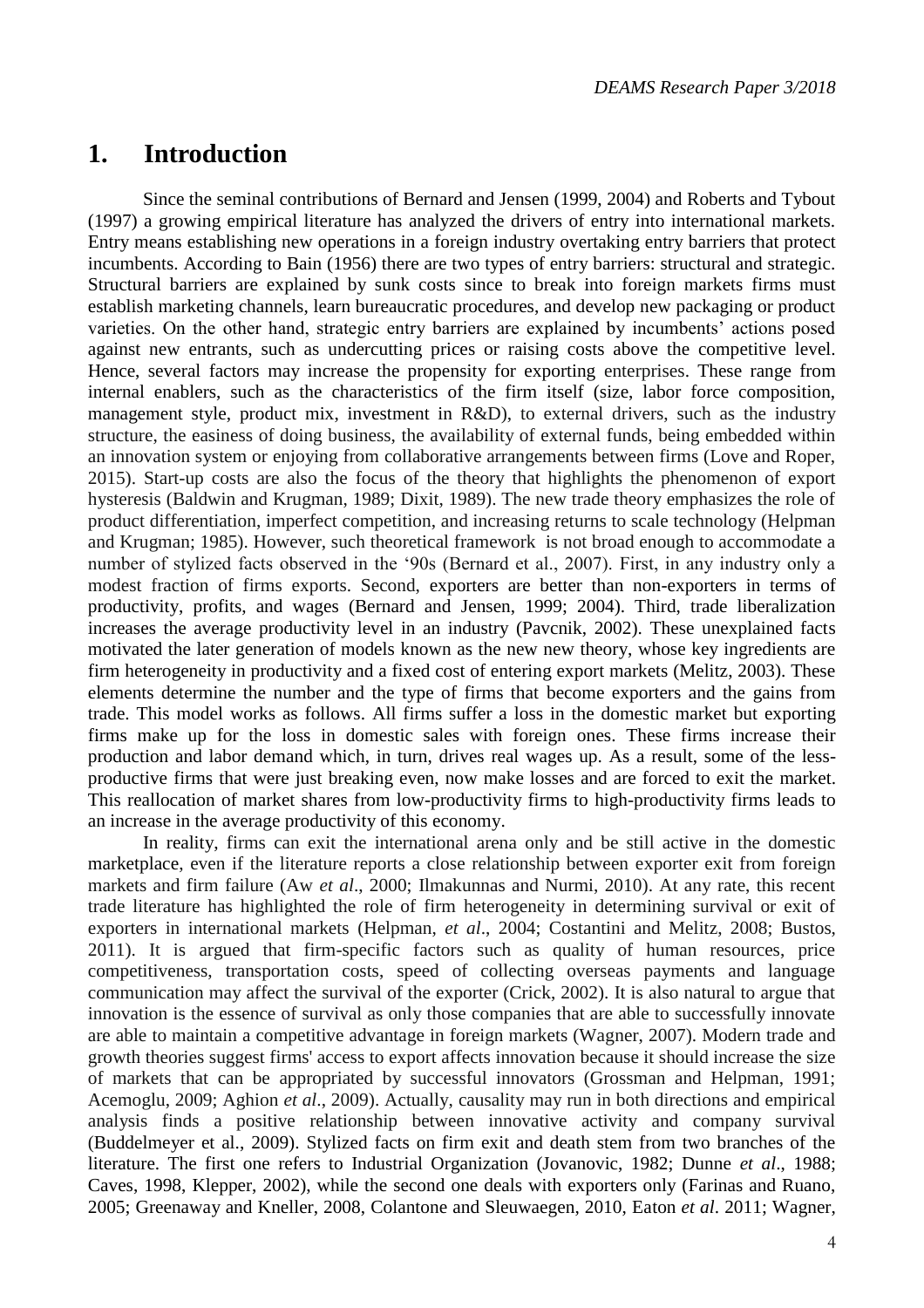2011, 2016). In the next section we review main findings from both strands in order to identify factors that might increase the probability to enter or exit foreign markets.

Our contribution fits into the abovementioned literature as we assess the likelihood to become an exporter or exiting the international arena using statements by small and medium sized enterprises (SMEs) supplemented by macro variables at the country level. In this paper, we pioneer the use of export data drawn from the ECB Survey on the Access to Finance of Enterprises (SAFE), which, to the best of our knowledge, is the only harmonized and homogeneous dataset providing relevant information for assessing the change in the SME status from non-exporter to exporter in Europe. We focus on the role of finance and innovation (product, process, organizational) on the probability of entry and exit in foreign markets. Since we deal with firms who did not export in the previous period, we can also control for possible reverse causality between innovation and exports by continuous exporters.

There are several reasons that justify the relevance of this research issue. First, understanding which are factors that shape firms' competitiveness in the international arena is of paramount importance in times of global competition and trade slow-down like ours. European small and medium-sized enterprises traditionally had a high dependency on local markets, with minimal trade undertaken in global markets. In 2009, only 25% of SMEs based in the EU27 exported, of which about 50% sell beyond the Internal Market (European Commission, 2010). Second, policies should encourage innovation and internationalization of local firms to foster competitiveness and total factor productivity growth. A change is needed to avoid the "lost decade scenario" especially in Southern countries, where Horizon 2020 projects should actively support European SMEs by providing both direct financial support, and indirect support to increase their innovation capacity (Filos, 2017).

This paper enriches the literature on the interplay between innovation, finance, on one hand, and the extensive margin of exports, on the other. To the best of our knowledge, we are the first to assess, in the same contribution, the effect of both innovation and firms' experiences in access to finance in to the likelihood of entering to and exiting from foreign markets.

Our results can be summarized as follows. We find a strong evidence that firms that declared to have embarked in product and process innovation, face a higher likelihood to start exporting. In addition, the likelihood of switching from non-exporter to exporter is reinforced if firms have obtained finance, regardless its source, that was used to undertake innovation. In a specular way, we observe a similar result for the likelihood of exiting as firms that declared to have embarked in product- and organizational-innovation, enjoy from a lower probability to stop exporting. Such likelihood is also lower if firms have accessed to finance and employed it to develop and launch new products and services. Contrary to the previous findings ownership matters as family and business association are significant. Networking of business association or family ties may favor the probability to continue to export.

The paper is organized as follows. In the next section we review the empirical literature that analyzes the link on the relationship between innovation and exports and financial constraints and the extensive margin of export, and provides research hypotheses. Section 3 describes the SAFE database and the model used to test our hypotheses. Empirical results are presented in section 4, while the last section concludes and indicates directions for future research.

### **2. Literature review and research hypotheses**

Several studies in the field of entrepreneurship have investigated the determinants of firms' inclination to access foreign markets. In this study, we mainly refer to two strands of literature: the first links the SMEs' innovation efforts to the firm's propensity to export, and the second investigates how the firm financial constraints exert an influence of SMEs' export attitude.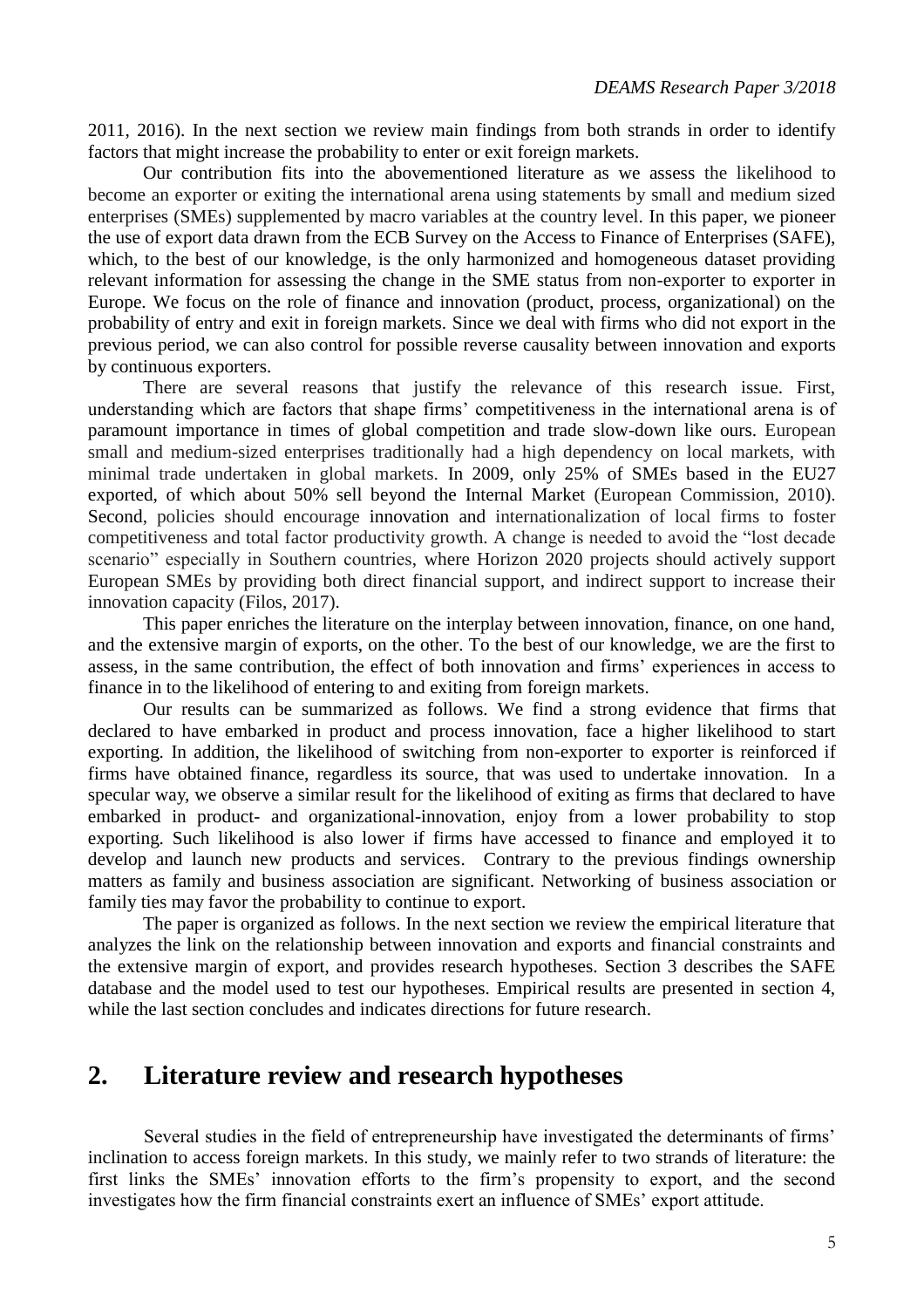#### *2.1. The interplay between innovation and export*

A large number of contribution addressed the interplay between innovation and export.

One the first articles to analyse the role played by innovation in defining firms' export behavior is supplied by Wakelin (1998) who analyses the UK case. She relies on information for 320 firms over the period 1988-1992, which represented more than half of British manufacturing output at that time. The author takes advantage of data on R&D expenditure for listed firms and on the number of firm innovations. She examines descriptive statistics of innovators and noninnovators, for those that export and those that do not. She notices that small innovative firms are less likely to enter the export market compared to their non-innovative peers, whereas innovative firms that export are larger and show a larger number of innovation compared to their nonexporting peers. Moved by this preliminary evidence, she builds an empirical strategy based on two specifications, i.e. a probit model for the probability of exporting and a tobit model for the propensity to export for the subsample of exporting firms. Results show that the number of innovation recorded at the industry level increases the likelihood of exporting, but reduces the intensive margin of exports for companies that already export. Second, R&D investment at the firm-level decreases the likelihood to start exporting, but it does not exert any significant effect on the intensive margin. Third, the number of innovations recorded at the firm-level enhances the likelihood to start exporting but has no effect on the export intensity.

Another representative example is provided by Roper and Love (2002) who employ plant level information to comparatively analyze the relationship between innovation and exports for the UK and Germany over the years 1991-1994. They observe that innovation, measured through several proxies, exerts an effect on both the extensive and the intensive margins of exports, but these are different in the UK and in Germany. The authors show for the UK that being an innovator and having achieved a commercial success of innovation have a positive impact on the probability to start exporting and to increase export intensity. Similarly, the being an innovator leads to a higher likelihood to enter export markets for German plants, but the scale of innovations activity has a small negative impact on this likelihood.

Aw *et al*. (2008) develop a theoretical model of company investment in R&D, physical capital and the decision to export. They employ firm-level information for Taiwanese companies in narrow electronic industries over the period 1987-2004. They make use of a series of probit models to understand the relationship between firms' export status, R&D and fixed capital investment, where the dependent variable is, in turn, one of the abovementioned regressors. When the specification of interest is based on the observation of the current export status, then the set of covariates includes, amongst others, a dummy to capture if the company was exporting in the preceding time and whether it also undertook R&D investment. Their results show a weak but significant positive association between past investment in R&D and current export status as well as a positive association between past export engagement and current probability to be an exporter.

Caldera (2010) makes use of annual survey level data over the period 1990-2002 and includes information on firms' strategies for a sample of Spanish manufacturing firms. She builds on a theoretical framework that describes the relationship between companies' productivity and export engagement and looks at how R&D expenditure, product and process innovation at the firmlevel are able to influence the likelihood of exporting. By making use of a dynamic random effects probit model to account for the sunk costs of exporting, she observes that both product and process innovation exerts a positive effects on the extensive margin of exports in the next period, with the introduction of new products having a larger impact than that of innovation in processes.

Damijan *et al*. (2010) make use of firm-level information provided by the Community Information Survey conducted by the Slovenian Statistical Office over the period 1992-2002. Their descriptive statistics show that innovators are more likely than non-innovators to be exporters, and exporters are almost three more times likely non-exporters to be innovators. The authors argue that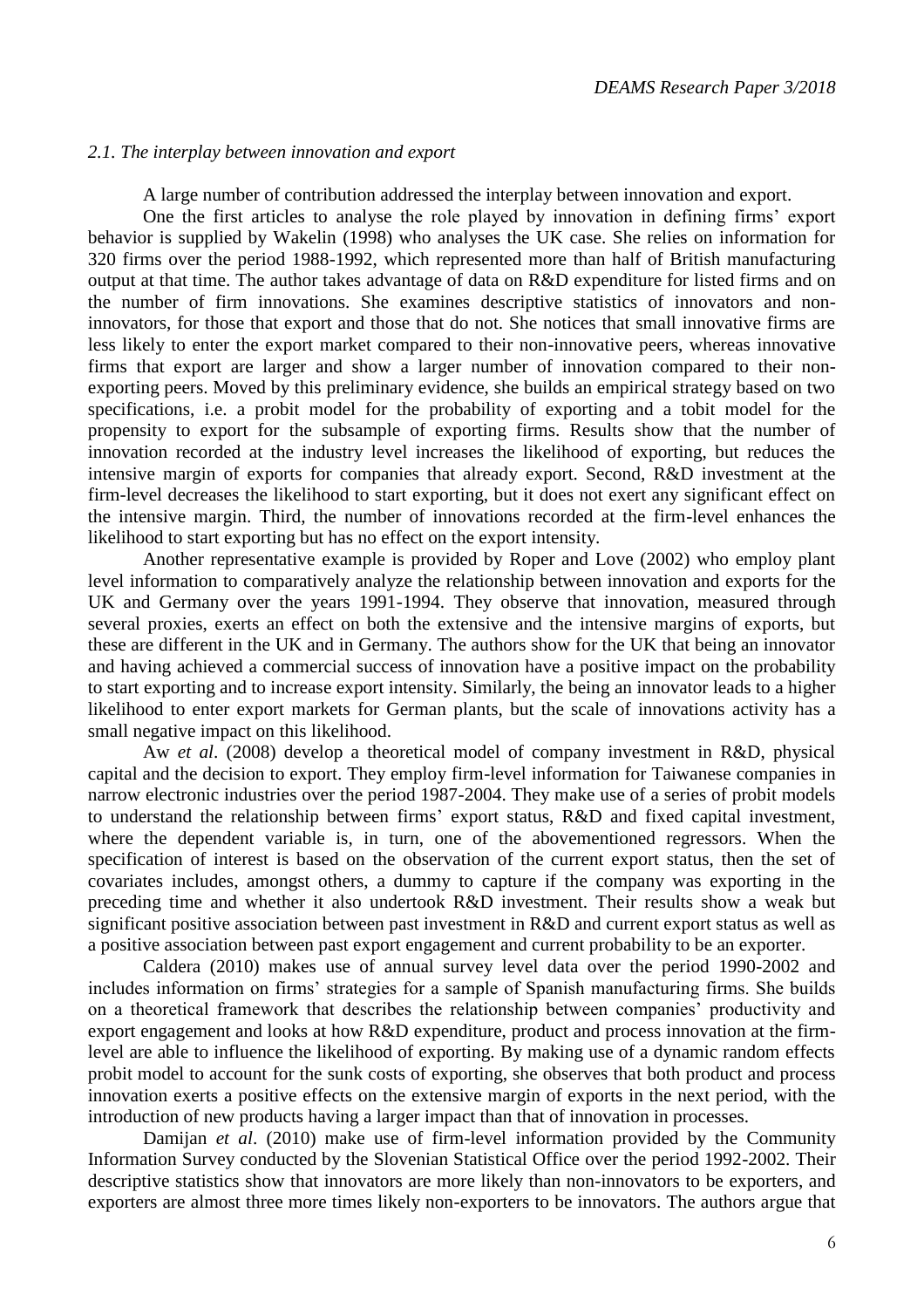despite they cannot rely on a sound theoretical framework they claim that the evidence points to the presence of an endogenous relationship between innovation, productivity and exporting. Therefore, they wish to supply insights on the abovementioned linkages through a rigorous empirical approach based on a propensity score matching technique. Their results show that neither product nor process innovation increases the likelihood that a company will turn into a first time exporters. Rather, they observe that that past exporting status enhances the probability that medium and large firms will become process innovator, thus stressing the relevance of appropriately tackling the causality issue.

Different results are instead recorded by Becker and Egger (2013). They employ information retrieved from two surveys conducted by the Ifo Institute of Economic Research in Germany, one on product and process innovation as well as exports, and the other one on realized and expected situations with respect to market conditions, business environment, demand, etc. By relying on these sources they build a unique dataset with 1212 firms and 3401 observations and analyse if, and to what extent, the extensive margin of exports is influenced by the type of innovation the firm undertakes. The set of explanatory variables includes covariates able to capture factors that may be an impediment on the firm's probability to innovate, such as lack of own or external capital. By making use of a bivariate probit model, a multinomial logit model and a propensity score matching technique, they show that product innovation is more important than process innovation to increase the likelihood of exporting. Yet, if process innovation by itself has a negligible effect on the extensive margin of export it increases the likelihood of exporting when coupled with product innovation.

More recently Dosi *et al*. (2015) make use of information stemming from the matching of Italian firm-level data on companies' balance sheet, patents and international trade. The authors' aim is to empirically analyse the relationship between firms' fitness and export performance, where the former includes, amongst others, two proxies of product and process innovation, i.e. patents and investment intensity. In their empirical baseline strategy, the lagged technological variable is a covariate within two different models, one describing the extensive margin of exports, and another one describing the intensive margin, making use of a pooled probit and a OLS techniques, respectively. Their result show that both product and process innovation increase the likelihood of exporting, with a larger effect exerted by patents than investment intensity.

#### *2.2. Innovation and exports for SMEs*

 $\overline{a}$ 

Cassiman et al (2010) rely on information on Spanish small and medium sized firms over the period 1990-1998 and analyse the interplay between export, innovation and productivity. By looking at the transition probabilities they notice that more than 90% of the firms remain in the same state and only 8.8% of non-exporters become exporters. When conditioning the abovementioned transition probability on product or process innovation they observe that 13% of product innovators become exporters whereas 11% of process innovators become exporters. Hence, having undertaken product innovation increases the likelihood to enter the export market by 49%. Moreover, firms that undertook product innovation are less likely to change their status from exporter to non-exporters.

The linkage between firm export and R&D activities is also explicitly addressed by Esteve-Pérez and Rodriguez (2013) who rely on data from a representative sample of SMEs in Spanish manufacturing over the period 1990-2006. By making also use of a bivariate probit model they find that firms that engage in export are more likely to engage in R&D, and *viceversa*. 2 Interestingly,

 $2$  The positive adoption of either growth or innovation on the other is also confirmed by Golovko and Valentini (2011). By relying on information for Spanish SMEs over the period 1990-1999 they document that the positive effect of innovation activity on companies' growth rate is larger for companies that are also engaged in exports and viceversa. Although the authors do not look at firms' entry dynamics, their contribution points to the relevance of either product or process innovation, which are grouped together into a one dummy variable, which is, in turn, the dependent or an independent variable.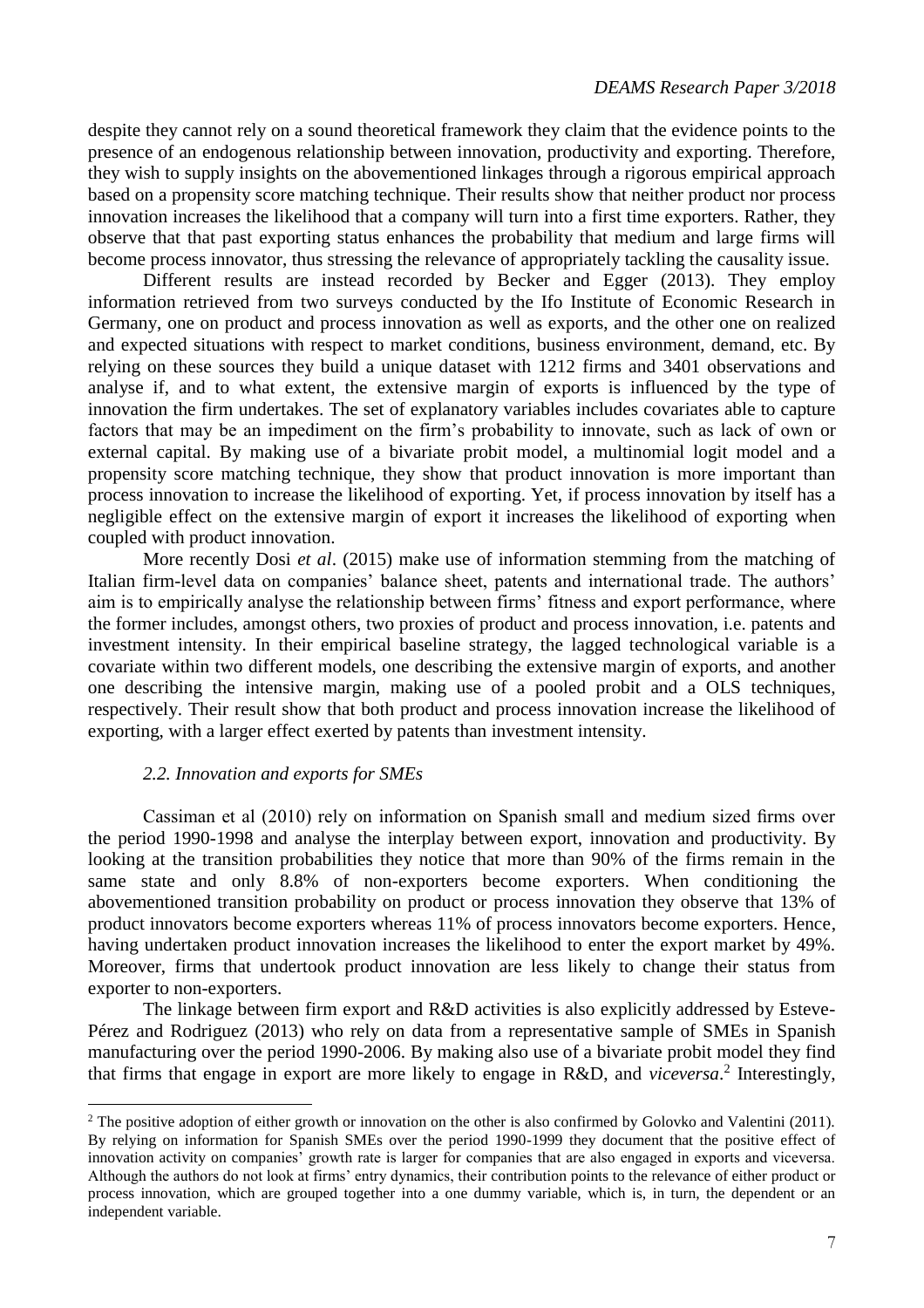they also show that previous firms' export and R&D participation improves current engagement in both activities. Their results are confirmed when they employ output measures of innovation activities, i.e. product/process innovation, and observe that product innovation exerts a larger effect than process innovation on the likelihood of both exporting and importing.

In a more recent comprehensive survey, Love and Roper (2015) propose a review of the studies on the SMEs innovation, exporting and growth. They recall how export performance is based on two different approaches. According to the first one, the causal link goes from innovation to exporting as factor endowments or the quality of goods and services are the drivers of internationalization (Wheler *et al*., 2008). According to the second one, based on endogenous growth models (Grossman and Helpman, 1991), the causality runs the other way round.

Despite not being the main object of their contribution, Di Cintio *et al*. (2017) are worth citing here. By making use of a large sample of Italian manufacturing SMEs they observe the relationship between firms' exports and R&D on one hand, and employment growth and worker flows on the other. Amongst the set of relationships, the authors estimate it is worth recalling here their analysis on the effect of R&D intensity, computed as the ratio between R&D expenditure and turnover on firms' export engagement. Indeed, they address the self-selection issue through a Heckman two step procedure and observe there is the expected positive relationship between R&D intensity and export intensity.<sup>3</sup>

### *2.3. The interplay between financial constraints and export*

 $\overline{a}$ 

An increasing number of articles have studied how financial constraints affects export engagement, especially from an empirical perspective (e.g. Greenaway *et al*., 2007; Minetti and Zhu, 2011; Manova and Yu, 2016).

We recall here the seminal work by Greenaway *et al*. (2007) who concentrate on the UK experience and show that exporters have better financial health than non-exporters. According to their study, a better financial health is not a prerequisite to entry into a foreign market, but is instead the result of companies' trade engagement with foreign partners. An opposite result is obtained by Bellone *et al.* (2010) who show that French export starters are financially stronger than their nonexporting peers, but do not find that being export engaged is a tool to improve firms' financial health.<sup>4,5</sup> This result for the French experience is confirmed by Stiebale (2011) who analyses whether financial constraints matter for foreign market entry. Relying on company-level information he finds no effect of financial constraints on neither the extensive and the intensive margins of exports.

Significant effects of financial frictions on exporting are recorded by Minetti and Zhu (2011) who analyse the consequences of a constrained access to finance on the exports of Italian firms. They show that the presence of credit rationing negatively affects not only the extensive but also the intensive margin of exports. More recent studies confirmed the negative effect of financial constraints on the probability to enter the export markets. This is the case of Aristei and Franco (2014) who observe firm behaviour in seven European countries and Damjian *et al*. (2015) who focus on the Slovenian experience. but are unable to disentangle the extensive from the intensive margin of exports. Secchi *et al*. (2016) analyse the Italian case and treat the self-selection issue

<sup>&</sup>lt;sup>3</sup> We decide to insert this reference in our review as the Heckman two step approach allows to explicitly address the issue of sunk costs needed to start exporting. These are clearly lower when the firm has undertaken investment in innovation and can rely on competitive advantages with respect to counterparts, both domestically and abroad.

<sup>4</sup> The diverse outcomes obtained by the two papers could be due to the different covariates employed to measure the presence and intensity of financial constraints. These difference can be also due to the peculiar characteristics of the countries analysed.

<sup>5</sup> A more recent work by Görg and Spaliara (2014) focuses on both the UK and the French experiences and look at how variations in the degree of financial constraints diversely affects the survival of firms at different phases of export engagement, including starters and exiters. Their result show that export starters and exiters are more severely hit by a change in credit conditions than firms which continuously export or have never exporter.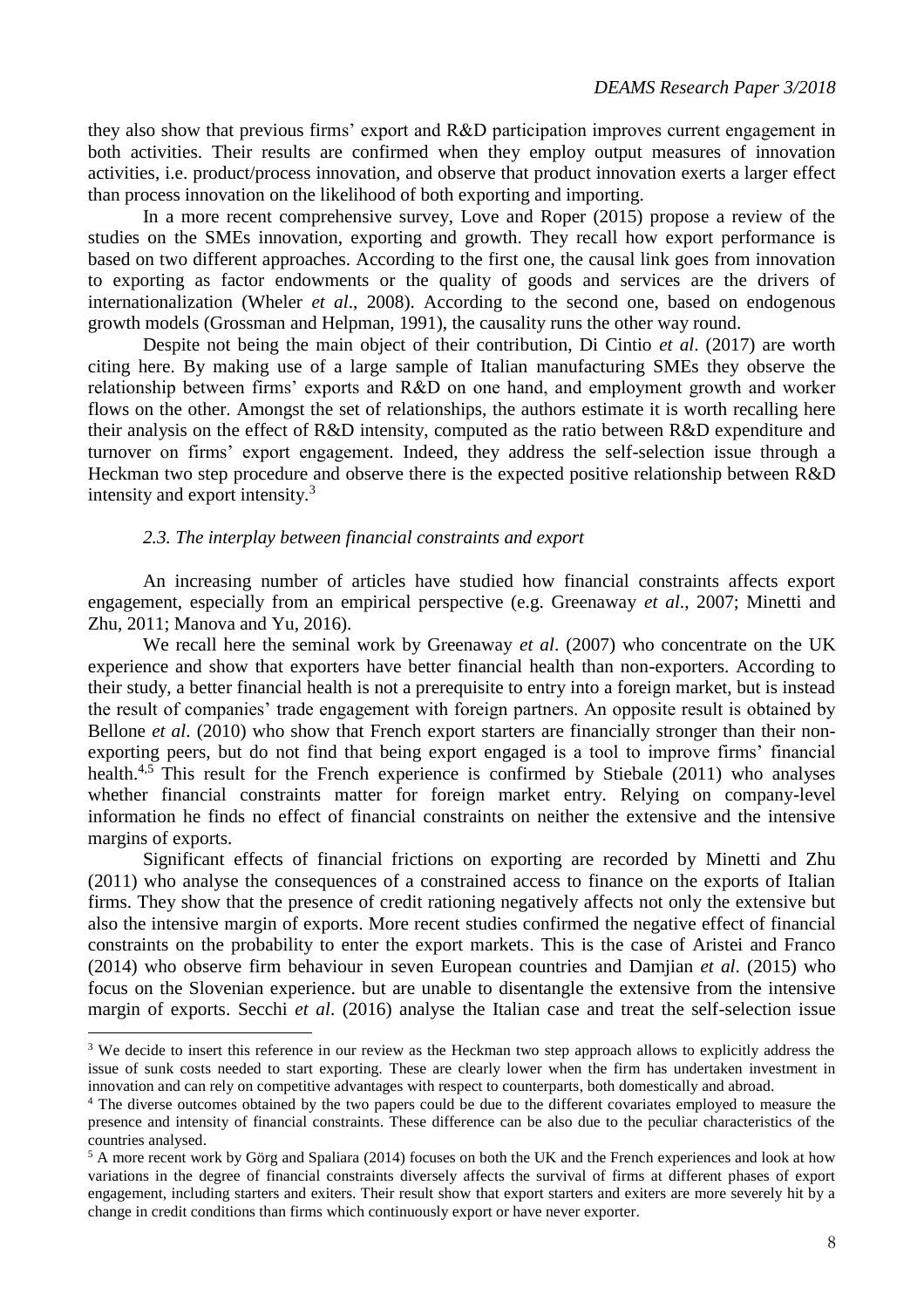through the approach developed in Semykina and Wooldridge (2010) and find a negative association between financial constraints and firms' foreign sales.

By making use of a large database on Chinese firms over the years 2001 and 2005, Egger and Kesina (2013) record a negative association between financial constraints and both the extensive and the intensive margin of trade. This example is of particular relevance to connect the abovementioned studies to those that focus only on SMEs. These contributions are, in fact, quite limited in numbers and restricted to developing or emerging markets where either the financial or credit markets might be underdeveloped, such as in China.

An earlier example is supplied by Ito and Terada-Hagiwara (2011) who investigate the effect of financial constraints on the exporting behavior of Indian manufacturing companies. They observe that firms with a larger amount of internal cash flow and a lower debt-to-asset ratio prefer to self-finance their export choice without resorting to external finance. This is especially true since the financial liberalization the Indian market does not allow the credit system to meet the finance need of the smallest enterprises.

A more recent study is provided by Ayob *et al*. (2015), who compare exporters from nonexporters in Malaysia and check how perceived costs, internal financial resources and external capital constraints are linked to firms' export status. By making use of a multiple regression model they show exporters rely on larger financial resources and face less constraints in the access to external resources compared to their non-exporting peers.

Using SME-level data drawn from the World Bank's Enterprise Surveys in Chile, Israel, Korea, Mexico, Thailand, and Turkey, Jinjarak and Wignaraja (2016) show that the availability of overdraft finance is the most important determinant to underpin the financial constraints-export relationship, especially for those companies that have not obtained a bank loan.

In light of the aforementioned strands of the literature characterizing the background of this study, we further research on the issue by formulating the following hypotheses.

*SMEs face a higher probability to become an exporter, vis à vis peers that have never exported, because*:

H1: *they have undertaken product, process and organizational innovation;* 

H2: *they have used the obtained finance to develop and launch new products and services;* 

H3: *they have used external financing sources compared to internal funds*.

*SMEs face a lower probability to become an export exiter, vis à vis peers that have always exported, because*:

H4: *they have undertaken product, process and organizational innovation;* 

H5: *they have used the obtained finance to develop and launch new products and services;* 

H6: *they have used external financing sources compared to internal funds*.

### **3. Data, model and methodology**

### *3.1 Data*

Our main source of data is SAFE, the Survey on the Access to Finance of Enterprises. SAFE, a survey jointly run by the ECB and the European Commission (EC) every six months since 2009, is a harmonized and homogeneous dataset providing information at the micro level about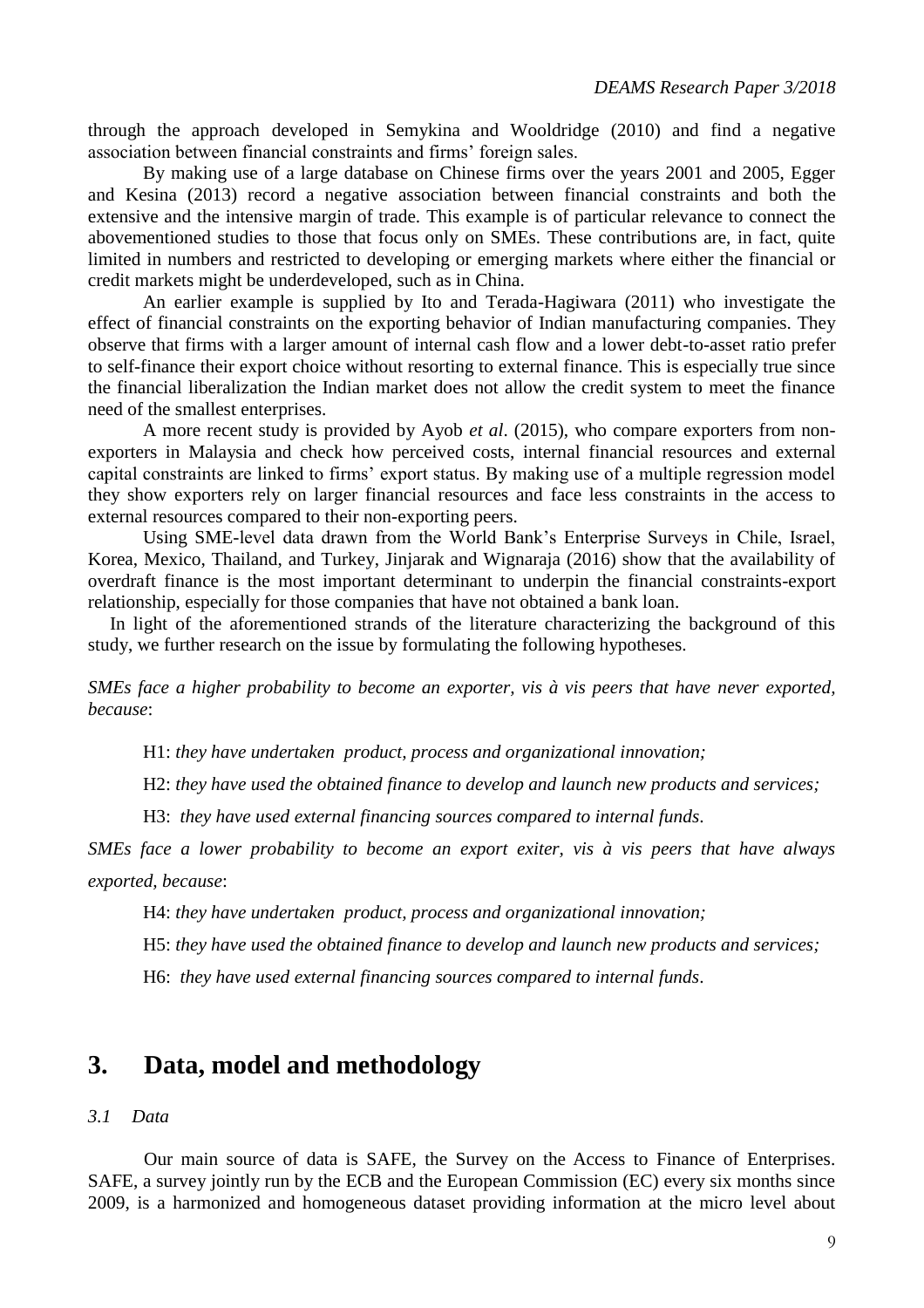SMEs' propensity to use bank credit as a source of funding and about the outcomes of firms' loans applications. More precisely, SAFE provides qualitative information on enterprises' financial needs, their experience in the access to finance, as well as a series of firm-level and financial characteristics provided on the basis of self-assessed perceptions. Each survey round of the SAFE (the so-called *wave*) is addressed to a randomly selected sample of non-financial SMEs included in the Dun & Bradstreet business register, exception made for firms in agriculture, public administration and financial services that are intentionally omitted. Country, sector, and size representativeness are ensured through the use of specific weights.

Starting from April 2014 (the eleventh wave), this survey also supplies information on firms' export status. We thus restrict our analysis to the period during which information on our variables is present over time, namely from the eleventh to the fifteenth wave. Using the same criterion, we select those countries for which the related firms' data are available across the waves.<sup>6</sup>

Finally, we rely on data from Doing business of the World Bank and information on financial depth at the country level from the same source and employ them as controls in our investigation (further discussion is provided in Section 3.2.2).<sup>7</sup>

#### 3.2 *Model, variables and methodology*

#### 3.2.1 *Dependent variables*

To test our hypotheses (H1-H6), we need to exploit the panel structure of our dataset, which enables us to keep track of changes in the firm-level export status. To this end, we first generate the variable *Exporter<sub>it</sub>*, which is equal to one if the firm *i* at time (*wave*) *t* exports, and zero otherwise. Then, by using the first difference of this variable  $(Experiment - Expert - Expert - 1)$ , we consider a firm as new exporter if this difference is equal to one, i.e. when the firm *i* declares to be exporting at time *t* and non-exporting at time *t-*1. Moreover, we consider a firm as export exiter if the difference is equal to minus one, i.e. when the firm *i* declares to be non-exporting at time *t* and exporting at time *t-*1.

We employ two sets of regressions. First, we estimate the probability to start exporting, excluding from the sample firms that stop to export, for which the difference is equal to -1, and those that are always exporting. Thus, our dependent variable *Export Starterit* is a dummy equal to one if the firm is a new exporter, and equal to zero when the firm declares to have never exported. Second, in order to estimate the probability to stop to export, we create a binary variable, namely *Export Exiter<sub>it</sub>*, equal to one if the firm *i* declares to be non-exporting at time *t* and exporting at time *t-*1, and equal to zero when the firm declares to have always exported. Thus, in this case, we exclude from the sample firms that start to export and those that are never exporting.

### 3.2.2 *Model and variables*

 $\overline{a}$ 

To study the probability of the *i-*th firm to become an exporter *versus* non-exporters, we propose the following model:

<sup>6</sup> The countries included in our sample are: Albania, Austria, Belgium, Bulgaria, Croatia, Cyprus, Czech Republic, Denmark, Estonia, France, Finland, Germany, Greece, Italy, Ireland, Hungary, Latvia, Lithuania, Luxemburg, Macedonia, Malta, Montenegro, Poland, Portugal, Romania, Slovenia, Spain, Sweden, the Netherlands, and the UK. <sup>7</sup> These features help us to properly address the large heterogeneities in terms of macroeconomic and structural features,

which we also control for in our investigation (Ferrando *et al*., 2017).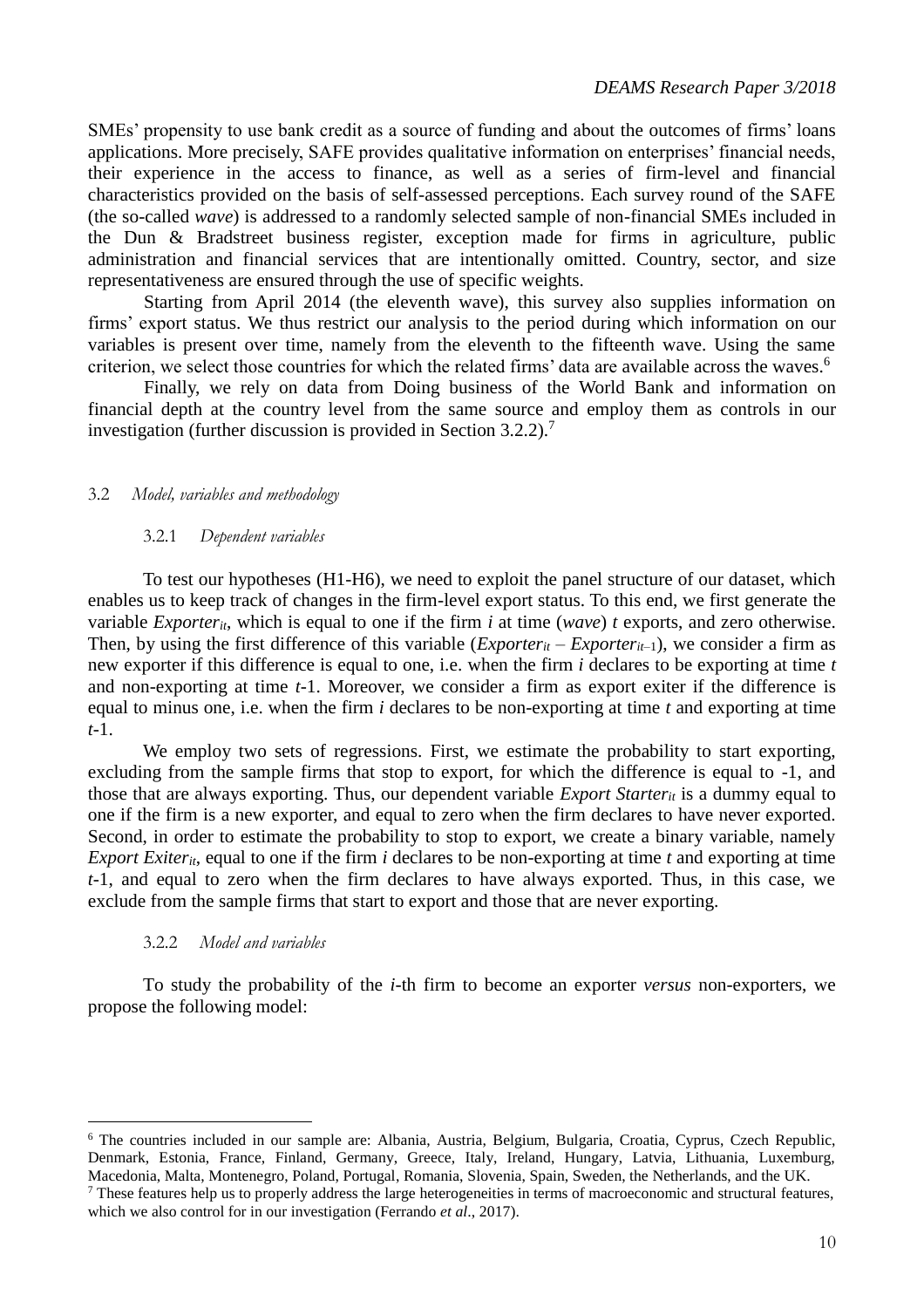$Pr(Expert Starter_{it}) =$ 

$$
= F(\alpha \text{ Innovation}_{it} + \sum_{l=1}^{6} \beta_l \text{Finance}_{lit} + \sum_{m=1}^{5} \gamma_m \text{p}_{mit} + \sum_{k=1}^{4} \delta_k \text{Performance}_{kit} + \sum_{r=1}^{8} \theta_r \text{ Z}_{rit} + \sum_{s=1}^{35} \mu_s \text{ M}_{sjt})
$$
\n
$$
(1)
$$

Conversely, to study the probability to become a non-exporter *versus* continuous exporters, we estimate the following model:

$$
\Pr(Expert\,Exiter_{it}) =\n= F(\tilde{\alpha} \text{ Innovation}_{it} + \sum_{l=1}^{6} \tilde{\beta}_{l} \text{Finance}_{lit} + \sum_{m=1}^{5} \tilde{\gamma}_{m} \text{Ownership}_{mit} + \sum_{k=1}^{4} \tilde{\delta}_{k} \text{Performance}_{kit} +\n+ \sum_{r=1}^{8} \tilde{\theta}_{r} \text{ Z}_{rit} + \sum_{s=1}^{35} \tilde{\mu}_{s} \text{ M}_{sjt})
$$
\n(2)

where *i* indicates the firm, *j* the country, and *t* the time.

To test our hypotheses, we employ two sets of variables:

i) *Innovation<sub>it</sub>* is a dummy equal to one if the firm declares to have undertaken product, process and/or organizational innovation, and zero otherwise.<sup>8</sup> Moreover, in order to take into account the different types of innovation, we estimate separate regressions to assess the effect of product, process and organizational, respectively. To this aim we employ following variables: *Product Innovation<sub>it</sub>* (a dummy variable equal to 1 if the firm declared to have undertaken product innovation, and 0 otherwise), *Process Innovation<sub>it</sub>* (a dummy equal to 1 if the firm declared to have undertaken process innovation, and 0 otherwise) and *Organizational Innovationit* (a dummy equal to 1 if the firm declared to have undertaken organizational innovation, and 0 otherwise).

A positive parameter  $\alpha$  in model (1) provides support to our research hypothesis H1, as well as a negative parameter  $\tilde{\alpha}$  in model (2) provides support to our research hypothesis H4.

ii) *Finance*<sub>lit</sub> includes a set of variables able to capture firm's experience in the access to finance. More precisely, *Financing Innovation*<sub>*it*</sub> is a dummy equal to one if the firm used obtained finance to develop or launch new products and services, and 0 otherwise. A positive parameter  $\beta_1$  in model (1) provides support to our research hypothesis H2, as well as a negative parameter  $\tilde{\beta}_1$  in model (2) provides support to our research hypothesis H5.

We also include the variable *Problem of Finance*<sub>*it*</sub>, which is a dummy equal to one if the firm reported that the access to finance represents a relevant problem, and 0 otherwise.

The last set of variables of the group *Financeit* describes the firm's' perceptions of the relevance of different financing channels. These are *Relevant Bank Loansit*, *Relevant Credit Linesit*, *Relevant Grants or Subsidiesit, Relevant Trade Creditit*, *Relevant Family or Friends Loansit* and *Relevant Other Loans<sub>it</sub>*, which are dummies equal to one if the related financing source is perceived as relevant by the reporting firm, and 0 otherwise.<sup>9</sup>

Positive parameters  $\beta_3-\beta_6$  in model (1) provide support to our research hypothesis H3, while negative parameters  $\tilde{\beta}_3$ - $\tilde{\beta}_6$  in model (2) provide support to our research hypothesis H6.

In addition, we use three sets of firm-varying covariates, listed below with a), b) and c).

 $\overline{a}$ 

<sup>8</sup> The information on this variable (*Q*1 in the survey) is provided by SAFE every second wave, and refers to the previous 12 months, i.e. two waves.

 $9$  *Relevant Internal Funds<sub>it</sub>* is the control group.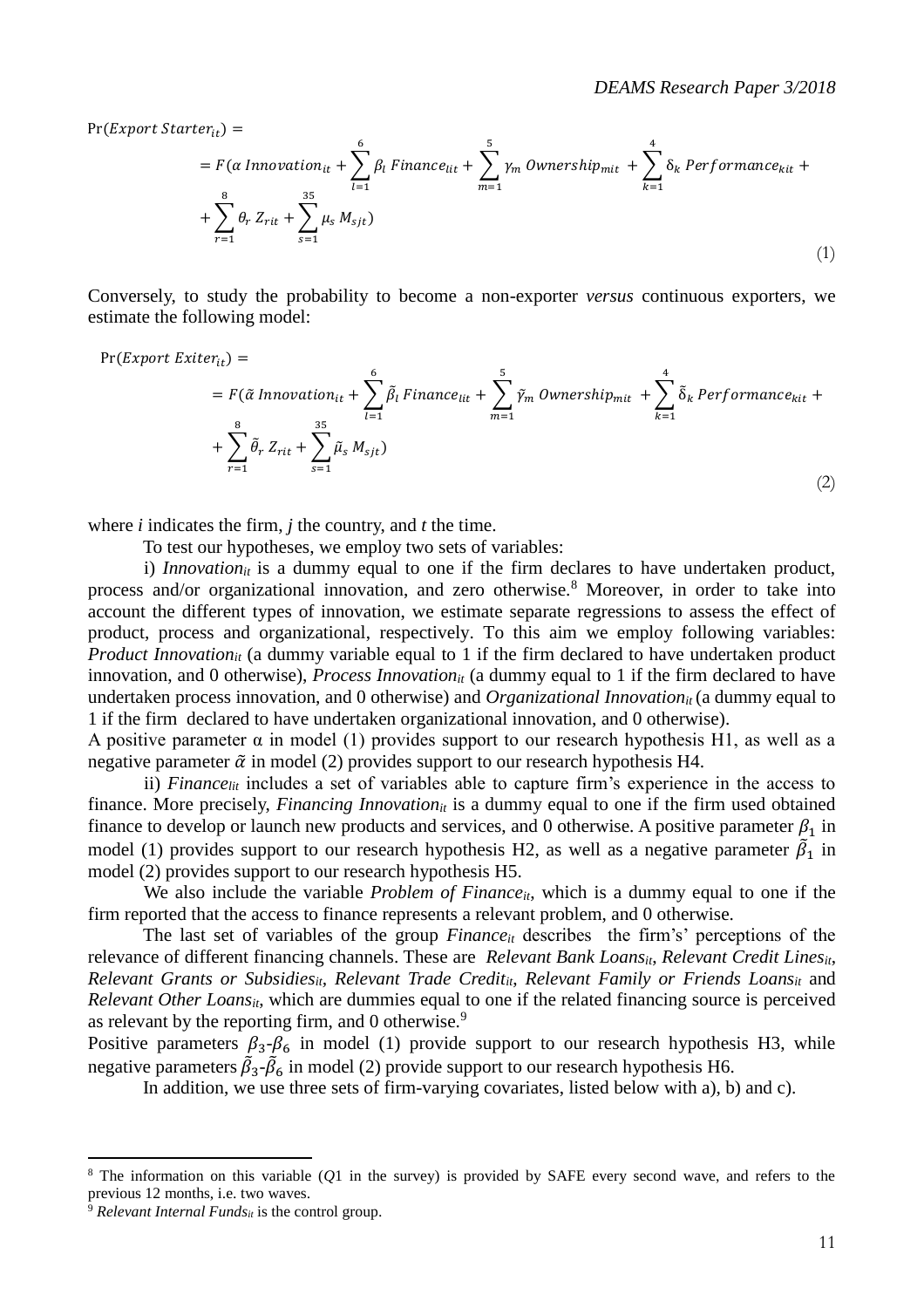a) *Ownershipmit* are dummies that account for the ownership types (*m* ranges from 1 to 5), i.e. Family, Business association, Public company, VCBA and Others.<sup>10</sup>

b) *Performancekit* describes firm's perceived change in market conditions and efficiency in the last sixth months. To proxy firm's performance, we rely on the following four indicators (*k* ranges between 1 and 4). *Problem of Competitionit* is a dummy equal to one if the firm reports that the "problem of competition" - either due to external market conditions or an internal loss in firm efficiency - has become more relevant, and zero otherwise. *Growth upit* is a dummy equal to one if the firm declares that the number of its employees has increased, and zero otherwise. *Relevant Cost of Production<sub>it</sub>* is a dummy equal to one if the company states that the cost of production turned into a major obstacle, and zero otherwise. *Profit upit* is a dummy equal to one if the firm declares that its profit has increased, and zero otherwise.

c) *Zrit* identifies the *r*-th standard firm control (*r* ranges from 1 to 8), i.e. Size (Micro and Small), Age (Very recent, Recent and Old), and Sector (Industry, Construction and Trade).<sup>11</sup>

Finally, *Msjt* includes the *s*-th firm-invariant control (*s* ranges from 1 to 35), i.e. *country* and *wave* dummies, which account for country and time heterogeneity, as well as *Distance to frontierjt*. The latter is retrieved from the Doing Business of the World Bank and measures the distance of each economy to the frontier, which represents the best performance (i.e. the efficiency in institutions, regulations, and public sector activity) at any point in time.<sup>12</sup> This is now a standard score of the general context for business activity (Besley, 2015), and is used in our framework as a proxy for the effect of the institutional and regulatory context at the country-level. Additionally, we include 'Domestic credit to private sector by banks', which is computed as percentage of GDP and drawn from the World Bank (*Credit to GDPjt*).

All the controls at the firm- and country-level should limit potential endogeneity problems which may arise from the data.<sup>13</sup>

Summary statistics of our variables are displayed in Table 1. As for the dependent variable *Export Starter<sub>it</sub>* (Panel A), we rely on 15,968 firm-level observations throughout the period of our investigation. The new exporters are 1,801 - for which the dummy *Export Starter<sub>it</sub>* is equal to 1 and the non-exporters are 14,167 - for which the dummy is equal to zero. As displayed in Table 1 the new exporters account for about 11% of our sample.

### $-$  TABLE 1 HERE  $-$

As for the dependent variable *Export Exiter<sub>it</sub>* (Panel B), we count on 14,710 observations, 1,992 of which are export exiters and 12,718 are continuous exporters.

It is worth noticing that there are substantial differences between the two samples, when studying the probability to start exporting and the probability to stop exporting.

In the analysis "export starters *vs* non-exporters" (Panel A), at least one type of innovation (product, process, and organizational) has been undertaken in about 32% of the cases, while the

 $\overline{a}$ 

<sup>&</sup>lt;sup>10</sup> The controlling group is Single owner firms.

<sup>&</sup>lt;sup>11</sup> Micro and Small are dummies equal to one if the firm has less than 9, and between 10 and 49 employees, respectively, and zero otherwise. SAFE provides data also for Medium firms (that have between 50 and 249 employees) and Large enterprises which we do not include in our analysis. Very recent, Recent, and Old are dummies equal to one if the firm is less than 2 years, between 2 and 5 years, and between 5 and 10 years old, respectively, and zero otherwise. As for the sector composition, the SMEs in the sample operate in the four largest economic sectors at 1 digit level of the NACE classification, i.e. Industry (which includes manufacturing, mining and electricity, gas and water supply), Construction, Trade, and Services. The controlling groups for Size, Age, and Sector are Medium, Very old and Services, respectively.

<sup>&</sup>lt;sup>12</sup> Distance to frontier<sub>it</sub> takes values between 0 and 100, where 0 represents the lowest performance and 100 represents the frontier.

<sup>&</sup>lt;sup>13</sup> We are aware that omitted variables that affect the decision to export, the type of ownership, and the choice to innovate could lead to spurious correlations. We address this concern later on.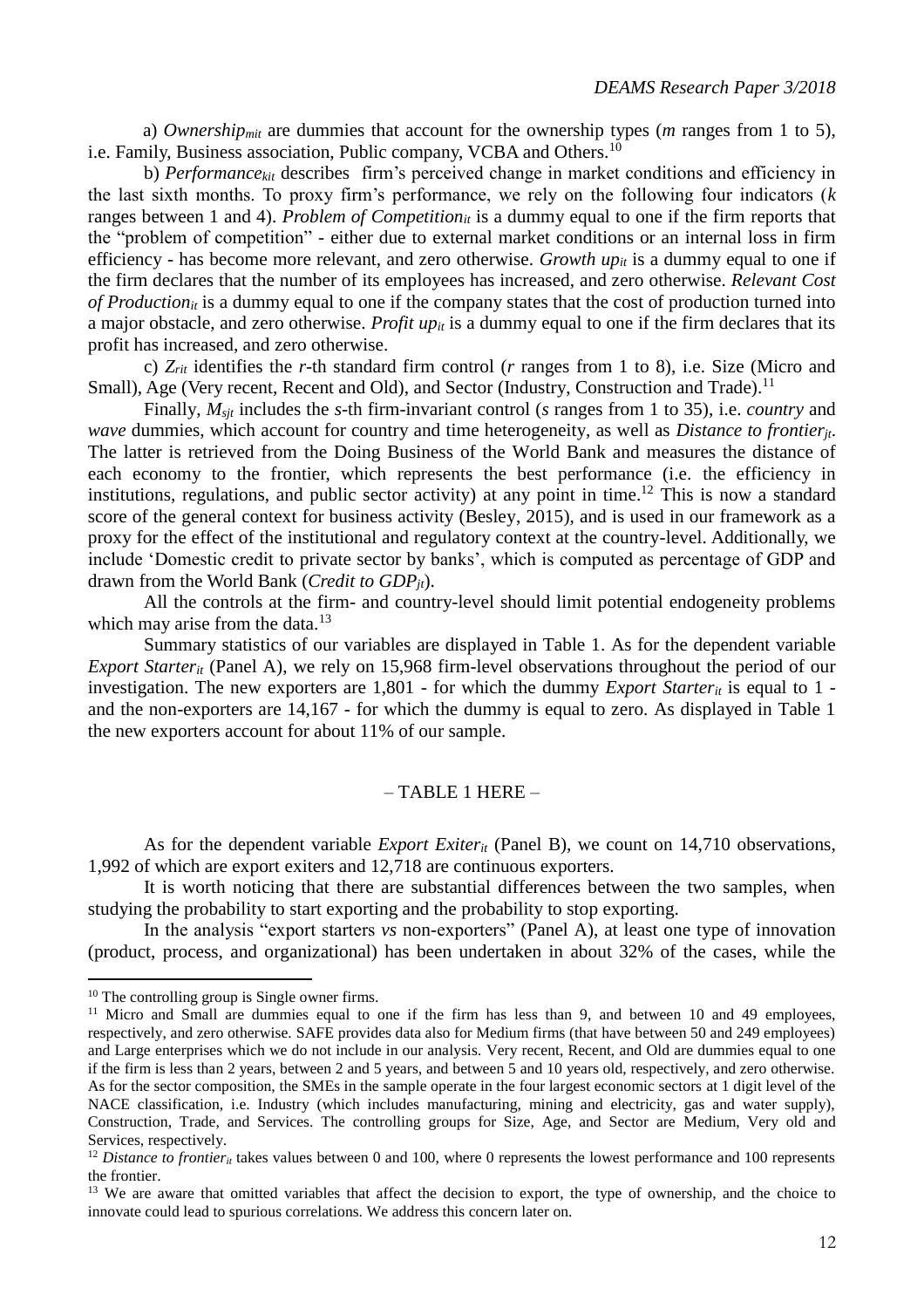percentage increases to 43% when we analyse export exiters *vs* exporters (Panel B). By disentangling the types of innovation, one can observe that, on average, the abovementioned gap is still present. Indeed, product innovation has been undertaken in about 17% and 28% of the cases, respectively; process innovation has been undertaken in about 12% and 20% of the cases, respectively; and organizational innovation has been undertaken in about 16% and 21% of the cases in Panel A and Panel B, respectively.

Interestingly enough, by looking at the variable *Financing Innovationit*, SMEs employ external funds to develop or launch new product and services in about 11% and 21% of the cases for the two samples, respectively. Moreover, the access to finance represents a relevant problem in about 39% of the cases, for both samples.

Noticeable, when the different sources of financing are concerned, the bank channel (bank loans and credit line) and some innovative financing sources are more relevant than others (the mean values are greater than  $0.5$ ).<sup>14</sup>

As far as the types of ownership are concerned, Table 1 shows that, as expected, Family and Single owner firms are the largest groups in our sample, while VCBA represent only a tiny share of SMEs we are looking at. This comes not as a surprise when considering the specific features of our SMEs. For instance, we observe that micro-sized units account for almost half of the sample and most of the companies are classified as Very old.

Turning our attention to the sector composition, we notice that Services (the control group) is the largest sector, followed by Trade, Construction and Industry. As for the performance indicators, competition and costs of production represent the major problems for more than half of the firms. Finally, the mean value of the score *Distance to frontierjt* (about 75 for both samples) indicates that a large number of countries is not far from the best performer in our sample. Finally, when looking at *Credit to GDP*<sub>*jt*</sub>, the average values slightly exceed the percentage of 90% for both samples. A detailed description of variables and sources is provided in Table A1 in the Appendix A.

#### 3.2.3 *Methodology and endogeneity issues*

 $\overline{a}$ 

Given the features of the dataset, our empirical strategy unfolds as follows. First, to estimate our model (1) and (2), we use a panel probit model. This method is suitable when the dependent variable is a binary. The use of both qualitative and quantitative regressors is admitted with this technique that employs maximum likelihood to assess the regression's function.

Our empirical setup includes calibrated weights to adjust the sample to be representative of the population from which it is extracted (as in Ferrando *et al*., 2017). Furthermore, we correct standard errors to address heteroskedasticity and we cluster them at the country level in order to remove potential bias affecting the estimates.

There is a discrete consensus in the literature around the view that the propensity to export and the choice of innovation might not be fully exogenous (see among others Costantini and Melitz, 2007; Van Beveren and Vandenbussche, 2010). Thus, any potential correlation between the types of innovation and the two dependent variables may be spurious. Specifically, when analysing the interplay between firm's innovative effort and their choice about export activities, as pointed out by Van Beveren and Vandenbussche (2010), three types of endogeneity issues may emerge: a *simultaneity bias,* as firm's choice of innovation and export can be simultaneously; *causality bias,* if previous firm's exporting pattern is not taken under consideration (Aw *et al*. 2008); an *anticipation bias,* which may occurs when the firm anticipate the entrance into foreign market by undertaking innovation. In this case innovation is clearly endogenous to the export choice (see also Costantini and Melitz 2007).

<sup>&</sup>lt;sup>14</sup> Some innovative financing sources, i.e. crowdfunding, belong in the category "Relevant Other Loans", which includes also factoring, leasing and debt securities.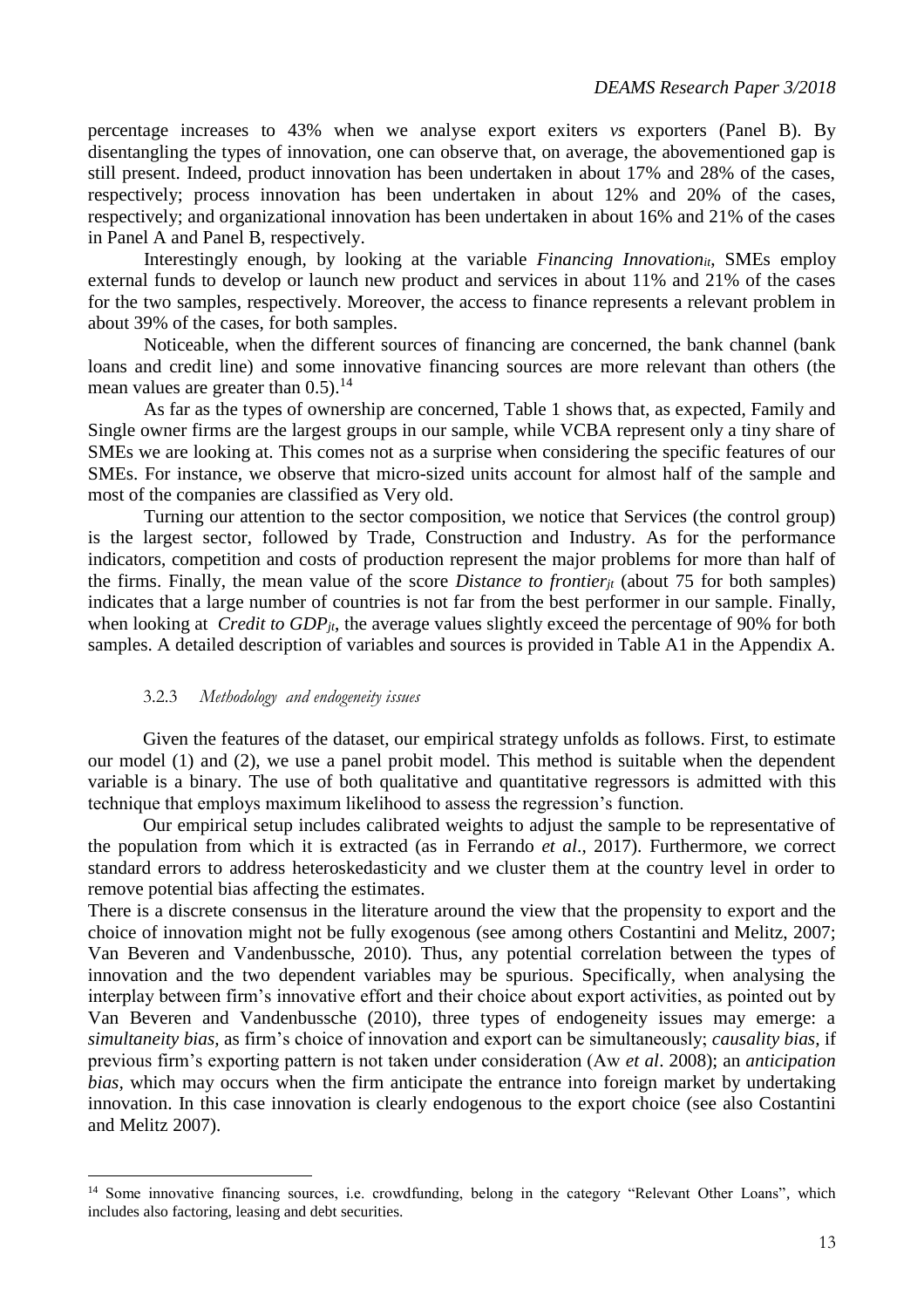In order to cope with such potential endogeneity issues, we employ the Arellano-Bond system generalized method of moments (SYS-GMM). We are thus able to tackle potential endogeneity stemming from simultaneity, and anticipation bias, as well as unobserved heterogeneity between the change in the status from non-exporter to exporter and all the other independent covariates (Roodman 2009; Wintoki, *et al*., 2012).

### **4. Empirical Results**

#### 4.1 *Probability to become an exporter: panel probit analysis*

We start our empirical analysis by testing the hypotheses H1, H2 and H3 through the use of our panel probit model (1).

As described in the Section 3.2, to study the probability of becoming an *Export Starter* we rely on different types of innovation and different covariates measuring the access and use of finance, after controlling for a large set of variables at firm and country level.

Results are displayed in Table 2 (columns 1-4), where the specifications of model (1), differ for the alternative inclusion of the different types of innovation.

Consistently with our expectations (H1), the coefficients measuring the overall *innovation* and *product* and *process innovation* exhibit a positive and strongly significant sign, while *organizational innovation* is not significant. This evidence indicates that firms which declared to have embarked in product and process innovation, face a higher likelihood to start exporting. Our evidence is consistent with the literature on the linkage between innovation and exports (Becker and Egger 2013) and support the view that for SMEs product and process innovation seem to be more important than organizational innovation (*see* Azar and Ciabuschi, 2017; Hwang *et al*., 2015).

### $-$  TABLE 2 HERE  $-$

As for as our finance key variables are concerned we find the following results. The variable *Financing Innovation* turns to be always positive and significant throughout the 4 specifications. This is relevant as it supports our hypothesis H2 and indicates that firms which have used obtained finance to develop and launch new products and services have a higher likelihood to become an exporter. Results also show that the variable *Problem of Finance –* capturing the perceived difficulties of the firms in accessing to finance - does not play a relevant role on the probability to start exporting.

We test our hypothesis H3 *via* the set of variables labelled *Finance*, which measure SMEs' perceptions of the relevance of different external financing channels. Our findings show that only *Relevant Grants or Subsidies,* and *Relevant Other Loans* are positive and significant, compared to *Relevant Internal Funds* - which is the control group - indicating that only these two channels of financing exert a role on the probability to start exporting.

Turning our attention to other firm level controls, and specifically to the measures of firm performance, our evidence shows that SMEs that experienced growth, measured by an increased number of employees, are more likely to begin to export. Additionally, the dummy *Profit up* is significant with a positive sign, indicating that firms reporting an increase in profit face a higher likelihood to become an exporter. The coefficient of *Relevant Cost of Production* is negative significant, across all specifications, indicating that firms which declare that the cost of production is relevant enjoy from a smaller probability to change the status form non exporter to exporter as they suffer from a problem of production efficiency. Surprisingly, the variable *Problem of Competition* does not turn to be significant.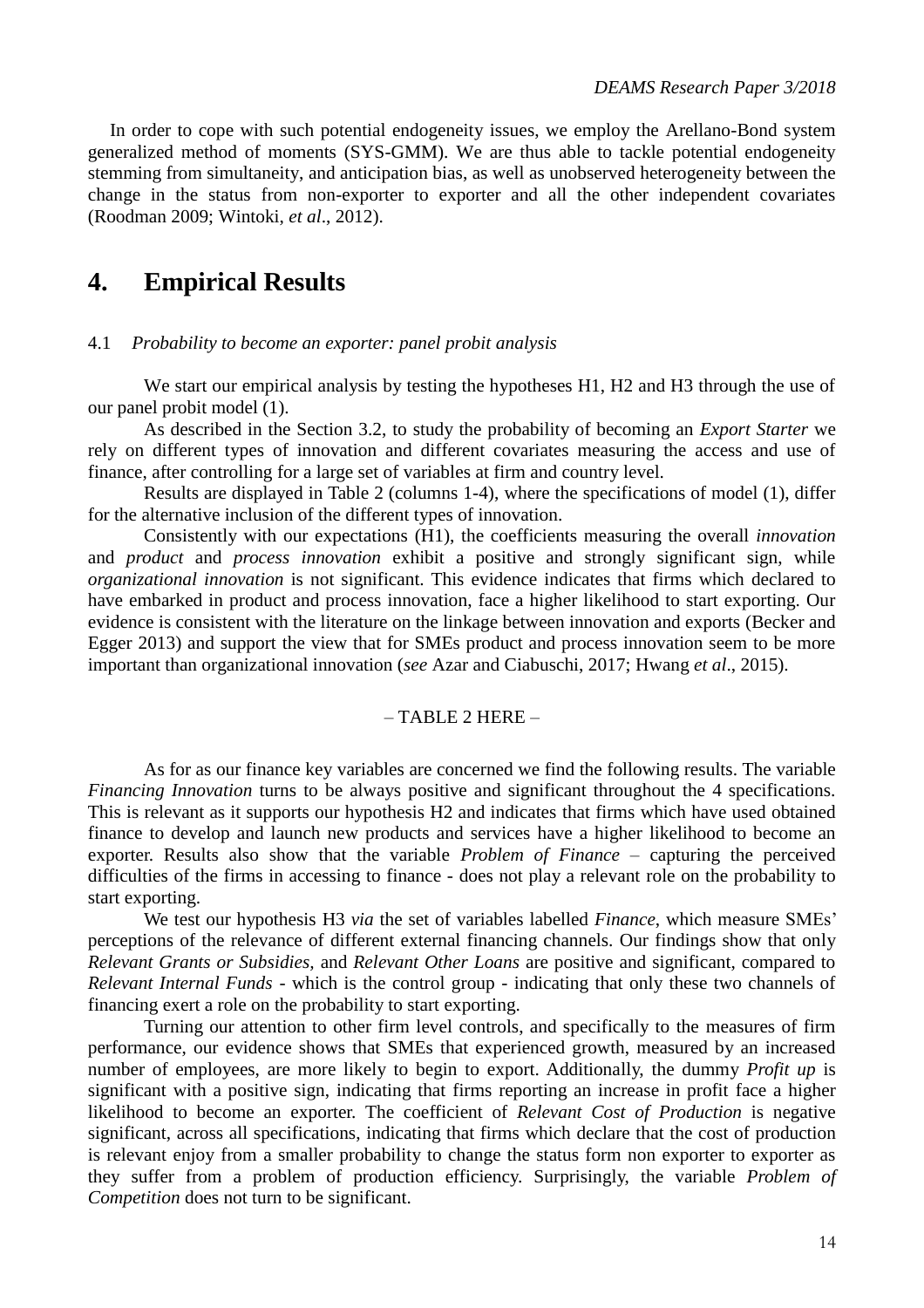Overall, the positive effect exerted by innovation and some measures of performance on the *self-selection* hypothesis enriches the picture provided by Cassiman and Golovko (2011), who point to an interplay between innovation, productivity and trade internationalization.

As for the other firm varying controls, none of the types of ownership different from VCBA exerts a significant effect on the probability to become an exporter compared to the omitted group, single owner. This finding supports the notion that a more innovative and dynamic form of ownership might reduce the barriers to entry into foreign markets, but it also provides new evidence on the linkage between trade internationalization and firms' ownership (Zahra, Neubaum and Naldi, 2007; Paul *et al*., 2017), and between venture capitalism and export engagement (Lockett *et al*. 2008; Smolarski and Kut 2011).

As for the firm-invariant controls, some interesting insights emerge from our analysis. As expected, we observe that companies located in countries where *Distance to frontier* displays a greater score (which means a smaller gap between the economy's performance and the frontier) enjoy a higher likelihood to become newly exporting enterprises. This evidence is consistent with the literature that emphasizes how a friendly business environment enhances production and marketing activities both domestically and abroad (Commander and Svejnar 2011; Besley 2015).

#### 4.2 *Probability to become an export exiter: panel probit analysis*

We now test the hypotheses H4, H5 and H6 to assess the probability for SMEs to change the status from exporter to non-exporter. Similarly, to what done above, also for model (2) we employ a panel probit approach to investigate the probability of stop exporting and thus become an export exiter. We rely on the same covariates employed as in model (1).

Results are displayed in Table 3 (columns 1-4) where the four specifications of model (2), differ for the alternative inclusion of the different types of innovation.

Consistently with our expectations, the coefficients measuring overall innovation, product, and organizational innovation exhibit a negative and significant sign. This evidence indicates that firms which declared to have embarked in product and organizational innovation, face a lower likelihood to stop exporting and becoming an exiter. Our evidence is consistent with the literature on the linkage between innovation and exports (Buddelmeyer *et al*., 2009) and support the view that for SMEs that are already exporting it important - for reducing their likelihood to become exiter - to undertake any type of innovation.

#### – TABLE 3 HERE –

If we turn our attention to the finance key variables we find, the following results. The coefficient of *Financing Innovation* is always negative and significant throughout the 4 specifications of Table 3 (columns 1-4). Consistently with our hypothesis H5, our evidence indicates that firms that have used obtained finance to develop and launch new products and services face a lower likelihood to become an export exiter. As far as the set of variables falling under the label Finance (H6), our estimates indicate that *Relevant Credit Lines*, and *Relevant Family and Friends Loans* are negative and significant, compared to the *Relevant Internal Funds* which is the control group. These results are not trivial as they show that those SMEs which relied on trade credit line and to family/friends loans -often the only channel of financing for SMEs - face a lower probability to become an export exiter.

Turning our attention to the measures of firm performance, the evidence shows that SMEs that experienced an increase in profit (*Profit up)* face a lower likelihood to become an export exiter. Interestingly, all the other measures of firm performance do not seem to play a role in the probability to change the status from exporter to non-exporter. This is likely the case as companies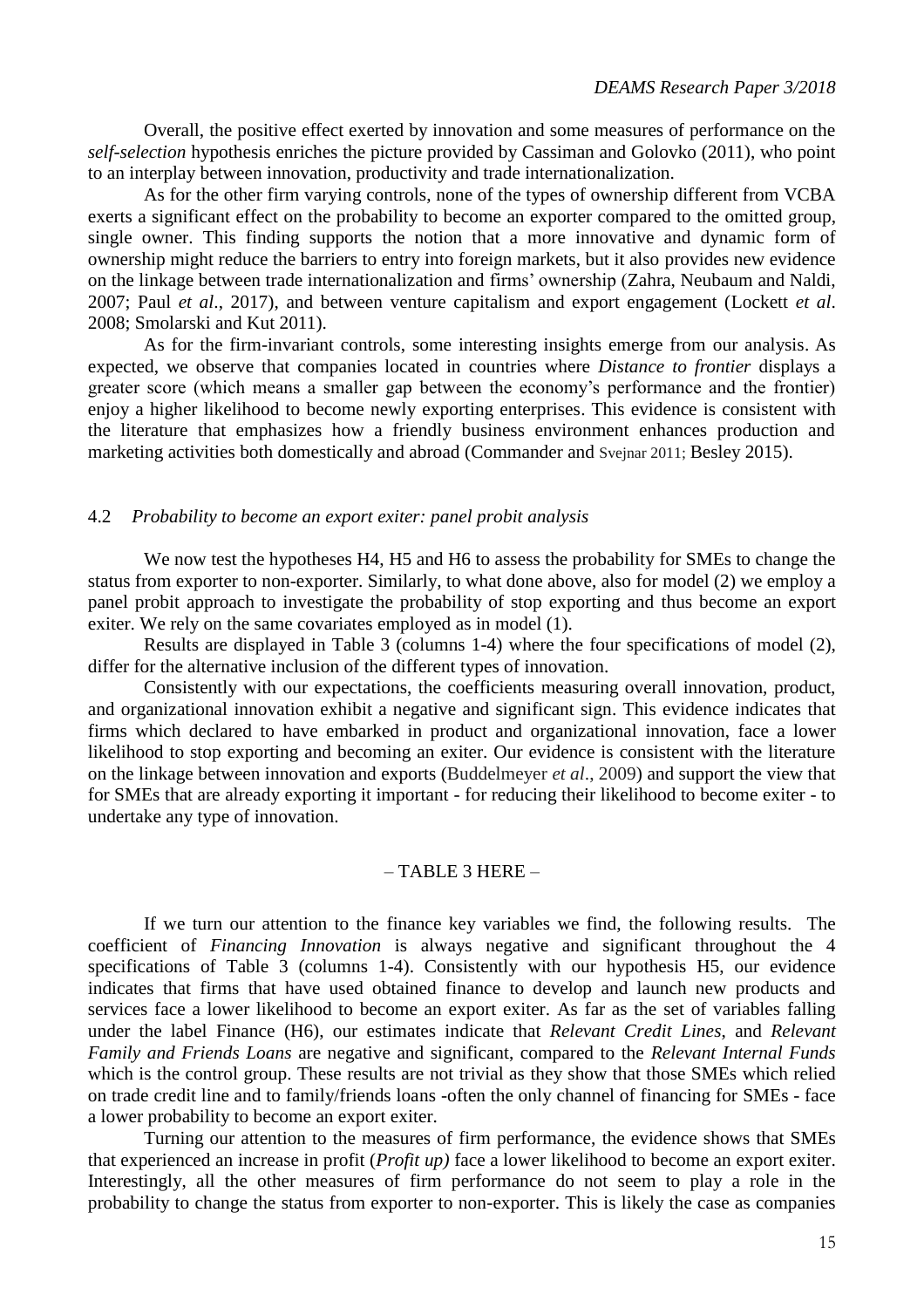that enjoyed a rise in profits are more prone, *ceteris paribus*, to cope with the competitive pressure of international markets. Larger profits may help companies in undertaking innovation as this activity is cost intensive and associated with large uncertainty, as recalled by Masiak *et al*. (2017), and in line with the findings of Coad and Road (2008).

When looking at firm-varying controls, we observe that none of the types of ownership different from family and business association exerts a significant effect in reducing the probability to become an export exiter compared to the omitted group, single owner. This finding supports the notion that the networking of business association may favour the probability to continue to export.

Differently from the estimates of model (1), none of the firm-invariant controls is significant. This result may indicate that while a friendly business environment plays an important role in affecting the change in the status form non-exporter to exporter, the probability of remaining an export exiter seems to be more influenced by firm level choices and financial constraints than by external factors.

### 4.3 *Addressing endogeneity issues: SYS-GMM estimates*

As discussed above in Section 3.2.3, the relation between the change in the export status and the innovation activities might be affected by endogeneity. The concern arises here because the different types of innovation might not be fully exogenous. Indeed, firms that engage in innovation efforts increase their probability to start exporting, but their decision to innovate could be endogenous because firms that intend to start exporting may increase their innovation activities (see, for instance, Costantini and Melitz, 2008; Van Beveren and Vandenbussche, 2010).

To address such a concern, we employ a two-step dynamic SYS-GMM approach (Roodman, 2009). Tables 2 and 3 in columns (5-8) report the results of the SYS-GMM estimates for model 1 and 2, respectively.

The diagnostic tests provided in Table 2 and 3 (columns 5-8) highlight that the model is properly specified, with statistically insignificant statistics for the second-order autocorrelation (i.e., *AR*(2)) test. Admittedly, we pay little attention to the Sargan *J* test since it tends to over-reject the null hypothesis of instrument validity in sample like ours (Benito 2005).

The results of the SYS-GMM estimates for the different specification of model (1) are displayed in columns 5-8 of Table 2. We observe that once controlling for potential endogeneity, i.e. from the probit to the SYS-GMM specification, the coefficient associated with *Product Innovation*, takes a positive and significant (at 10%) sign, indicating that firms that have undertaken product innovation display a higher probability to become an exporter. This result supports our hypothesis H1 and partially corroborates the evidence provided through the panel probit analysis (columns 1-4 of Table 2). Our results, therefore, suggest that firms, firstly, start to embark in product innovation activities and then, as a consequence, are able to change the status from non-exporter to exporting firm.

SYS-GMM estimates also support our hypotheses H2 and H3 and corroborate selected results from panel probit approach. In particular, the positive and significant sign of the variables *Financing Innovation* (H2), across the four specification (5-8) indicates how important is employing obtained finance to launch new product and services in order to increase SMEs' likelihood enter the export markets. Moreover, the significant and positive sign of the coefficient *Relevant Other Loans* indicates that this channel of financing exerts a role on the probability to start exporting, compared to the *Relevant Internal Funds*. Surprisingly, *Relevant Trade Credit* turns significant with negative sign.

Finally, SYS-GMM estimates confirm the importance of a friendly business environment on the probability to start exporting, as stated by the positive and significant coefficient of *Distance to frontier*.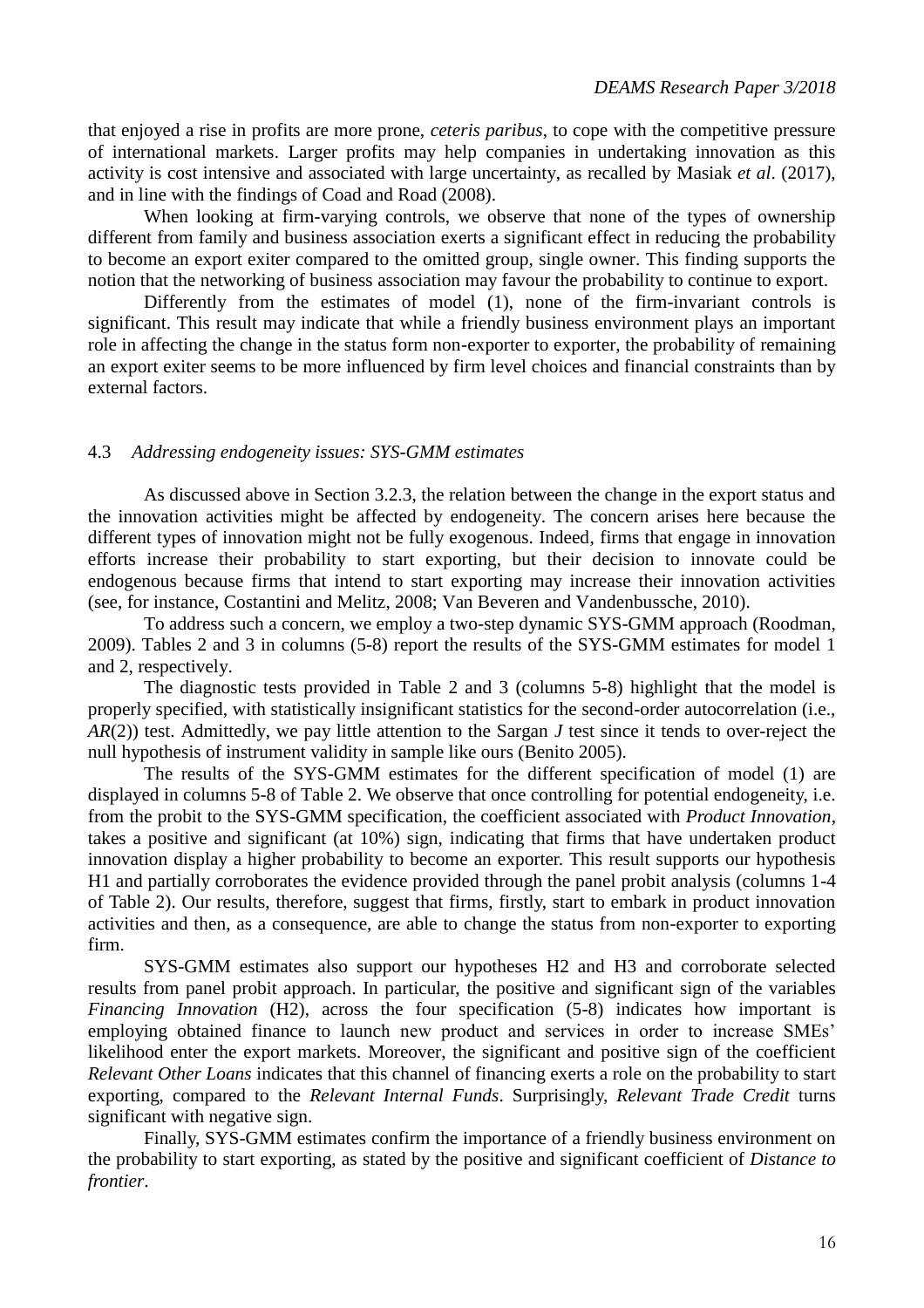Looking at the SYS-GMM estimates of model (2) whose results are reported in Table 3 columns (5-8) we notice that results corrected for endogeneity largely corroborate the panel probit estimates.

Indeed, all the types of innovation are significant with the expected negative sign, bringing support the hypothesis H4.

With regard to our financial key variables, the SYS-GMM estimates support the results of the panel probit analysis. The coefficient of the variable *Financing Innovation* -which tests the hypothesis H5 - is always negative and significant throughout the 4 specifications of Table 3 (columns 5-8). As claimed by our hypothesis H6, *Relevant Credit Line*s, and *Relevant Family and Friends Loans*, display negative and significant signs, compared to the *Relevant Internal Funds*, which is the control group.

All in all, we can conclude that our findings are not only robust across different specifications (Columns 1-4), but they are also corroborated by the SYS-GMM which address potential endogeneity (Column 5-8, Table 3).

### 4.4 *Additional analysis: The impact of the firm's size*

In this Section we exploit the firm's size heterogeneity characterizing our data. Some authors have pointed out (see, amongst others, Hwang *et al*., 2015) that firm's size matters on the decision to innovate and on the types of innovation undertaken. In this regards, two opposite perspectives are recalled here. According to the Schumpeterian point of view (Schumpeter 1942; Karlsson and Olsson, 1998) large firms have an advantage to innovate, *vis à vis* to smaller companies. Innovation requires effort, long-time investment, know how, resources that often small firms cannot afford. On the opposite, other studies show that SMEs may display a more innovative and efficient efforts than large firms (Cohen and Klepper 1996).

In order to investigate this type of size heterogeneity across the SMEs in our sample, we reestimate models (1) and (2) on sub-samples of 8,260 and 4,006 observations, respectively, which contain only micro firms (1-9 employees). Results of our investigations are reported in the different Panels of Table 4.

### $-$  TABLE 4 HERE  $-$

Panel A of Table 4 reports the four specifications of model (1) - where the dependent variable is export starter - and panel B displays the four specifications of model (2), when the dependent variables is export exiters.

Some interesting findings arise from this analysis.

If we look at panel A we observe that all the types of innovation turn are positive and significant. This result seems to corroborate the view of Cohen and Klepper (1996), highlighting that for micro firms' innovation efforts make a difference in changing the status from non-exporter to exporter.

Additionally, as shown by the positive and significant sign of the coefficient of *Financing Innovation*, micro firms that have used obtained finance to develop and launch new products and services have a higher likelihood to become an exporter. Interestingly, none of the external financing channels, compared to the internal one, exert any influence on the probability of becoming an exporter.

Our evidence also shows that micro firms that experienced growth are more likely to begin to export. In addition, those enterprises located in countries where *Distance to frontier* displays a greater score (which means a smaller gap between the economy's performance and the frontier) benefit from a higher likelihood to become newly exporting enterprises.

As far as model (2) is concerned results are displayed in panel B of Table 4 They can be summarised as follows.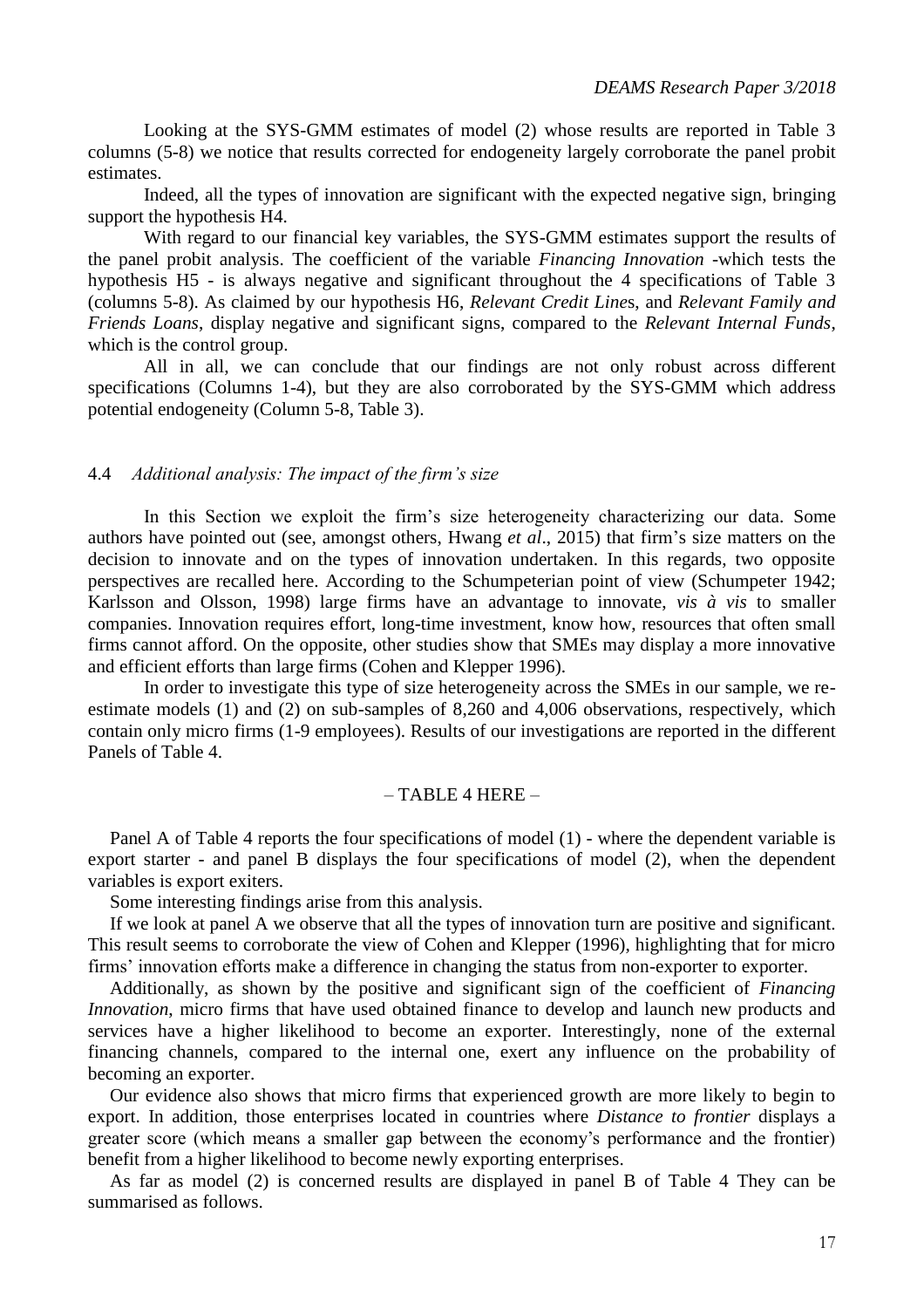First, only product innovation matters for reducing the probability of becoming an export exiter. This is consistent with the literature that underlines the importance of product innovation for small firms (see *inter alia* Hwang *et al*., 2015; Azar and Ciabuschi, 2017). Second, *Financing innovation*  is relevant in reducing the probability of stop exporting. Third, different external financing channels, such as *Relevant Credit Lines*, and *Relevant Family and Friends Loans* as well as R*elevant Other Loans*, are relevant for the micro firms in reducing the likelihood of become export exiters, when compared to the control group, i.e. *Relevant Internal Funds.* 

Interestingly, the problem cost of production is relevant in increasing the probability to stop exporting. Finally, the evidence shows that some types of ownership, namely family firms and business associations, compared to single owner, exert influence in reducing the probability to exit foreign markets.

Overall, the findings of our investigation bring some novelty to the recent literature on the relationship between export activities, innovation efforts and financing sources for European SMEs.

### **5. Conclusions**

This paper contributes to the rapidly growing literature that investigates the interplay between becoming and exporter or exiting foreign markets, on one side, innovation and firms' experiences in the access to finance, on the other side. Several theoretical and empirical studies address the determinants of SME export, R&D, product or process innovation. It is well known there is a strong positive relationship between exporting and innovation for SMEs (Golovko and Valentini, 2011) and recent evidence (Love and Roper, 2015) show SMEs which have prior innovation experience are more likely to successfully export. In addition, export oriented European SMEs grow more than twice as fast as domestic oriented ones, and are three times more likely to introduce new products than those that do not export (European Commission, 2010). Yet, these studies do not address the link between exporting and availability of funds, whilst it is widely acknowledged that a limited access to credit may hamper or even prevent exporting since selling abroad involves sunk costs (Wagner, 2016). At the same time, firms also need financial resources to finance innovation, and constraints in the credit market may be binding both to introduce new products and to enter foreign markets. All these issues have been analyzed separately in the literature and, to the best of our knowledge, no previous work did take into account entry/exit in foreign markets, innovation and firms' experiences in access to finance within the same framework.

We fill this gap by providing fresh new tests on the probability to start exporting into or to exit from foreign markets if firms have undertaken product, process and organizational innovation and if they have used external or internal finance to develop and launch new products and services.

To accomplish such a task, we pioneer the use of export data drawn from the ECB Survey on the Access to Finance of Enterprises (SAFE), which, to the best of our knowledge, is the only harmonized and homogeneous dataset providing relevant information for assessing the change in the SME status from non-exporter to exporter and *viceversa* in Europe. Using this dataset we first estimate a panel probit model to assess the probability to start exporting or exit foreign markets. Then we complement this analysis with a two-step dynamic SYS-GMM to address potential endogeneity.

Our findings support the view that firms which declared to have embarked in product and process innovation have a higher likelihood to start exporting. Conversely, organizational innovation does not seem to exert a positive impact, which is instead significant for exiters, i.e. firms which declared to have embarked in product and organizational innovation face a lower likelihood to stop exporting. Moreover, SMEs that have used obtained finance to develop and launch new products and services have a higher likelihood to become an exporter and a lower probability to exit foreign markets. Nonetheless, results also show that the variable Problem of Finance – capturing the perceived difficulties of the firms in accessing finance - does not play a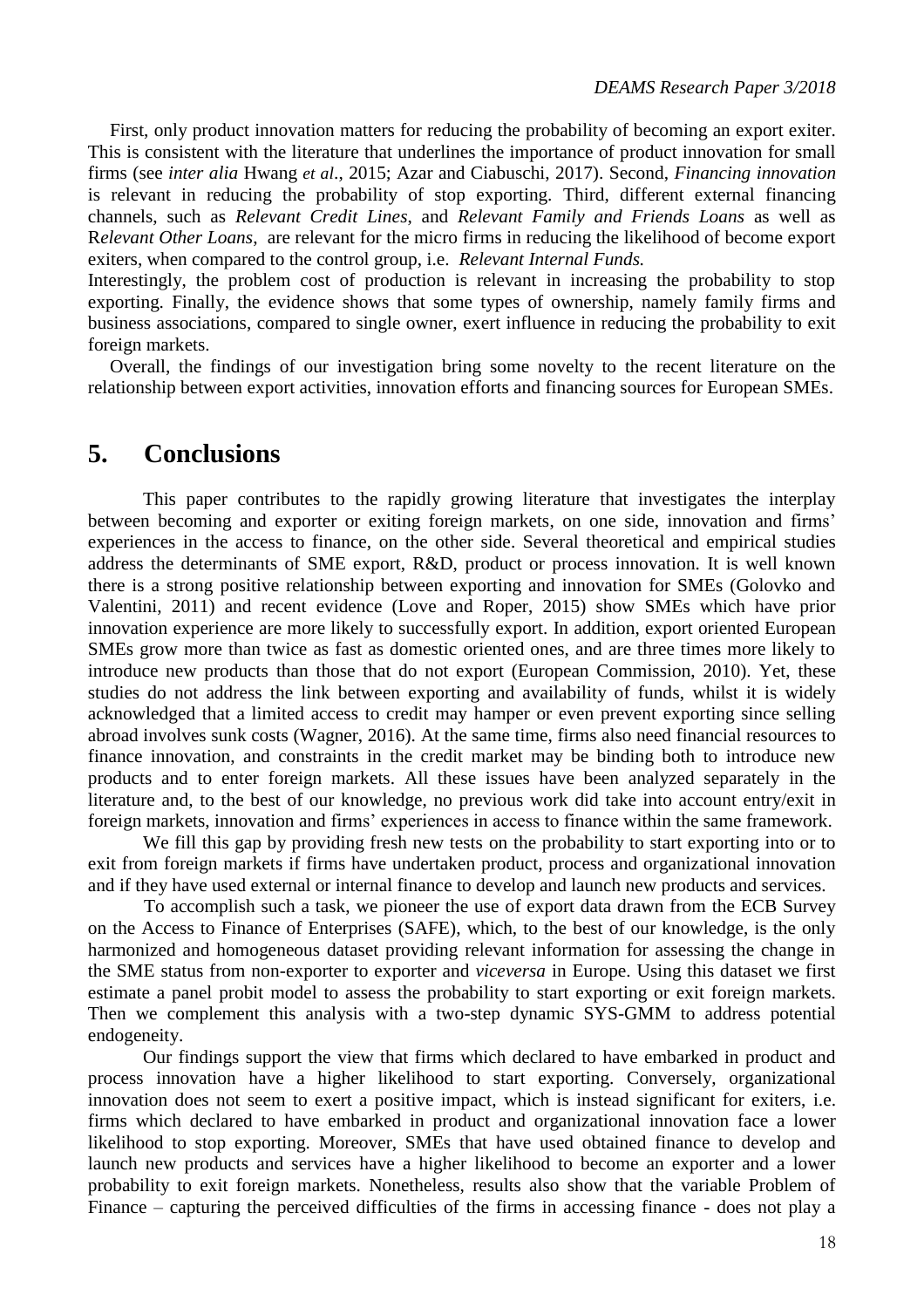relevant role on the probability to start exporting. On the contrary, Relevant Grants or Subsidies, and Relevant Other Loans are positive and significant, compared to the Relevant Internal Funds which is the control group - indicating that only these two channels of financing exert a role on the probability to start exporting. These variables do not matter on exiting as only those SMEs that rely on trade credit line and on family/friends loans -often the only channel of financing for SMEs - face a lower probability to abandon foreign markets.

When other firm varying controls are concerned, we observe that none of the types of ownership different from VCBA exert a significant effect on the probability to become an exporter compared to the omitted group, single owner. This result indicates that business networks, advisory services, training, credit mediation and match-making as partners may provide specific information on foreign markets and reduce sunk costs. This result fits into the recent findings that show how inter-firm networking can ignite virtuous circles (Aghion *et al*., 2017). Yet VCBA is not significant on the exit side, while family and business association exerts a significant effect in reducing the probability to become an export exiter compared to the omitted group.

As suggested by a sizeable literature, a set of additional key firm's characteristics matter. SMEs that experienced growth, measured by profits and an increased number of employees, are more likely to begin to export, while those with problematic cost of production face a smaller probability to change the status form non-exporter to exporter. On the exit side, profit is the only significant measure of performance. As expected, companies with larger profits face a lower likelihood to leave the international arena.

Finally, we observe that companies located in more efficient countries, according to the Doing Business index developed by the World Bank, enjoy from a higher likelihood to become newly exporting enterprises. This evidence is consistent with the literature that emphasizes how a friendly business environment enhances production and marketing activities both domestically and abroad (Commander and Svejnar 2011; Besley 2015).

Summing up, the evidence discussed in this paper indicates clear interconnections between innovation, availability of funds and exporting and the importance of considering them jointly when we analyze the performance of the external sector or even for policy making.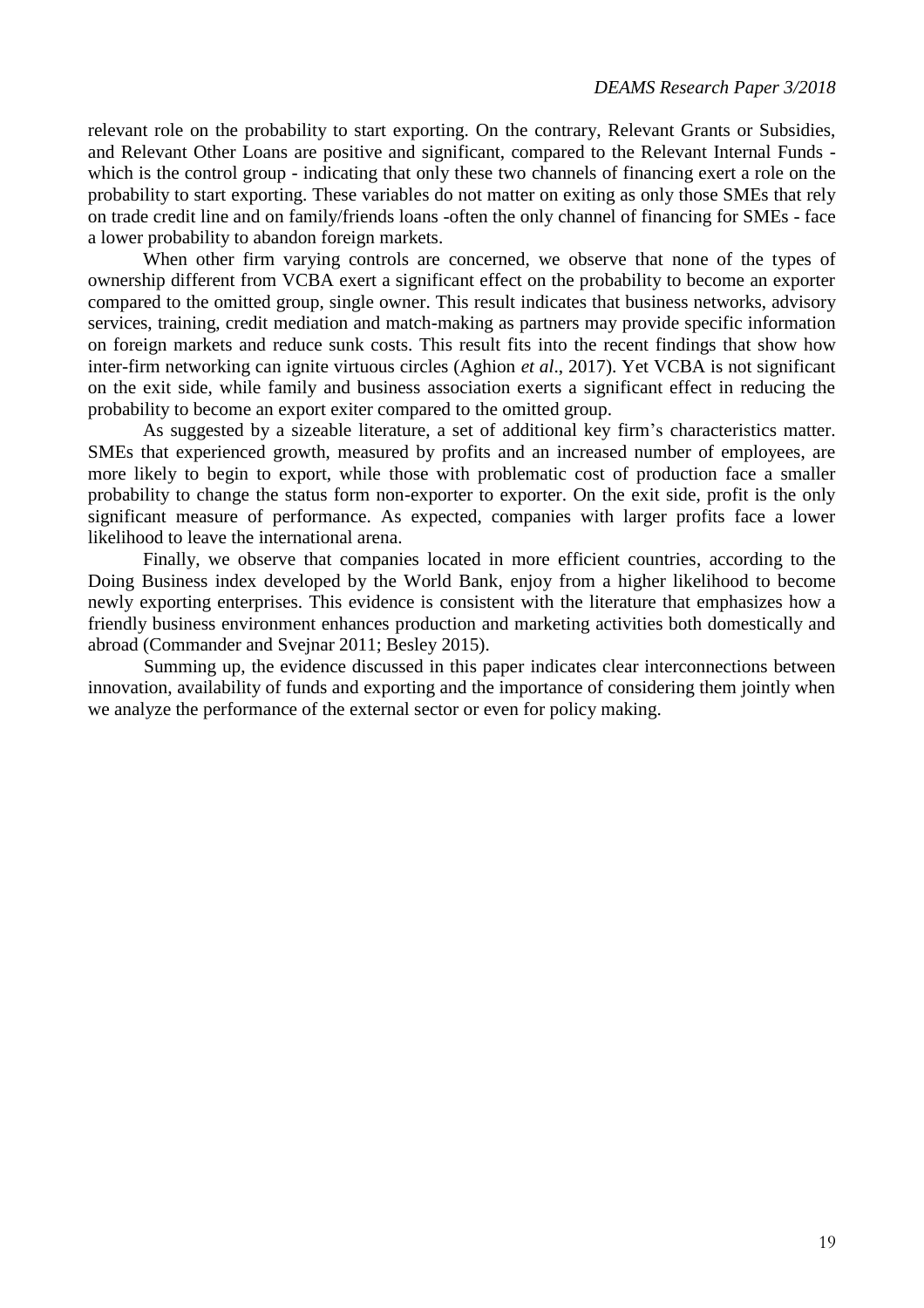## **REFERENCES**

Acemoglu, D. (2009) *Introduction to modern economic growth*. Princeton Univ. Press.

Aghion, P., Bloom, N., Blundell, R., Griffith, R., & Howitt, P. (2005). Competition and innovation: An inverted-U relationship. *The Quarterly Journal of Economics*, *120*(2), 701-728.

Aghion, P., Bergeaud, A., Lequien M., & Melitz, M. (2017). The impact of exports on innovation: Theory and evidence, mimeo.

Aristei, D., & Franco, C. (2014). The role of credit constraints on firms' exporting and importing activities. *Industrial and Corporate Change*, *23*(6), 1493-1522.

Aw, B. Y., Chung, S., & Roberts, M. J. (2000). Productivity and turnover in the export market: micro-level evidence from the Republic of Korea and Taiwan (China). *The World Bank Economic Review*, *14*(1), 65-90.

Aw, B. Y., Roberts, M. J., & Xu, D. Y. (2008). R&D investments, exporting, and the evolution of firm productivity. *American economic review*, *98*(2), 451-56.

Ayob, A. H., Ramlee, S., & Rahman, A. A. (2015). Financial factors and export behavior of small and medium-sized enterprises in an emerging economy. *Journal of International Entrepreneurship*, *13*(1), 49-66.

Azar, G., & Ciabuschi, F. (2017). Organizational innovation, technological innovation, and export performance: The effects of innovation radicalness and extensiveness. *International Business Review*, *26*(2), 324-336.

Bain, J. S. (1956). *Barriers to new competition* (Vol. 3, p. 55). Cambridge, MA: Harvard University Press.

Baldwin, R., & Krugman, P. (1989). Persistent trade effects of large exchange rate shocks. *The Quarterly Journal of Economics*, *104*(4), 635-654.

Becker, S. O., & Egger, P. H. (2013). Endogenous product versus process innovation and a firm's propensity to export. *Empirical Economics*, *44*(1), 329-354.

Benito, A. (2005). Financial Pressure, Monetary Policy Effects and Inventories: Firm-level Evidence from a Market‐based and a Bank‐based Financial System. *Economica*, *72*(286), 201-224.

Bernard, A. B., & Bradford, J. J. (2004) Why some firms exports. *The Review of Economics and Statistics*, *86*(2): 561-569.

Bernard, A. B., & Jensen, J. B. (1999). Exceptional exporter performance: cause, effect, or both?. *Journal of international economics*, *47*(1), 1-25.

Besley, T. (2015). Law, regulation, and the business climate: The nature and influence of the World Bank Doing Business project. *Journal of Economic Perspectives*, *29*(3), 99-120.

Buddelmeyer, H., Jensen, P. H., & Webster, E. (2009). Innovation and the determinants of company survival. *Oxford Economic Papers*, *62*(2), 261-285.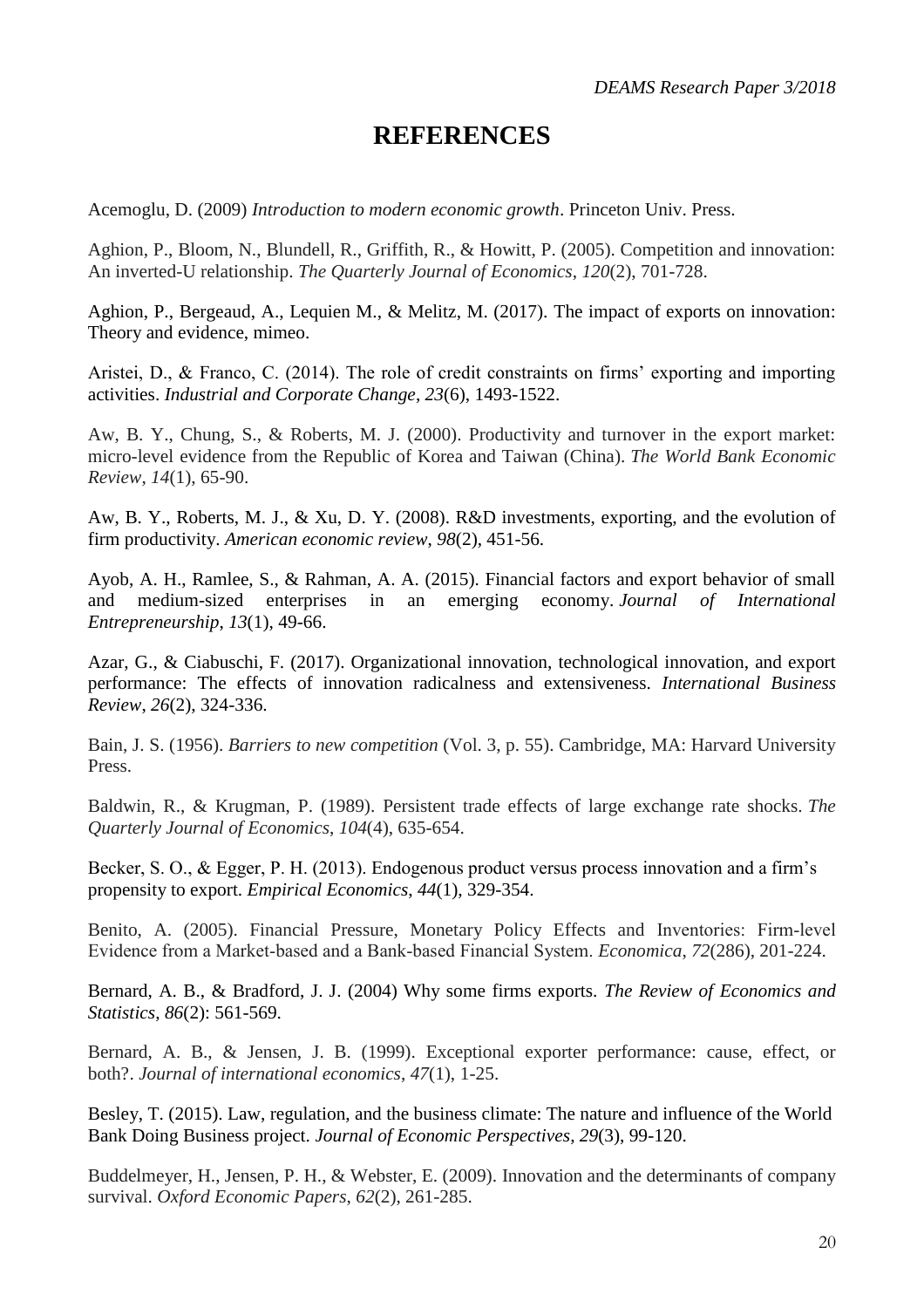Bustos, P. (2011). Trade liberalization, exports, and technology upgrading: Evidence on the impact of MERCOSUR on Argentinian firms. *American Economic Review*, *101*(1), 304-40.

Calabro, A., Torchia, M., Pukall, T., & Mussolino D. (2013). The influence of ownership structure and board strategic involvement on international sales: The moderating effect of family involvement. *International Business Review*, 22(3), 509-523.

Caldera, A. (2010). Innovation and exporting: evidence from Spanish manufacturing firms. *Review of world Economics*, *146*(4), 657-689.

Cassiman, B., & Golovko, E. (2011). Innovation and internationalization through exports. *Journal of International Business Studies*, *42*(1), 56-75.

Cassiman, B., Golovko, E., & Martínez-Ros, E. (2010). Innovation, exports and productivity. *International Journal of Industrial Organization*, *28*(4), 372-376.

Caves, R. E. (1998). Industrial organization and new findings on the turnover and mobility of firms. *Journal of economic literature*, *36*(4), 1947-1982.

Coad, A. and Rao, R. (2008) Innovation and firm growth in high-tech sectors: A quantile regression approach. *Research Policy*, 37 (4). pp. 633-648

Cohen, W. M., & Klepper, S. (1996). A reprise of size and R & D. *The Economic Journal*, 925-951.

Colantone, I., & Sleuwaegen, L. (2010). International trade, exit and entry: A cross-country and industry analysis. *Journal of International Business Studies*, *41*(7), 1240-1257.

Commander, S., & Svejnar, J. (2011). Business environment, exports, ownership, and firm performance. *The Review of Economics and Statistics*, *93*(1), 309-337.

Costantini, J., & Melitz, M. (2008). The dynamics of firm-level adjustment to trade liberalization. *The organization of firms in a global economy*, *4*, 107-141.

Crick, D. (2002). The decision to discontinue exporting: SMEs in two UK trade sectors. *Journal of Small Business Management*, *40*(1), 66.

Damijan, J. P., Kostevc, Č., & Polanec, S. (2015). Access to finance, exporting and a nonmonotonic firm expansion. *Empirica*, *42*(1), 131-155.

Dixit, A. (1989). Entry and exit decisions under uncertainty. *Journal of political Economy*, *97*(3), 620-638.

Dosi, G., Grazzi, M., & Moschella, D. (2015). Technology and costs in international competitiveness: from countries and sectors to firms. *Research Policy*, *44*(10), 1795-1814.

Dunne, T., Roberts, M. J., & Samuelson, L. (1988). Patterns of firm entry and exit in US manufacturing industries. *The RAND journal of Economics*, 495-515.

Eaton, J., Kortum, S., & Kramarz, F. (2011). An anatomy of international trade: Evidence from French firms. *Econometrica*, *79*(5), 1453-1498.

Egger, P., & Kesina, M. (2013). Financial constraints and exports: Evidence from Chinese firms. *CESifo Economic Studies*, *59*(4), 676-706.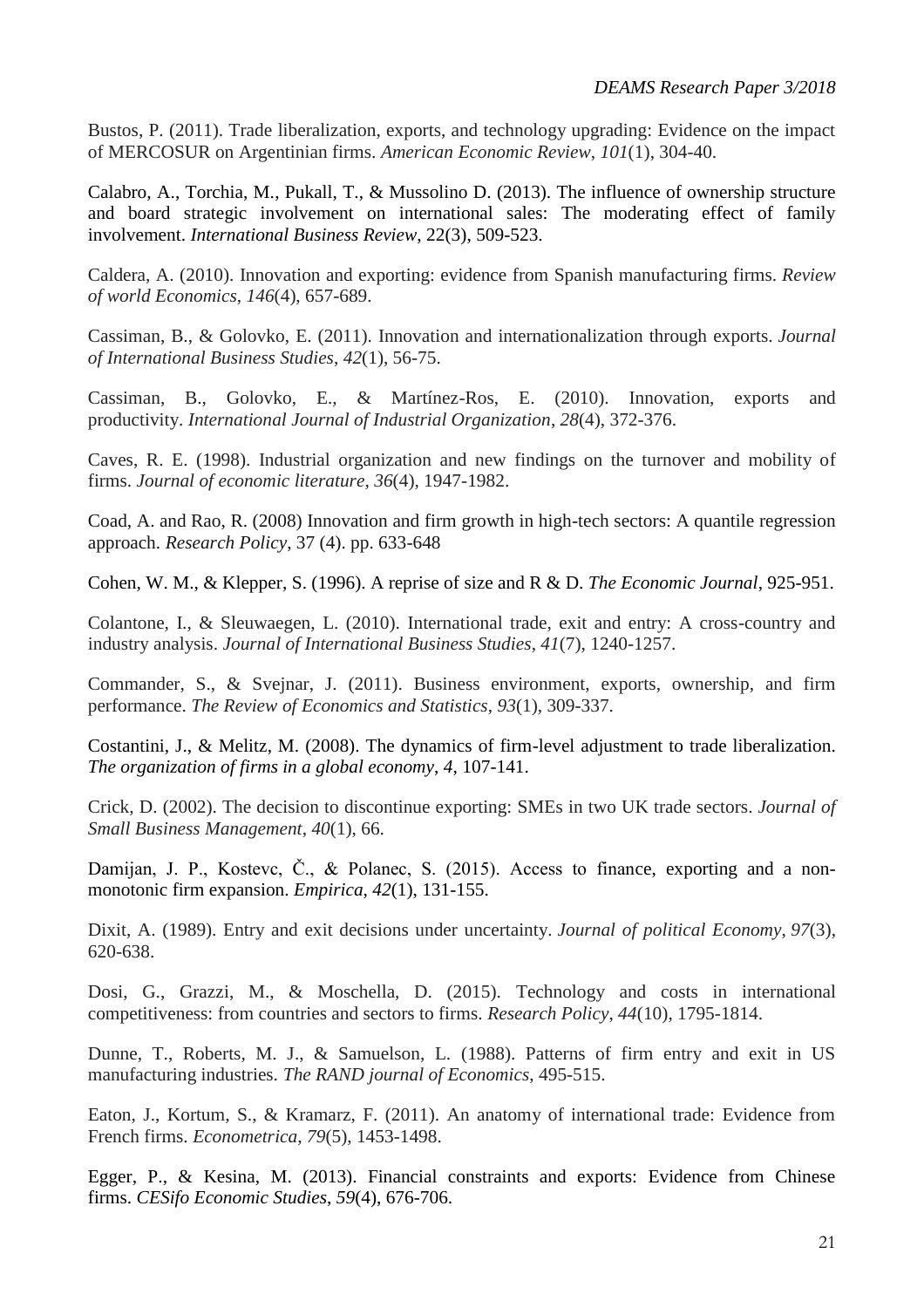Esteve-Pérez, S., & Rodríguez, D. (2013). The dynamics of exports and R&D in SMEs. *Small Business Economics*, *41*(1), 219-240.

European Commission (2010). *Internationalisation of European SMEs*, Final Report, Brussels.

Farinas, J. C., & Ruano, S. (2005). Firm productivity, heterogeneity, sunk costs and market selection. *International Journal of Industrial Organization*, *23*(7-8), 505-534.

Ferrando, A., Popov, A., & Udell, G. F. (2017). Sovereign stress and SMEs' access to finance: Evidence from the ECB's SAFE survey. *Journal of Banking & Finance*, *81*, 65-80.

Filos, E. (2017). Four years of 'Factories of the Future'in Europe: achievements and outlook. *International Journal of Computer Integrated Manufacturing*, 30(1), 15-22.

Golovko, E., & Valentini, G. (2011) Exploring the complementarity between innovation and export for SMEs growth. *Journal of International Business Studies*, 42(3): 362–380.

Görg, H., & Spaliara, M. E. (2014). Financial health, exports and firm survival: Evidence from UK and French firms. *Economica*, *81*(323), 419-444.

Greenaway, D., & Kneller, R. (2008). Exporting, productivity and agglomeration. *European economic review*, *52*(5), 919-939.

Greenaway, D., Guariglia, A., & Kneller, R. (2007). Financial factors and exporting decisions. *Journal of International Economics*, *73*(2), 377-395.

Grossman, G. M., & Helpman, E. (1991). Trade, knowledge spillovers, and growth. *European economic review*, *35*(2-3), 517-526.

Grossman, G. M., & Helpman, E. (1993). *Innovation and growth in the global economy*. MIT press.

Helpman E., & Krugman P. (1985) *Market structure and foreign trade: increasing returns, imperfect competition, and the international economy*. MA:The MIT Press.

Helpman, E., Melitz, M. J., & Yeaple, S. R. (2004). Export versus FDI with heterogeneous firms. *American economic review*, *94*(1), 300-316.

Hwang, Y. S., Hwang, M. H., & Dong, X. (2015). The relationships among firm size, innovation type, and export performance with regard to time spans. *Emerging Markets Finance and Trade*, *51*(5), 947-962.

Ilmakunnas, P., & Nurmi, S. (2010). Dynamics of export market entry and exit. *The Scandinavian Journal of Economics*, *112*(1), 101-126.

Ito, H, Terada-Hagiwara, A. (2011), Effects of financial market imperfections on Indian firms' exporting behavior. *ADB Economics Working Paper Series*, 256, 1-50.

Jinjarak, Y., & Wignaraja, G. (2016). An Empirical Assessment of the Export—Financial Constraint Relationship: How Different are Small and Medium Enterprises?. *World Development*, *79*, 152-163.

Jovanovic, B. (1982). Selection and the Evolution of Industry. *Econometrica: Journal of the Econometric Society*, 649-670.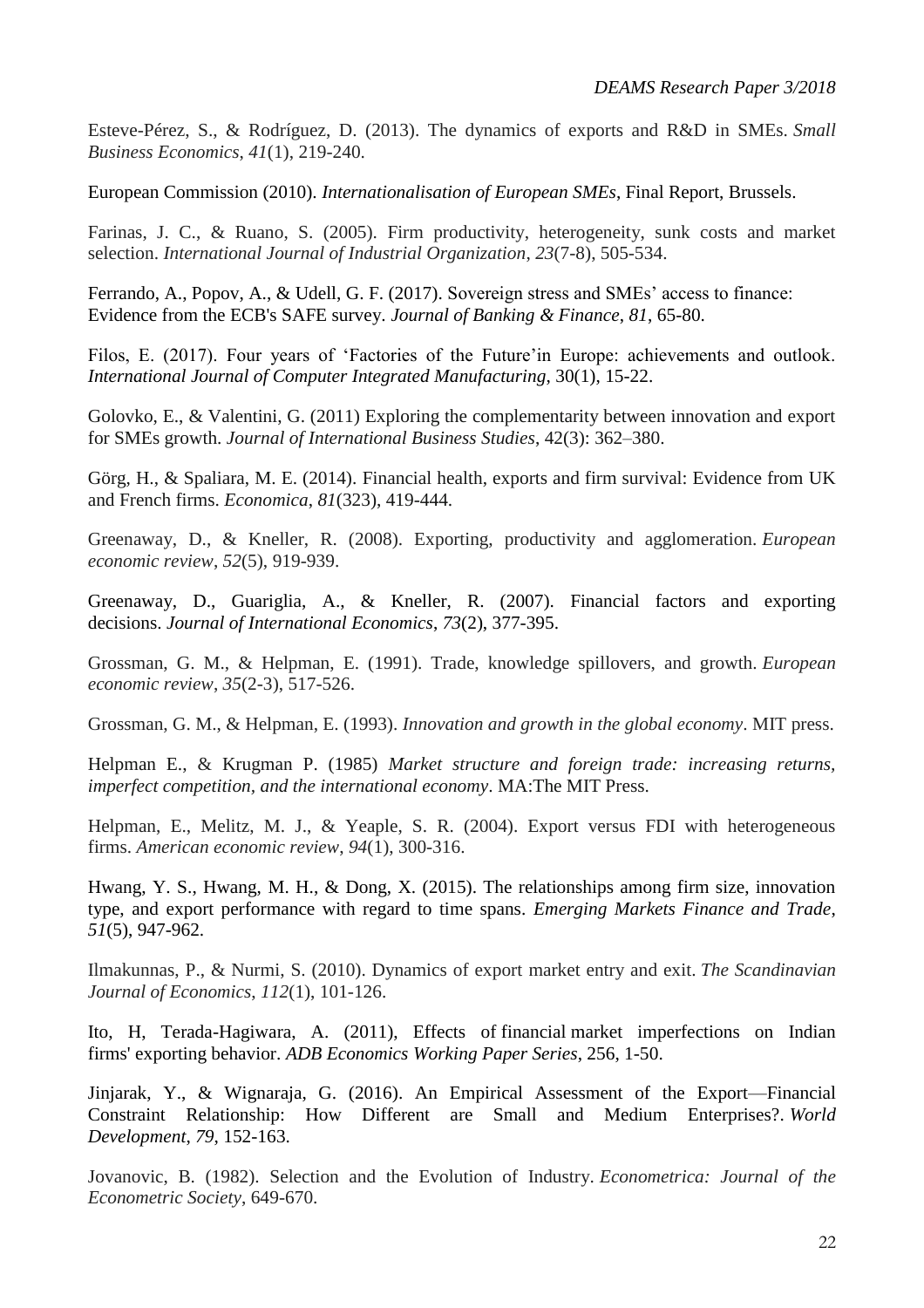Karlsson, C., & Olsson, O. (1998). Product innovation in small and large enterprises. *Small Business Economics*, *10*(1), 31-46.

Klepper, S. (2002). Firm survival and the evolution of oligopoly. *RAND journal of Economics*, 37- 61.

Krugman, Paul R. (1989). *Exchange Rate Instability*. Cambridge, MA: The MIT Press.

Lockett, A., Wright, M., Burrows, A., Scholes, L., & Paton, D. (2008). The export intensity of venture capital backed companies. *Small Business Economics*, *31*(1), 39-58.

Love, J. H., & Roper, S. (2015). SME innovation, exporting and growth: A review of existing evidence. *International small business journal*, *33*(1), 28-48.

Masiak, C., Moritz, A., & Lang, F. (2017), Financing patterns of European SMEs revisited: an updated empirical taxonomy and determinants of SMEs financing clusters, *European Investment fund, Working paper 2017/40*.

Melitz, M. J. (2003). The impact of trade on intra-industry reallocations and aggregate industry productivity. *Econometrica*, *71*(6), 1695-1725.

Miller, D., Le Breton-Miller, I., & Scholnick, B. (2008). Stewardship vs. stagnation: An empirical comparison of small family and non-family businesses. *Journal of Management Studies*, 45, 51–78.

Minetti, R., & Zhu, S. C. (2011). Credit constraints and firm export: Microeconomic evidence from Italy. *Journal of International Economics*, *83*(2), 109-125.

Paul, J., Parthasarathy, S., & Gupta, P. (2017). Exporting challenges of SMEs: A review and future research agenda. *Journal of World Business*, *52*(3), 327-342.

Pavcnik, N. (2002). Trade liberalization, exit, and productivity improvements: Evidence from Chilean plants. *The Review of Economic Studies*, *69*(1), 245-276.

Roberts, M. J., & Tybout, J. R. (1997). The decision to export in Colombia: an empirical model of entry with sunk costs. *The American Economic Review*, 545-564.

Roodman, D. (2009). How to do xtabond2: An introduction to difference and system GMM in Stata. *Stata Journal* 9, no. 1: 86-136.

Roper, S., & Love, J. H. (2002). Innovation and export performance: evidence from the UK and German manufacturing plants. *Research policy*, *31*(7), 1087-1102.

Schumpeter, J. A. (1942). *Socialism, capitalism and democracy*. Harper and Brothers.

Secchi, A., Tamagni, F., & Tomasi, C. (2016). Financial constraints and firm exports: accounting for heterogeneity, self-selection, and endogeneity. *Industrial and Corporate Change*, *25*(5), 813- 827.

Semykina, A., & Wooldridge, J. M. (2010). Estimating panel data models in the presence of endogeneity and selection. *Journal of Econometrics*, *157*(2), 375-380.

Stiebale, J. (2011). Do Financial Constraints Matter for Foreign Market Entry? A Firm‐level Examination. *The World Economy*, *34*(1), 123-153.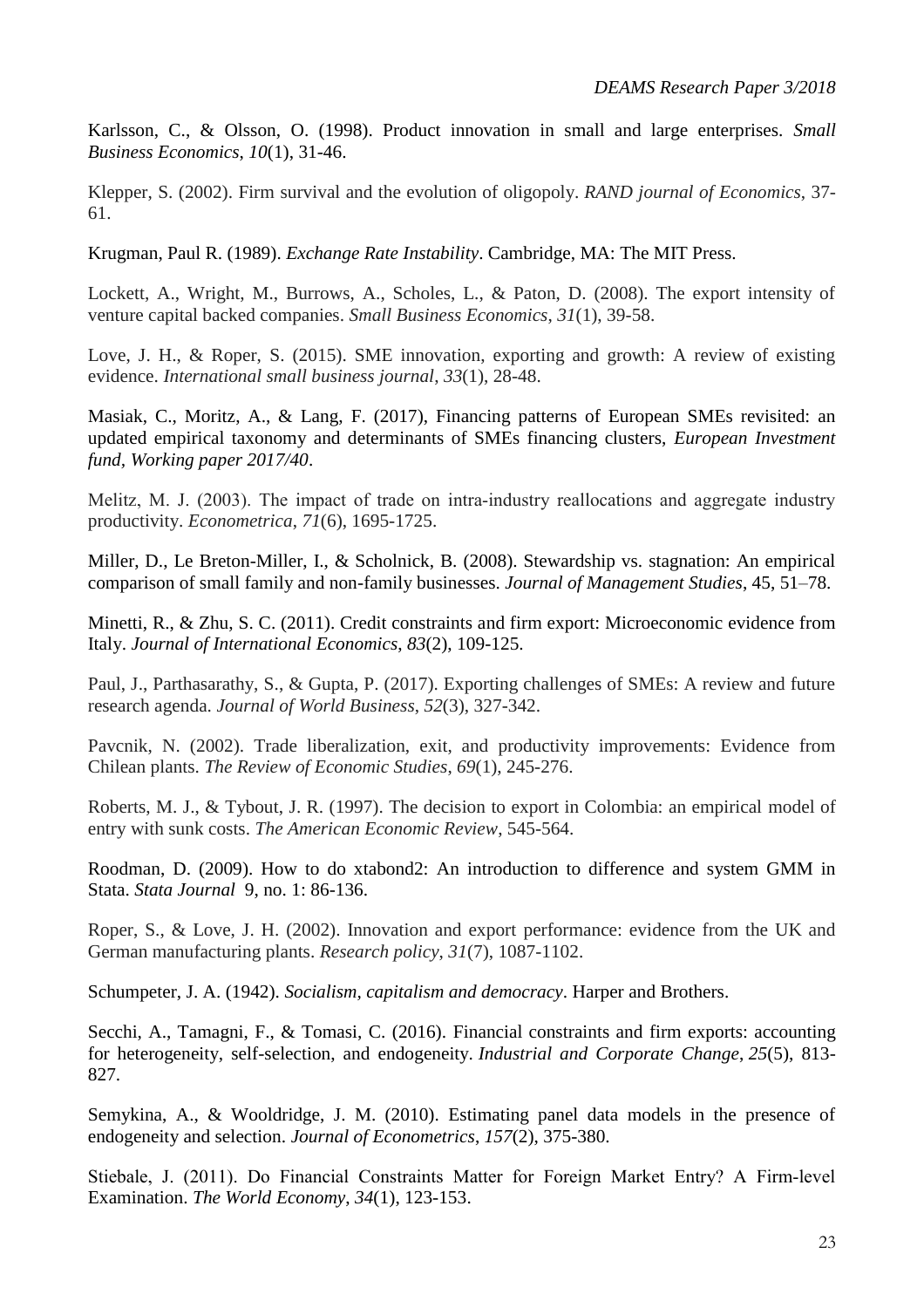Van Beveren, I., & Vandenbussche, H. (2010). Product and process innovation and firms' decision to export. *Journal of Economic Policy Reform*, *13*(1), 3-24.

Wagner, J. (2007). Exports and productivity: A survey of the evidence from firm-level data. *The World Economy*, *30*(1), 60-82.

Wagner, J. (2012). International trade and firm performance: a survey of empirical studies since 2006. *Review of World Economics*, *148*(2), 235-267.

Wagner, J. (2016). A survey of empirical studies using transaction level data on exports and imports. *Review of World Economics*, 152(1), 215-225.

Wakelin, K. (1998). Innovation and export behaviour at the firm level. *Research policy*, *26*(7-8), 829-841.

Wheeler, C., Ibeh, K., & Dimitratos, P. (2008). UK export performance research: Review and implications. *International Small Business Journal*, *26*(2), 207-239.

Wintoki, M. B., Linck, J. S., & Netter, J. M. (2012). Endogeneity and the dynamics of internal corporate governance. *Journal of Financial Economics*, *105*(3), 581-606.

Zahra, S. A., Neubaum, D. O., & Naldi, L. (2007). The effects of ownership and governance on SMEs' international knowledge-based resources. *Small Business Economics*, 29(3), 309-327.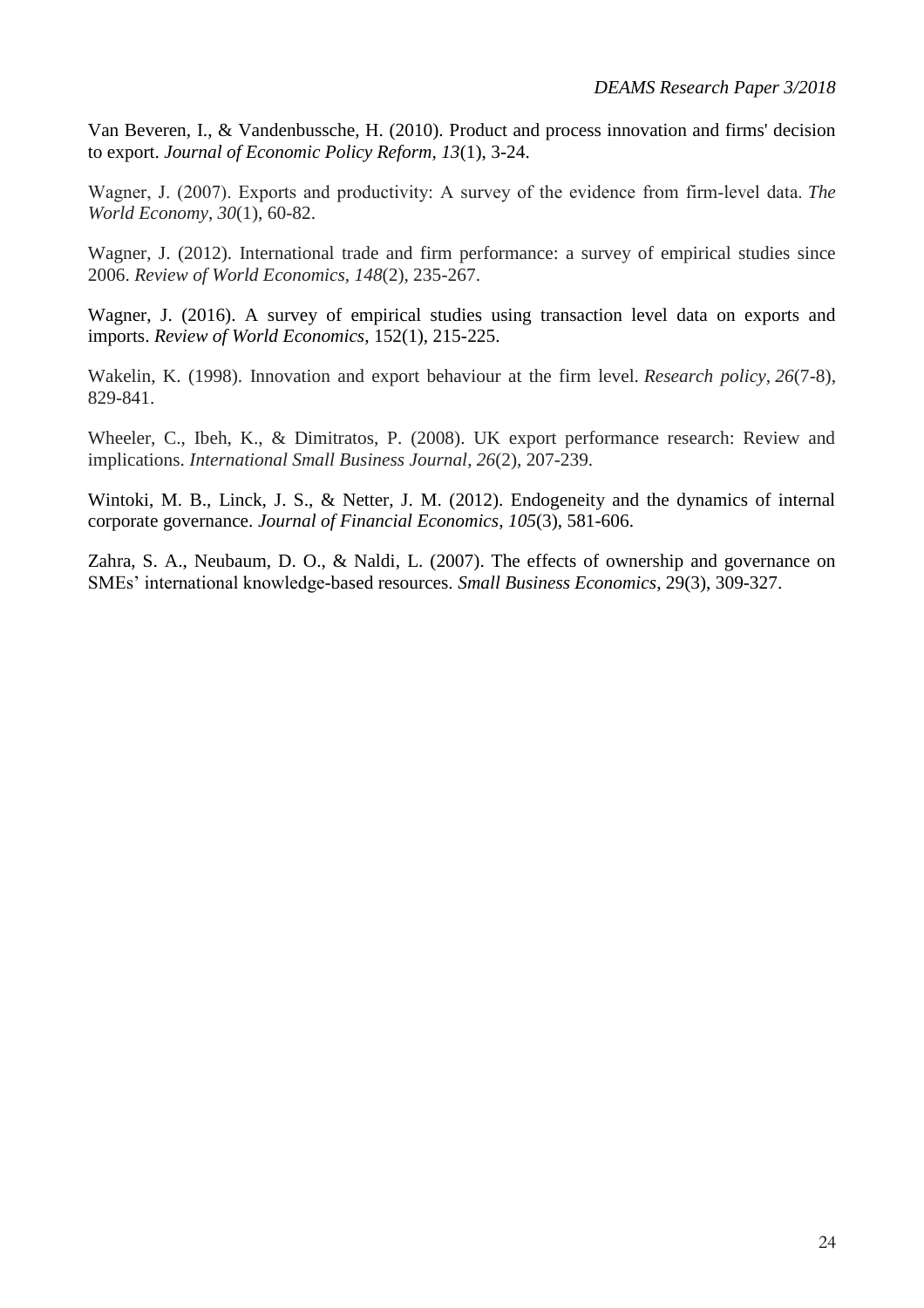Table 1: Summary statistics

This table displays summary statistics for the variables employed in our analyses.

| Variable                            |        | Panel A - Export Starters |           | Panel B - Export Exiters |       |           |  |
|-------------------------------------|--------|---------------------------|-----------|--------------------------|-------|-----------|--|
|                                     | Obs    | Mean                      | Std. Dev. | Obs                      | Mean  | Std. Dev. |  |
|                                     |        |                           |           |                          |       |           |  |
| Dependent variables                 | 15,968 | 0.113                     | 0.316     |                          |       |           |  |
| <b>Export Starter</b>               |        |                           |           | 14,710                   | 0.135 | 0.342     |  |
| <b>Export Exiter</b>                |        |                           |           |                          |       |           |  |
| <b>Key regressors</b>               |        |                           |           |                          |       |           |  |
| Innovation                          | 15,968 | 0.319                     | 0.466     | 14,710                   | 0.430 | 0.495     |  |
| Product Innovation                  | 15,968 | 0.170                     | 0.376     | 14,710                   | 0.278 | 0.448     |  |
| Process Innovation                  | 15,968 | 0.119                     | 0.324     | 14,710                   | 0.197 | 0.398     |  |
| Organizational Innovation           | 15,968 | 0.163                     | 0.369     | 14,710                   | 0.209 | 0.407     |  |
| <b>Finance</b>                      |        |                           |           |                          |       |           |  |
| <b>Financing Innovation</b>         | 15,968 | 0.112                     | 0.315     | 14,710                   | 0.213 | 0.409     |  |
| Problem of Finance                  | 15,968 | 0.385                     | 0.487     | 14,710                   | 0.391 | 0.488     |  |
| <b>Relevant Bank Loans</b>          | 15,968 | 0.531                     | 0.499     | 14,710                   | 0.564 | 0.496     |  |
| <b>Relevant Credit Lines</b>        | 15,968 | 0.566                     | 0.496     | 14,710                   | 0.606 | 0.489     |  |
| <b>Relevant Grants or Subsidies</b> | 15,968 | 0.323                     | 0.467     | 14,710                   | 0.385 | 0.487     |  |
| Relevant Trade Credit               | 15,968 | 0.377                     | 0.485     | 14,710                   | 0.456 | 0.498     |  |
| Relevant Family or Friends Loans    | 15,968 | 0.211                     | 0.408     | 14,710                   | 0.241 | 0.427     |  |
| <b>Relevant Other Loans</b>         | 15,968 | 0.537                     | 0.499     | 14,710                   | 0.621 | 0.485     |  |
| <b>Relevant Internal Funds</b>      | 15,968 | 0.266                     | 0.442     | 14,710                   | 0.353 | 0.478     |  |
|                                     |        |                           |           |                          |       |           |  |
| <b>Firm-level controls</b>          |        |                           |           |                          |       |           |  |
| Ownership                           |        |                           |           |                          |       |           |  |
| Family                              | 15,968 | 0.457                     | 0.498     | 14,710                   | 0.494 | 0.500     |  |
| <b>Business Association</b>         | 15,968 | 0.088                     | 0.283     | 14,710                   | 0.153 | 0.360     |  |
| Public Company                      | 15,968 | 0.011                     | 0.104     | 14,710                   | 0.022 | 0.146     |  |
| <b>VCBA</b>                         | 15,968 | 0.004                     | 0.063     | 14,710                   | 0.011 | 0.103     |  |
| Other                               | 15,968 | 0.030                     | 0.170     | 14,710                   | 0.027 | 0.162     |  |
| Single owner                        | 15,968 | 0.410                     | 0.492     | 14,710                   | 0.293 | 0.455     |  |
| Performance                         |        |                           |           |                          |       |           |  |
| Problem of Competition              | 15,968 | 0.620                     | 0.485     | 14,710                   | 0.643 | 0.479     |  |
| Growth up                           | 15,968 | 0.212                     | 0.409     | 14,710                   | 0.294 | 0.456     |  |
| Relevant Cost of Production         | 15,968 | 0.648                     | 0.478     | 14,710                   | 0.665 | 0.472     |  |
| Profit up                           | 15,968 | 0.286                     | 0.452     | 14,710                   | 0.360 | 0.480     |  |
| Size                                |        |                           |           |                          |       |           |  |
| Micro                               | 15,968 | 0.518                     | 0.500     | 14,710                   | 0.272 | 0.445     |  |
| Small                               | 15,968 | 0.300                     | 0.458     | 14,710                   | 0.324 | 0.468     |  |
| Medium                              | 15,968 | 0.182                     | 0.386     | 14,710                   | 0.404 | 0.491     |  |
| Age                                 |        |                           |           |                          |       |           |  |
| Very recent                         | 15,968 | 0.010                     | 0.099     | 14,710                   | 0.006 | 0.078     |  |
| Recent                              | 15,968 | 0.047                     | 0.211     | 14,710                   | 0.029 | 0.168     |  |
| Old                                 | 15,968 | 0.129                     | 0.335     | 14,710                   | 0.108 | 0.311     |  |
| Very old                            | 15,968 | 0.813                     | 0.390     | 14,710                   | 0.856 | 0.351     |  |
| Sector                              |        |                           |           |                          |       |           |  |
| Industry                            | 15,968 | 0.118                     | 0.323     | 14,710                   | 0.428 | 0.495     |  |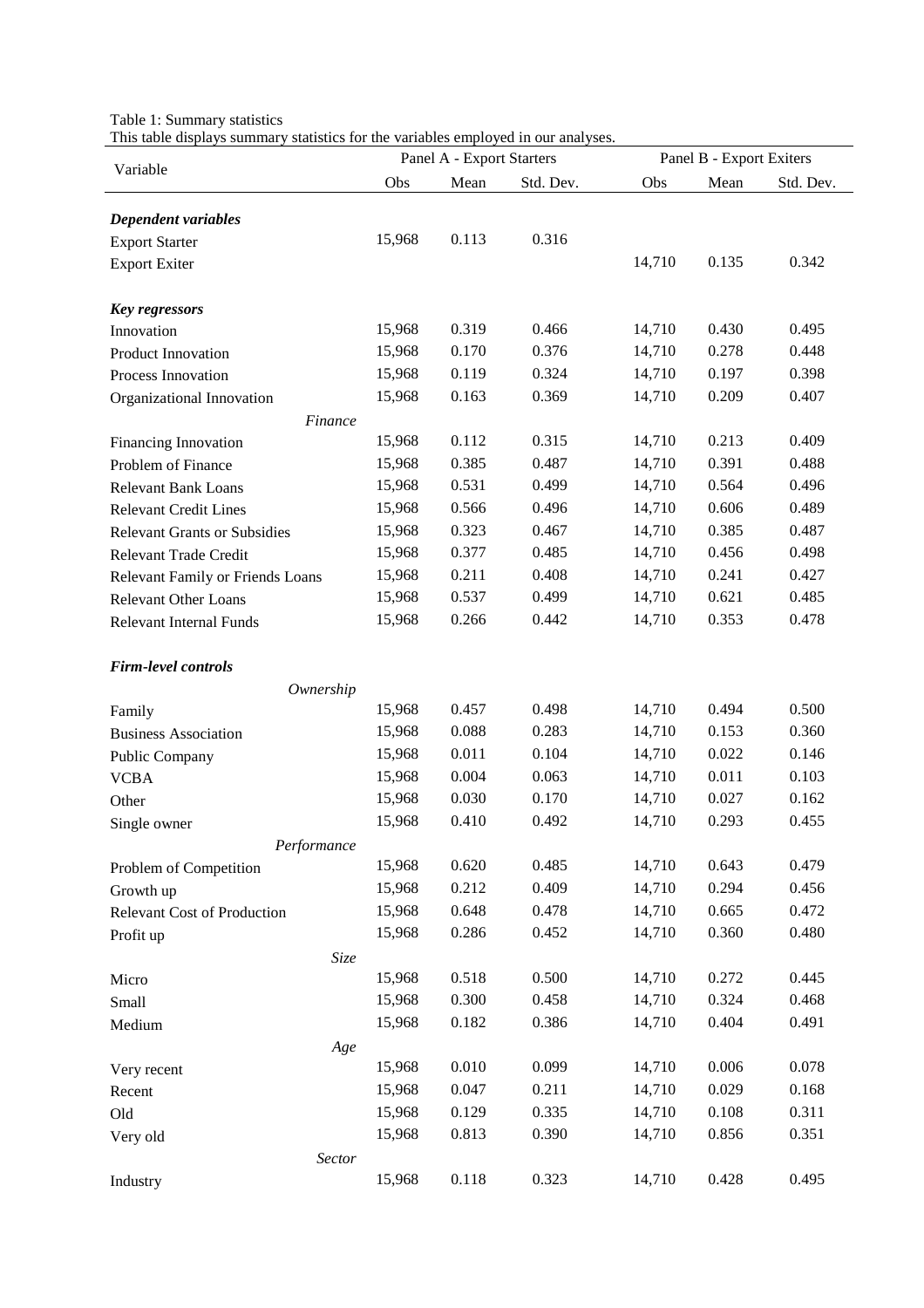### *DEAMS Research Paper 3/2018*

| Construction<br>Trade<br>Service               | 15.968<br>15.968<br>15.968 | 0.164<br>0.300<br>0.418 | 0.370<br>0.458<br>0.493 | 14.710<br>14.710<br>14.710 | 0.062<br>0.246<br>0.264 | 0.241<br>0.431<br>0.441 |
|------------------------------------------------|----------------------------|-------------------------|-------------------------|----------------------------|-------------------------|-------------------------|
| Country-level controls<br>Distance to Frontier | 15.968                     | 75.332                  | 3.838                   | 14.710                     | 75.343                  | 3.914                   |
| Credit to GDP                                  | 15.968                     | 91.364                  | 25.217                  | 14.710                     | 90.714                  | 25.633                  |

Source: ECB SAFE (waves 11-15).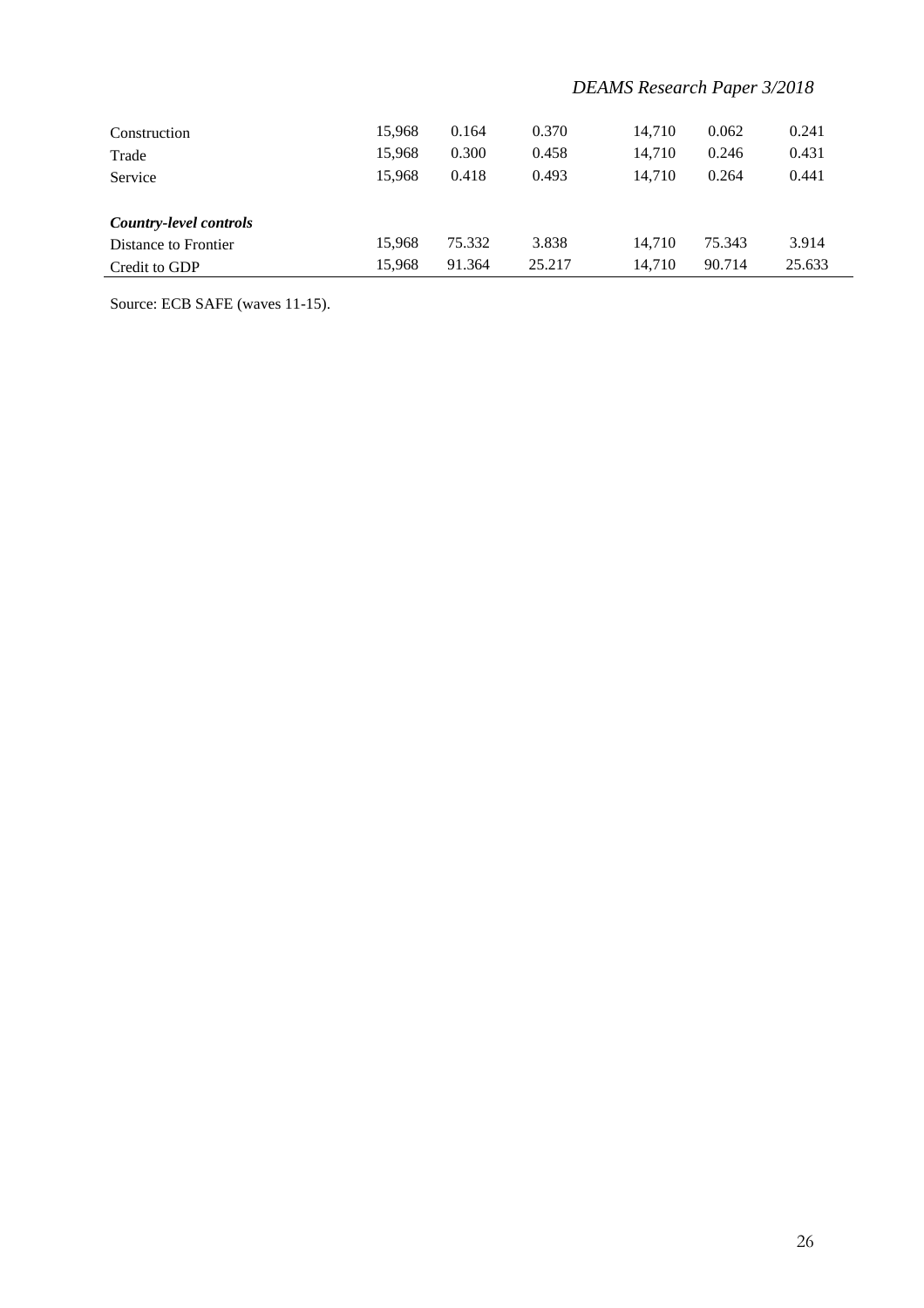|                                     | <b>STARTERS</b> |               |                       |               |               |               |               |               |
|-------------------------------------|-----------------|---------------|-----------------------|---------------|---------------|---------------|---------------|---------------|
| <b>VARIABLES</b>                    | (1)             | (2)           | (3)                   | (4)           | (5)           | (6)           | (7)           | (8)           |
|                                     |                 |               | Probit - coefficients |               |               | SYS-GMM       |               |               |
|                                     |                 |               |                       |               |               |               |               |               |
| <i>Innovation</i> <sub>it</sub>     | $0.117563**$    |               |                       |               | 0.009636      |               |               |               |
|                                     | (0.047416)      |               |                       |               | (0.009158)    |               |               |               |
| Product Innovationit                |                 | 0.139330***   |                       |               |               | $0.020382*$   |               |               |
|                                     |                 | (0.046601)    |                       |               |               | (0.011945)    |               |               |
| Process Innovationit                |                 |               | 0.151598***           |               |               |               | 0.000393      |               |
|                                     |                 |               | (0.053984)            |               |               |               | (0.013475)    |               |
| Organizational Innovationit         |                 |               |                       | 0.049011      |               |               |               | $-0.011824$   |
|                                     |                 |               |                       | (0.048697)    |               |               |               | (0.011488)    |
| Financeit                           |                 |               |                       |               |               |               |               |               |
| Financing Innovationit              | 0.270053***     | 0.259182***   | 0.270522***           | 0.282521***   | 0.025898**    | 0.030670***   | 0.025458**    | 0.027354**    |
|                                     | (0.045723)      | (0.046322)    | (0.045736)            | (0.044692)    | (0.011946)    | (0.011837)    | (0.011967)    | (0.012020)    |
| Problem of Financeit                | $-0.031071$     | $-0.030719$   | $-0.032348$           | $-0.032062$   | 0.005979      | 0.008054      | 0.004993      | 0.006277      |
|                                     | (0.030840)      | (0.030590)    | (0.030595)            | (0.030985)    | (0.009338)    | (0.009340)    | (0.009356)    | (0.009330)    |
| Relevant Bank Loansit               | $-0.005354$     | $-0.003398$   | $-0.004398$           | $-0.003358$   | 0.018355*     | 0.019666**    | $0.018465**$  | 0.019808**    |
|                                     | (0.020025)      | (0.020039)    | (0.019888)            | (0.019919)    | (0.009396)    | (0.009398)    | (0.009384)    | (0.009411)    |
| Relevant Credit Linesit             | $-0.002352$     | $-0.000329$   | 0.000951              | $-0.001154$   | $-0.000693$   | 0.001536      | $-0.000135$   | 0.000847      |
|                                     | (0.038490)      | (0.038180)    | (0.037206)            | (0.038144)    | (0.010105)    | (0.010128)    | (0.010139)    | (0.010116)    |
| Relevant Grants and Subsidiesit     | 0.069625**      | 0.069055**    | $0.066841*$           | $0.072012**$  | 0.002261      | 0.003080      | 0.001562      | 0.002722      |
|                                     | (0.035007)      | (0.034701)    | (0.034443)            | (0.034953)    | (0.009592)    | (0.009593)    | (0.009614)    | (0.009611)    |
| Relevant Trade Creditit             | 0.023847        | 0.022332      | 0.025139              | 0.023592      | $-0.023854**$ | $-0.023194**$ | $-0.023595**$ | $-0.024064**$ |
|                                     | (0.027715)      | (0.027412)    | (0.027348)            | (0.027805)    | (0.009841)    | (0.009836)    | (0.009852)    | (0.009845)    |
| Relevant Family and Friends Loansit | 0.022762        | 0.023127      | 0.024786              | 0.025649      | 0.006429      | 0.008868      | 0.006281      | 0.007965      |
|                                     | (0.042137)      | (0.042122)    | (0.042142)            | (0.041810)    | (0.011020)    | (0.011044)    | (0.011047)    | (0.011012)    |
| Relevant Other Loansit              | $0.064583*$     | 0.065094**    | $0.065674**$          | $0.066807**$  | $0.016222*$   | 0.017308*     | 0.016579*     | $0.016310*$   |
|                                     | (0.033294)      | (0.032551)    | (0.032899)            | (0.032294)    | (0.009725)    | (0.009728)    | (0.009723)    | (0.009731)    |
|                                     |                 |               |                       |               |               |               |               |               |
|                                     |                 |               |                       |               |               |               |               |               |
| Performance                         |                 |               |                       |               |               |               |               |               |
| Problem of Competitionit            | $-0.029816$     | $-0.028461$   | $-0.026915$           | $-0.028049$   | 0.004873      | 0.006120      | 0.006026      | 0.005076      |
|                                     | (0.040345)      | (0.040119)    | (0.039709)            | (0.039807)    | (0.009472)    | (0.009467)    | (0.009481)    | (0.009474)    |
| Growth upit                         | $0.076570**$    | 0.077593**    | 0.079902***           | 0.081085***   | 0.015151      | 0.018192*     | 0.015025      | 0.016331      |
|                                     | (0.031947)      | (0.031419)    | (0.030852)            | (0.031252)    | (0.010245)    | (0.010241)    | (0.010259)    | (0.010266)    |
| Relevant Cost of Productionit       | $-0.066116**$   | $-0.064470**$ | $-0.065185**$         | $-0.062692**$ | $-0.008488$   | $-0.008445$   | $-0.009311$   | $-0.008732$   |

### Table 2. Estimations of the probability to become an exporter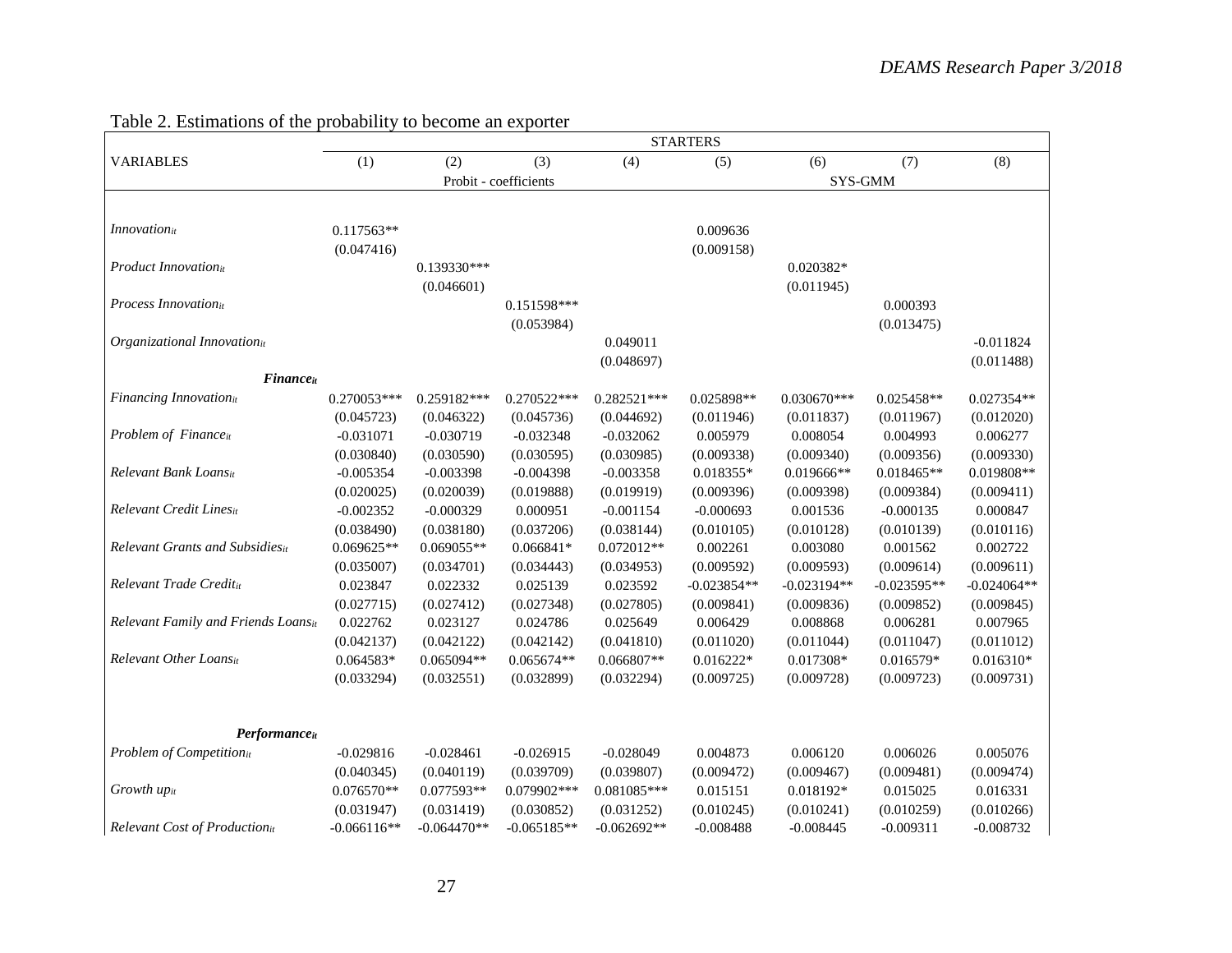|                               | (0.029846)  | (0.029553)  | (0.029553)    | (0.030066)   | (0.009135)   | (0.009129)   | (0.009139)   | (0.009142)   |
|-------------------------------|-------------|-------------|---------------|--------------|--------------|--------------|--------------|--------------|
| Profit upit                   | 0.043600*   | 0.044606*   | $0.042612*$   | $0.047640**$ | $-0.002086$  | 0.000074     | $-0.002782$  | $-0.001745$  |
|                               | (0.024268)  | (0.024377)  | (0.024675)    | (0.024007)   | (0.009536)   | (0.009523)   | (0.009536)   | (0.009561)   |
|                               |             |             |               |              |              |              |              |              |
| <b>Ownershipit</b>            |             |             |               |              |              |              |              |              |
| Familyit                      | 0.007296    | 0.008121    | 0.008559      | 0.008021     | $-0.018809$  | $-0.015859$  | $-0.017886$  | $-0.018325$  |
|                               | (0.031584)  | (0.031387)  | (0.031710)    | (0.031649)   | (0.018763)   | (0.018785)   | (0.018752)   | (0.018762)   |
| <b>Business</b> associationit | $-0.033742$ | $-0.030621$ | $-0.029312$   | $-0.034174$  | $-0.045228*$ | $-0.047857*$ | $-0.041092*$ | $-0.047338*$ |
|                               | (0.049834)  | (0.048349)  | (0.048382)    | (0.049287)   | (0.024540)   | (0.024506)   | (0.024506)   | (0.024534)   |
| Public company <sub>it</sub>  | 0.061182    | 0.051325    | 0.065857      | 0.058446     | $-0.024410$  | $-0.020718$  | $-0.023026$  | $-0.020062$  |
|                               | (0.136346)  | (0.135575)  | (0.135881)    | (0.135808)   | (0.054272)   | (0.054295)   | (0.054383)   | (0.054323)   |
| <b>VCBA</b> it                | 0.381499**  | 0.374990**  | 0.394394**    | 0.390218**   | 0.031948     | 0.033418     | 0.035749     | 0.031930     |
|                               | (0.162407)  | (0.162520)  | (0.166995)    | (0.165245)   | (0.064361)   | (0.064275)   | (0.064373)   | (0.064413)   |
| Otherit                       | $-0.104464$ | $-0.103701$ | $-0.103147$   | $-0.107425$  | $-0.004648$  | $-0.012569$  | $-0.004807$  | $-0.009992$  |
|                               | (0.095183)  | (0.094098)  | (0.094107)    | (0.093463)   | (0.041233)   | (0.041200)   | (0.041188)   | (0.041303)   |
| Distance to frontierjt        | 0.056339*** | 0.055668*** | $0.056164***$ | 0.055989***  | 0.023997***  | 0.019965**   | 0.024825***  | $0.020615**$ |
|                               | (0.010348)  | (0.010147)  | (0.010306)    | (0.010310)   | (0.008486)   | (0.008279)   | (0.008528)   | (0.008020)   |
| Credit to $GDP_{jt}$          | 0.001872    | 0.001876    | 0.002043      | 0.002006     | 0.000551     | $-0.000102$  | 0.001590     | 0.000803     |
|                               | (0.002453)  | (0.002453)  | (0.002470)    | (0.002469)   | (0.002637)   | (0.002625)   | (0.002574)   | (0.002632)   |
| $Z_{it}$                      |             |             |               |              |              |              |              |              |
| Size dummies                  | Yes         | Yes         | Yes           | Yes          | Yes          | Yes          | Yes          | Yes          |
| Age dummies                   | Yes         | Yes         | Yes           | Yes          | Yes          | Yes          | Yes          | Yes          |
|                               | Yes         | Yes         | Yes           | Yes          | Yes          | Yes          | Yes          |              |
| Industry dummies              |             |             |               |              |              |              |              | Yes          |
| $M_{jt}$                      |             |             |               |              |              |              |              |              |
| Country dummies               | Yes         | Yes         | Yes           | Yes          | Yes          | Yes          | Yes          | Yes          |
| Wave dummies                  | Yes         | Yes         | Yes           | Yes          | Yes          | Yes          | Yes          | Yes          |
|                               |             |             |               |              |              |              |              |              |
| Observations                  | 15,968      | 15,968      | 15,968        | 15,968       | 15,968       | 15,968       | 15,968       | 15,968       |
| Number of firms               | 9,855       | 9,855       | 9,855         | 9,855        | 9,855        | 9,855        | 9,855        | 9,855        |
| Sargan (p-value)              |             |             |               |              | 0.000        | 0.000        | 0.000        | 0.000        |
| $AR(1)$ p-value               |             |             |               |              | 0.000        | 0.000        | 0.000        | 0.000        |
| $AR(2)$ p-value               |             |             |               |              | 0.944        | 0.968        | 0.913        | 0.905        |

Source: ECB SAFE (waves 11-15).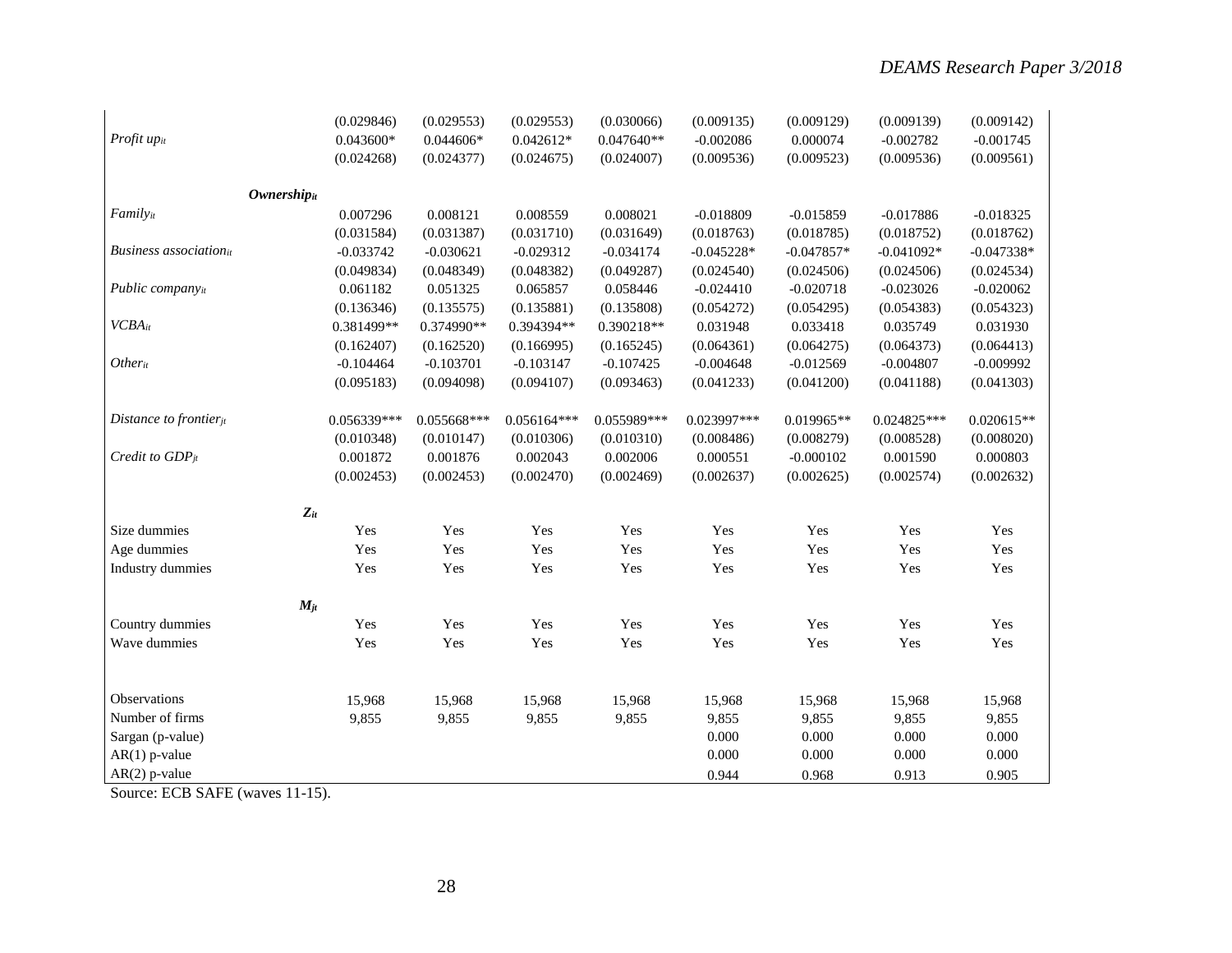|                                         | <b>EXITERS</b> |                |                       |                |                |                |                |                 |
|-----------------------------------------|----------------|----------------|-----------------------|----------------|----------------|----------------|----------------|-----------------|
| <b>VARIABLES</b>                        | (1)            | (2)            | (3)                   | (4)            | (5)            | (6)            | (7)            | (8)             |
|                                         |                |                | Probit - coefficients |                |                |                | SYS-GMM        |                 |
|                                         |                |                |                       |                |                |                |                |                 |
| $In novation_{it}$                      | $-0.193449***$ |                |                       |                | $-0.013527**$  |                |                |                 |
|                                         | (0.074975)     |                |                       |                | (0.005303)     |                |                |                 |
| <b>Product Innovation</b> <sub>it</sub> |                | $-0.230444**$  |                       |                |                | $-0.027115***$ |                |                 |
|                                         |                | (0.089504)     |                       |                |                | (0.006320)     |                |                 |
| Process Innovationit                    |                |                | $-0.120716$           |                |                |                | $-0.016503**$  |                 |
|                                         |                |                | (0.090824)            |                |                |                | (0.006912)     |                 |
| Organizational Innovationit             |                |                |                       | $-0.126605**$  |                |                |                | $-0.024434***$  |
|                                         |                |                |                       | (0.064222)     |                |                |                | (0.006633)      |
| <b>Finance</b> <sub>it</sub>            |                |                |                       |                |                |                |                |                 |
| Financing Innovation <sub>it</sub>      | $-0.493643***$ | $-0.479465***$ | $-0.506205***$        | $-0.508816***$ | $-0.047679***$ | $-0.049686***$ | $-0.042013***$ | $-0.039756***$  |
|                                         | (0.085796)     | (0.087018)     | (0.082258)            | (0.084586)     | (0.006621)     | (0.006535)     | (0.006643)     | (0.006694)      |
| Problem of Financeit                    | 0.021109       | 0.019006       | 0.018559              | 0.019798       | $-0.011287*$   | $-0.011595*$   | $-0.007092$    | $-0.007121$     |
|                                         | (0.074072)     | (0.073811)     | (0.074053)            | (0.072205)     | (0.006708)     | (0.006714)     | (0.006722)     | (0.006714)      |
| Relevant Bank Loansit                   | 0.114721       | 0.114631       | 0.117611              | 0.115641       | $-0.002997$    | $-0.001177$    | $-0.001716$    | $-0.002019$     |
|                                         | (0.101625)     | (0.100676)     | (0.099745)            | (0.100242)     | (0.006587)     | (0.006590)     | (0.006577)     | (0.006591)      |
| Relevant Credit Lineit                  | $-0.211589***$ | $-0.213412***$ | $-0.211766***$        | $-0.210943***$ | $-0.016868**$  | $-0.015116**$  | $-0.013502*$   | $-0.014072**$   |
|                                         | (0.057682)     | (0.057313)     | (0.057340)            | (0.057774)     | (0.007101)     | (0.007105)     | (0.007108)     | (0.007109)      |
| Relevant Grants and Subsidiesit         | 0.023958       | 0.024902       | 0.021719              | 0.021847       | 0.001404       | $-0.000330$    | 0.002458       | 0.002858        |
|                                         | (0.068611)     | (0.067269)     | (0.067537)            | (0.067729)     | (0.006450)     | (0.006445)     | (0.006437)     | (0.006456)      |
| Relevant Trade Creditit                 | $-0.183488**$  | $-0.182435**$  | $-0.185732**$         | $-0.184158**$  | 0.007784       | 0.005790       | 0.009058       | 0.008368        |
|                                         | (0.091720)     | (0.091559)     | (0.090274)            | (0.091055)     | (0.006574)     | (0.006566)     | (0.006574)     | (0.006579)      |
| Relevant Family and Friends Loansit     | $-0.290412***$ | $-0.290422***$ | $-0.289030***$        | $-0.286547***$ | $-0.048412***$ | $-0.046786***$ | $-0.045293***$ | $-0.045660***$  |
|                                         | (0.082193)     | (0.082060)     | (0.081973)            | (0.081510)     | (0.007418)     | (0.007424)     | (0.007425)     | (0.007405)      |
| Relevant Other Loansit                  | $-0.106991$    | $-0.110648$    | $-0.109574$           | $-0.108888$    | 0.003961       | 0.006266       | 0.006305       | 0.006677        |
|                                         | (0.076647)     | (0.075361)     | (0.076551)            | (0.076044)     | (0.006779)     | (0.006788)     | (0.006779)     | (0.006779)      |
|                                         |                |                |                       |                |                |                |                |                 |
| <b>Performance</b> <sub>it</sub>        |                |                |                       |                |                |                |                |                 |
| Problem of Competitionit                | $-0.049094$    | $-0.048276$    | $-0.051189$           | $-0.048878$    | $-0.038375***$ | $-0.039036***$ | $-0.039512***$ | $-0.040660$ *** |
|                                         | (0.064507)     | (0.063951)     | (0.064643)            | (0.064847)     | (0.006420)     | (0.006427)     | (0.006414)     | (0.006427)      |
| Growth upit                             | $-0.067538$    | $-0.067089$    | $-0.070517$           | $-0.068691$    | $-0.011789*$   | $-0.010496$    | $-0.009370$    | $-0.007895$     |
|                                         | (0.055185)     | (0.054881)     | (0.054236)            | (0.055084)     | (0.006515)     | (0.006522)     | (0.006506)     | (0.006524)      |
| <b>Relevant Cost of Pproduction</b> it  | 0.045431       | 0.044130       | 0.045758              | 0.046055       | $-0.012320**$  | $-0.010340*$   | $-0.012032*$   | $-0.011034*$    |
|                                         | (0.104775)     | (0.104804)     | (0.103026)            | (0.104475)     | (0.006215)     | (0.006220)     | (0.006202)     | (0.006224)      |

### Table 3. Estimations of the probability to stop exporting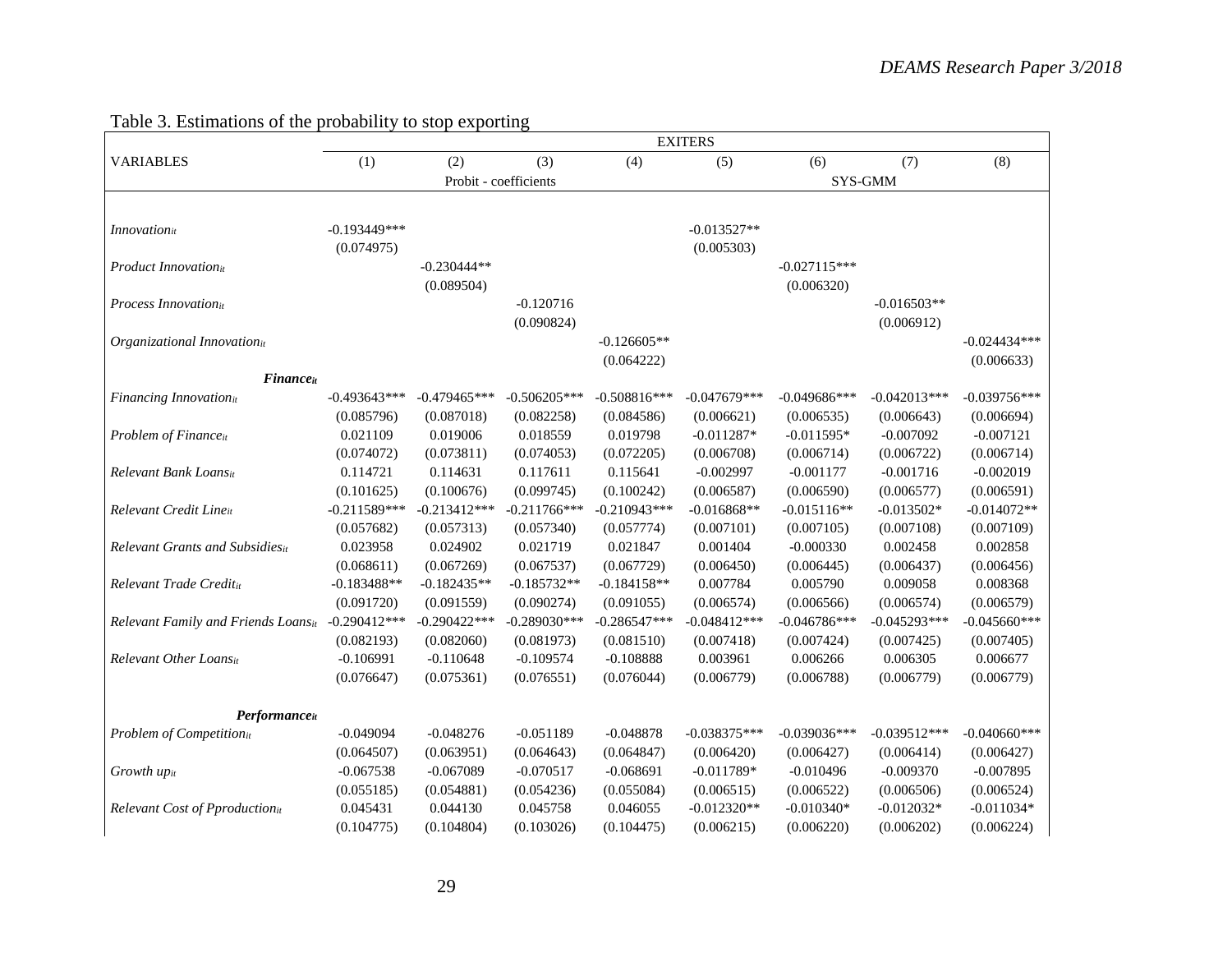| Profit upit                   |                                | $-0.157066**$<br>(0.070527) | $-0.156597**$<br>(0.069650)  | $-0.159553**$<br>(0.069387) | $-0.160464**$<br>(0.070012) | $-0.006061$<br>(0.005879)    | $-0.005485$<br>(0.005886) | $-0.006492$<br>(0.005876) | $-0.006174$<br>(0.005882) |
|-------------------------------|--------------------------------|-----------------------------|------------------------------|-----------------------------|-----------------------------|------------------------------|---------------------------|---------------------------|---------------------------|
|                               |                                |                             |                              |                             |                             |                              |                           |                           |                           |
|                               | <b>Ownership</b> <sub>it</sub> | $-0.216697***$              |                              | $-0.215107***$              | $-0.216772***$              |                              | $-0.011528$               | $-0.016169$               |                           |
| Familyit                      |                                | (0.076413)                  | $-0.218462***$<br>(0.076638) | (0.076069)                  | (0.076660)                  | $-0.007235$                  | (0.014005)                | (0.013974)                | $-0.012576$<br>(0.013926) |
| <b>Business</b> associationit |                                | $-0.570342***$              | $-0.569371***$               | $-0.562908***$              | $-0.562070***$              | (0.013984)<br>$-0.079244***$ | $-0.079766$ ***           | $-0.088425***$            | $-0.082321***$            |
|                               |                                | (0.131639)                  | (0.130564)                   | (0.130364)                  | (0.131341)                  | (0.015866)                   | (0.015887)                | (0.015881)                | (0.015846)                |
| Public companyit              |                                | $-0.334884$                 | $-0.322575$                  | $-0.339007$                 | $-0.337696$                 | $-0.059466$                  | $-0.047066$               | $-0.066374*$              | $-0.052181$               |
|                               |                                | (0.286518)                  | (0.289640)                   | (0.285429)                  | (0.288351)                  | (0.036631)                   | (0.036646)                | (0.036662)                | (0.036671)                |
| <b>VCBA</b> it                |                                | $-0.561134$                 | $-0.562990$                  | $-0.560427$                 | $-0.544642$                 | $-0.238557***$               | $-0.244160***$            | $-0.222807***$            | $-0.219158***$            |
|                               |                                | (0.346874)                  | (0.347353)                   | (0.346886)                  | (0.347872)                  | (0.053107)                   | (0.052997)                | (0.053053)                | (0.053062)                |
| Otherit                       |                                | $-0.145155$                 | $-0.131106$                  | $-0.136627$                 | $-0.137466$                 | $-0.012788$                  | $-0.010931$               | $-0.027853$               | $-0.017470$               |
|                               |                                | (0.242058)                  | (0.240241)                   | (0.238561)                  | (0.239716)                  | (0.026779)                   | (0.026797)                | (0.026812)                | (0.026769)                |
| Distance to frontierit        |                                | $-0.046949$                 | $-0.046029$                  | $-0.046067$                 | $-0.046506$                 | 0.001844                     | 0.003157                  | 0.000955                  | 0.000295                  |
|                               |                                | (0.030940)                  | (0.030249)                   | (0.029848)                  | (0.030335)                  | (0.004748)                   | (0.004737)                | (0.004765)                | (0.004753)                |
| Credit to $GDP_{it}$          |                                | 0.002294                    | 0.002347                     | 0.002061                    | 0.002282                    | 0.003289*                    | 0.003469**                | $0.003413**$              | $0.005153***$             |
|                               |                                |                             |                              |                             |                             | (0.001690)                   | (0.001699)                | (0.001678)                | (0.001677)                |
|                               | $Z_{it}$                       |                             |                              |                             |                             |                              |                           |                           |                           |
| Size dummies                  |                                | Yes                         | Yes                          | Yes                         | Yes                         | Yes                          | Yes                       | Yes                       | Yes                       |
| Age dummies                   |                                | Yes                         | Yes                          | Yes                         | Yes                         | Yes                          | Yes                       | Yes                       | Yes                       |
| Industry dummies              |                                | Yes                         | Yes                          | Yes                         | Yes                         | Yes                          | Yes                       | Yes                       | Yes                       |
|                               | $M_{jt}$                       |                             |                              |                             |                             |                              |                           |                           |                           |
| Country dummies               |                                | Yes                         | Yes                          | Yes                         | Yes                         | Yes                          | Yes                       | Yes                       | Yes                       |
| Wave dummies                  |                                | Yes                         | Yes                          | Yes                         | Yes                         | Yes                          | Yes                       | Yes                       | Yes                       |
|                               |                                |                             |                              |                             |                             |                              |                           |                           |                           |
| Observations                  |                                | 14,710                      | 14,710                       | 14,710                      | 14,710                      | 14,710                       | 14,710                    | 14,710                    | 14,710                    |
| Number of firms               |                                | 8,874                       | 8,874                        | 8,874                       | 8,874                       | 8,874                        | 8,874                     | 8,874                     | 8,874                     |
| Sargan (p-value)              |                                |                             |                              |                             |                             | 0.000                        | 0.000                     | 0.000                     | 0.000                     |
| $AR(1)$ p-value               |                                |                             |                              |                             |                             | 0.00378                      | 0.00416                   | 0.00609                   | 0.00609                   |
| $AR(2)$ p-value               |                                |                             |                              |                             |                             | 0.375                        | 0.334                     | 0.449                     | 0.542                     |

Source: ECB SAFE (waves 11-15).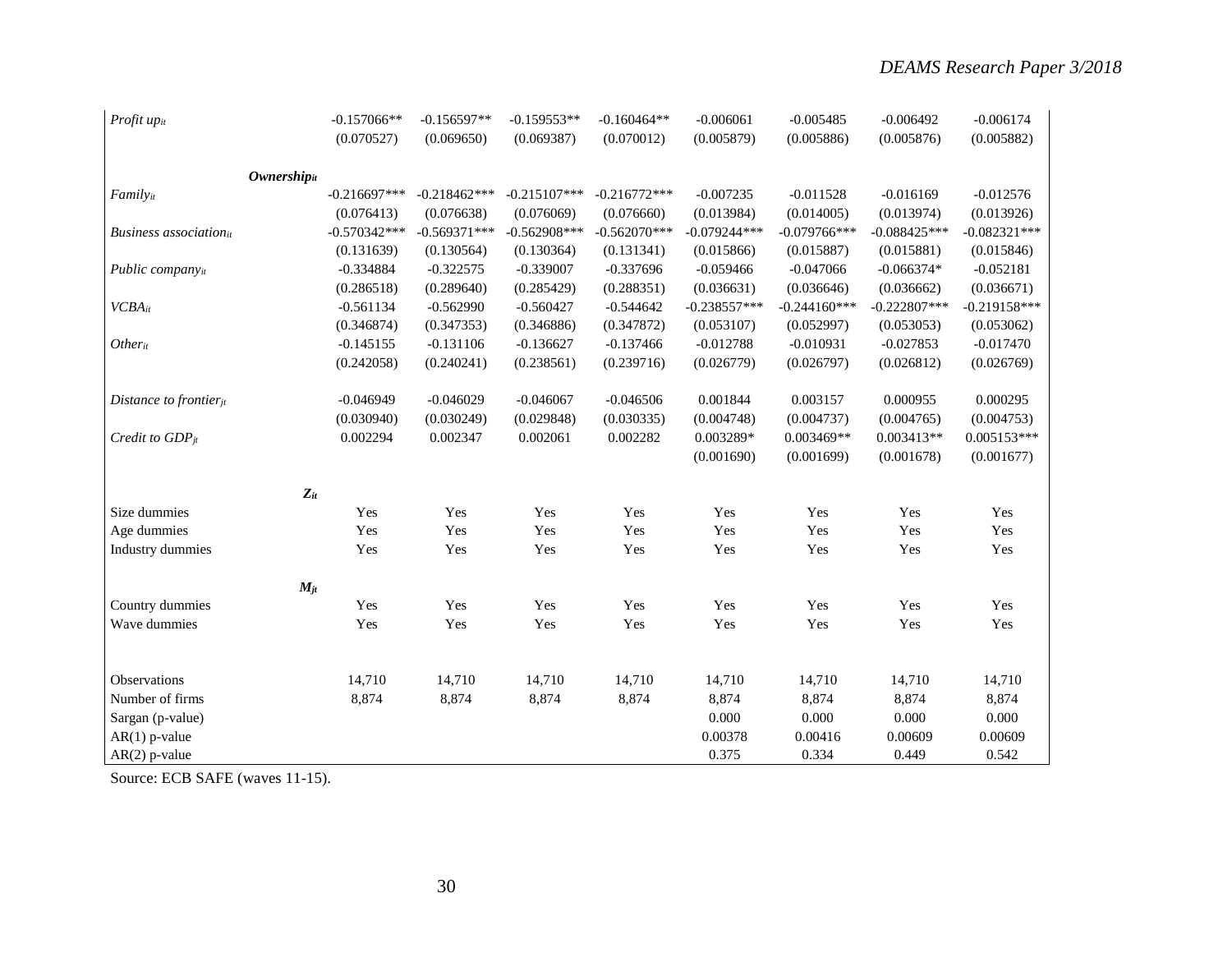|                                         |               |               | <b>STARTERS</b>                |             | <b>EXITERS</b> |                |                                |                |  |
|-----------------------------------------|---------------|---------------|--------------------------------|-------------|----------------|----------------|--------------------------------|----------------|--|
| <b>VARIABLES</b>                        | (1)           | (2)           | (3)                            | (4)         | (5)            | (6)            | (7)                            | (8)            |  |
|                                         |               |               | Panel A) Probit - coefficients |             |                |                | Panel B) Probit - coefficients |                |  |
|                                         |               |               |                                |             |                |                |                                |                |  |
| $In novation_{it}$                      | $0.210108***$ |               |                                |             | $-0.377730$    |                |                                |                |  |
|                                         | (0.060216)    |               |                                |             | (0.312811)     |                |                                |                |  |
| Product Innovationit                    |               | $0.165643***$ |                                |             |                | $-0.332745*$   |                                |                |  |
|                                         |               | (0.056034)    |                                |             |                | (0.190642)     |                                |                |  |
| Process Innovationit                    |               |               | $0.264966***$                  |             |                |                | $-0.220950$                    |                |  |
|                                         |               |               | (0.067941)                     |             |                |                | (0.220675)                     |                |  |
| Organizational Innovationit             |               |               |                                | 0.129493*   |                |                |                                | $-0.383519$    |  |
|                                         |               |               |                                | (0.068142)  |                |                |                                | (0.255165)     |  |
| Financeit                               |               |               |                                |             |                |                |                                |                |  |
| Financing Innovationit                  | $0.352586***$ | 0.348325***   | 0.354005***                    | 0.368044*** | $-0.973291***$ | $-0.942432***$ | $-0.966706***$                 | $-0.983731***$ |  |
|                                         | (0.062436)    | (0.063151)    | (0.063562)                     | (0.061600)  | (0.310411)     | (0.177706)     | (0.173451)                     | (0.264932)     |  |
| Problem of Financeit                    | 0.008928      | 0.011737      | 0.009620                       | 0.008288    | 0.072496       | 0.069759       | 0.067085                       | 0.082116       |  |
|                                         | (0.056851)    | (0.056250)    | (0.056011)                     | (0.056029)  | (0.135173)     | (0.130392)     | (0.129619)                     | (0.134243)     |  |
| Relevant Bank Loansit                   | 0.036626      | 0.042207      | 0.042817                       | 0.041493    | $-0.098514$    | $-0.093841$    | $-0.086904$                    | $-0.097619$    |  |
|                                         | (0.041695)    | (0.041598)    | (0.041795)                     | (0.042205)  | (0.179479)     | (0.153419)     | (0.152361)                     | (0.172136)     |  |
| Relevant Credit Lineit                  | 0.023108      | 0.025492      | 0.030716                       | 0.025081    | $-0.196034$    | $-0.187741$    | $-0.188634$                    | $-0.206145$    |  |
|                                         | (0.065192)    | (0.065045)    | (0.063276)                     | (0.064507)  | (0.167801)     | (0.147270)     | (0.147780)                     | (0.164815)     |  |
| <b>Relevant Grants and Subsidies</b> it | 0.014643      | 0.011724      | 0.008311                       | 0.017945    | 0.254438       | 0.242645       | 0.240000                       | 0.255973       |  |
|                                         | (0.041344)    | (0.042744)    | (0.040859)                     | (0.041937)  | (0.198664)     | (0.160888)     | (0.161355)                     | (0.192305)     |  |
| Relevant Trade Creditit                 | 0.048070      | 0.045004      | 0.050172                       | 0.046817    | $-0.432889***$ | $-0.426728***$ | $-0.431569***$                 | $-0.438410***$ |  |
|                                         | (0.034988)    | (0.033647)    | (0.033515)                     | (0.034987)  | (0.151740)     | (0.126523)     | (0.125405)                     | (0.147050)     |  |
| Relevant Family and Friends Loansit     | $-0.045315$   | $-0.042907$   | $-0.044655$                    | $-0.043032$ | $-0.451913*$   | $-0.429436**$  | $-0.423511**$                  | $-0.430598*$   |  |
|                                         | (0.060567)    | (0.059689)    | (0.058159)                     | (0.058923)  | (0.268375)     | (0.188791)     | (0.187127)                     | (0.223984)     |  |
| Relevant Other Loansit                  | 0.031857      | 0.034403      | 0.030185                       | 0.032467    | $-0.182840*$   | $-0.189464*$   | $-0.186787*$                   | $-0.184523*$   |  |
|                                         | (0.045464)    | (0.044908)    | (0.045066)                     | (0.044994)  | (0.105692)     | (0.105906)     | (0.107503)                     | (0.105854)     |  |
|                                         |               |               |                                |             |                |                |                                |                |  |
| $Performance_{it}$                      |               |               |                                |             |                |                |                                |                |  |
| Problem of Competitionit                | $-0.083438$   | $-0.077596$   | $-0.076752$                    | $-0.078472$ | 0.014862       | 0.006311       | 0.009906                       | 0.009868       |  |
|                                         | (0.066121)    | (0.064524)    | (0.065161)                     | (0.064784)  | (0.154364)     | (0.135399)     | (0.134810)                     | (0.149302)     |  |
| Growth up <sub>it</sub>                 | 0.088632**    | $0.092208**$  | 0.093632**                     | 0.091693**  | 0.115778       | 0.097834       | 0.101132                       | 0.108629       |  |
|                                         | (0.044515)    | (0.044727)    | (0.043824)                     | (0.044697)  | (0.221714)     | (0.228238)     | (0.225102)                     | (0.227858)     |  |
| Relevant Cost of Productionit           | $-0.047303$   | $-0.043358$   | $-0.047923$                    | $-0.044316$ | 0.366689*      | 0.354884**     | 0.351473**                     | 0.368729*      |  |

### Table 4. Estimations of the probability to start and to stop exporting for micro-sized SMEs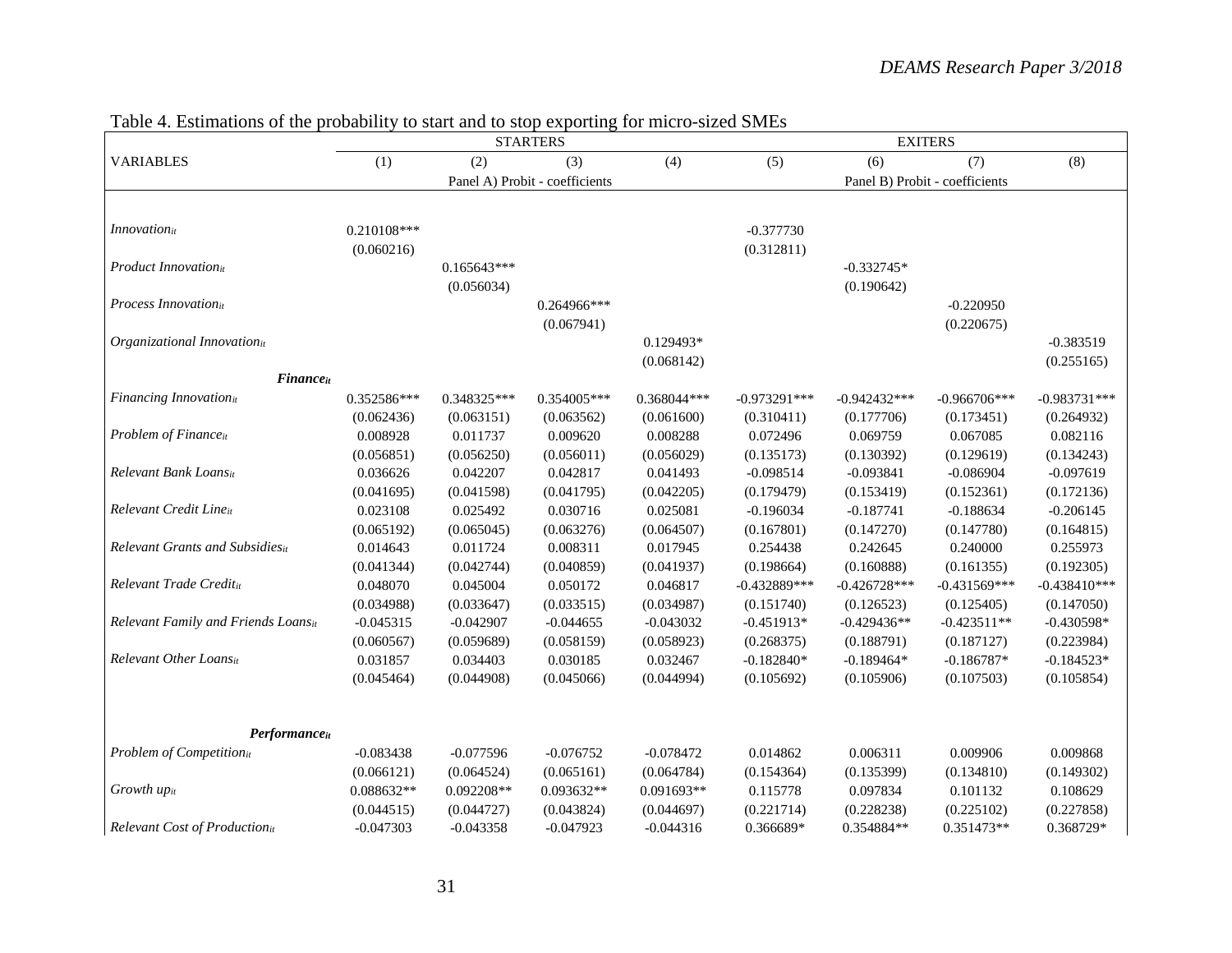|                               | (0.051301)        | (0.051500)  | (0.051480)  | (0.051638)  | (0.211107)   | (0.176908)    | (0.174937)    | (0.201142)    |
|-------------------------------|-------------------|-------------|-------------|-------------|--------------|---------------|---------------|---------------|
| Profit upit                   | 0.078006          | 0.080380    | 0.072116    | 0.086815    | $-0.076462$  | $-0.083189$   | $-0.087101$   | $-0.091438$   |
|                               | (0.054645)        | (0.054804)  | (0.056886)  | (0.054200)  | (0.142012)   | (0.136888)    | (0.137835)    | (0.142252)    |
|                               |                   |             |             |             |              |               |               |               |
|                               | Ownershipit       |             |             |             |              |               |               |               |
| Familyit                      | $-0.013654$       | $-0.013738$ | $-0.010724$ | $-0.012857$ | $-0.269267*$ | $-0.260319*$  | $-0.256771*$  | $-0.268364*$  |
|                               | (0.047351)        | (0.047017)  | (0.047492)  | (0.047207)  | (0.145757)   | (0.155766)    | (0.154341)    | (0.150270)    |
| <b>Business</b> associationit | 0.037161          | 0.033873    | 0.041088    | 0.028288    | $-1.112899*$ | $-1.059968**$ | $-1.047432**$ | $-1.086189**$ |
|                               | (0.091552)        | (0.090253)  | (0.090111)  | (0.090156)  | (0.604067)   | (0.448059)    | (0.455808)    | (0.524934)    |
| Public companyit              | 0.075128          | 0.058353    | 0.084369    | 0.062324    | $-1.019850$  | $-0.929037$   | $-0.960352$   | $-1.003360$   |
|                               | (0.347502)        | (0.339282)  | (0.328668)  | (0.340163)  | (1.443934)   | (1.360784)    | (1.339495)    | (1.427843)    |
| $VCBA_{it}$                   | 0.408290          | 0.400342    | 0.455151    | 0.435755    | 0.768770     | 0.764538      | 0.762146      | 0.764074      |
|                               | (0.375161)        | (0.370012)  | (0.385805)  | (0.390192)  | (1.503271)   | (1.365794)    | (1.377807)    | (1.447192)    |
| Otherit                       | 0.078127          | 0.073055    | 0.072613    | 0.072995    | $-0.269260$  | $-0.237000$   | $-0.245633$   | $-0.258924$   |
|                               | (0.215413)        | (0.215812)  | (0.213545)  | (0.216639)  | (0.589270)   | (0.559801)    | (0.557695)    | (0.571455)    |
| Distance to frontier $it$     | 0.039397***       | 0.039544*** | 0.040635*** | 0.039968*** | $-0.090770$  | $-0.088389$   | $-0.088155$   | $-0.090726$   |
|                               | (0.012605)        | (0.012645)  | (0.012311)  | (0.012777)  | (0.075593)   | (0.068058)    | (0.066837)    | (0.071348)    |
| Credit to $GDP_{it}$          | 0.002069          | 0.002409    | 0.003045    | 0.002603    | 0.025296     | 0.023942      | 0.023964      | 0.024783      |
|                               | (0.004330)        | (0.004215)  | (0.004154)  | (0.004200)  | (0.019340)   | (0.016117)    | (0.016313)    | (0.018449)    |
|                               | $\mathbf{Z}_{it}$ |             |             |             |              |               |               |               |
| Size dummies                  | Yes               | Yes         | Yes         | Yes         | Yes          | Yes           | Yes           | Yes           |
| Age dummies                   | Yes               | Yes         | Yes         | Yes         | Yes          | Yes           | Yes           | Yes           |
| Industry dummies              | Yes               | Yes         | Yes         | Yes         | Yes          | Yes           | Yes           | Yes           |
|                               | $M_{jt}$          |             |             |             |              |               |               |               |
| Country dummies               | Yes               | Yes         | Yes         | Yes         | Yes          | Yes           | Yes           | Yes           |
| Wave dummies                  | Yes               | Yes         | Yes         | Yes         | Yes          | Yes           | Yes           | Yes           |
|                               |                   |             |             |             |              |               |               |               |
| Observations                  | 8,260             | 8,260       | 8,260       | 8,260       | 4,006        | 4,006         | 4,006         | 4,006         |
| Number of firms               | 5,297             | 5,297       | 5,297       | 5,297       | 2,726        | 2,726         | 2,726         | 2,726         |
|                               |                   |             |             |             |              |               |               |               |

Source: ECB SAFE (waves 11-15).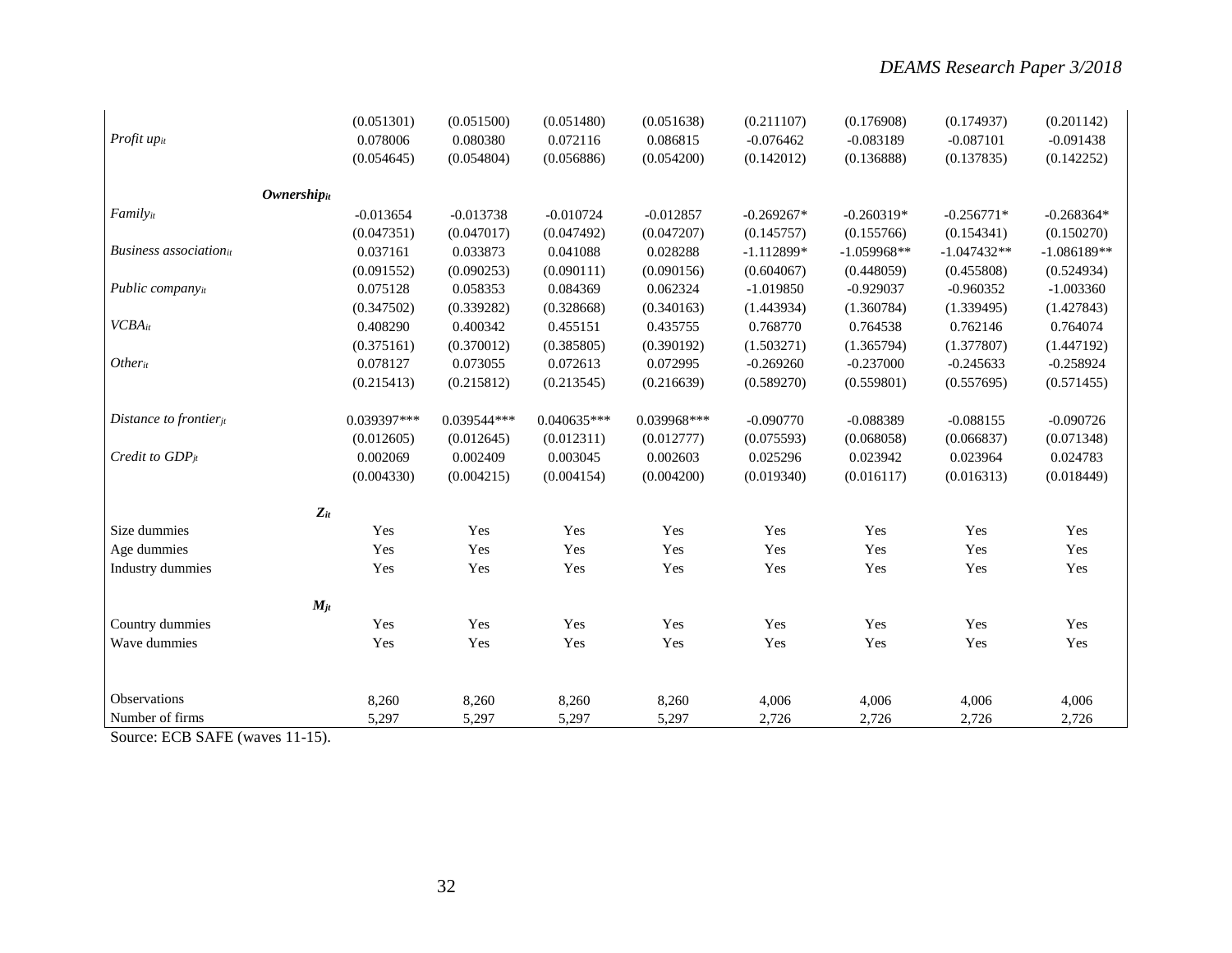## APPENDIX A

# **Table A1: Variable descriptions and sources**

This table shows descriptions and sources of the variables included in our models.

| Variables                           | Description                                                                                                                                                                                              | Source           |
|-------------------------------------|----------------------------------------------------------------------------------------------------------------------------------------------------------------------------------------------------------|------------------|
|                                     |                                                                                                                                                                                                          |                  |
| <b>Dependent variables</b>          |                                                                                                                                                                                                          |                  |
| <b>Export Starter</b>               | Dummy variable equal to 1 if the firm declares to be exporting at time t and non-exporting at time t-1, and equal to zero when the firm declares ECB: SAFE<br>to have never exported.                    |                  |
| <b>Export Exiter</b>                | Dummy variable equal to 1 if the firm declares to be non-exporting at time t and exporting at time t-1, and equal to zero when the firm declares ECB: SAFE<br>to have always exported.                   |                  |
| <b>Key regressors</b>               |                                                                                                                                                                                                          |                  |
| Innovation                          | Dummy variable equal to 1 if the firm declares to have undertaken product, process and/or organizational innovation, and zero otherwise.                                                                 | ECB: SAFE        |
| <b>Product Innovation</b>           | Dummy variable equal to 1 if firms declare to have undertaken product innovation, and 0 otherwise.                                                                                                       | <b>ECB: SAFE</b> |
| <b>Process Innovation</b>           | Dummy variable equal to 1 if firms declare to have undertaken process innovation, and 0 otherwise.                                                                                                       | <b>ECB: SAFE</b> |
| Organizational Innovation           | Dummy variable equal to 1 if firms declare to have undertaken organizational innovation, and 0 otherwise.                                                                                                | <b>ECB: SAFE</b> |
| <b>Finance</b>                      |                                                                                                                                                                                                          |                  |
| <b>Financing Innovation</b>         | Dummy variable equal to 1 if the firm use their obtained financing to develop or launch new products and services, and 0 otherwise.                                                                      | <b>ECB: SAFE</b> |
| Problem of Finance                  | Dummy variable equal to 1 if the access to finance represents a relevant problem for the firm, and 0 otherwise.                                                                                          | <b>ECB: SAFE</b> |
| <b>Relevant Bank Loans</b>          | Dummy variable equal to 1 if bank loans are relevant for the firm, and 0 otherwise.                                                                                                                      | <b>ECB: SAFE</b> |
| <b>Relevant Credit Lines</b>        | Dummy variable equal to 1 if credit lines are relevant for the firm, and 0 otherwise.                                                                                                                    | <b>ECB: SAFE</b> |
| <b>Relevant Grants or Subsidies</b> | Dummy variable equal to 1 if grants or subsidies are relevant for the firm, and 0 otherwise.                                                                                                             | <b>ECB: SAFE</b> |
| <b>Relevant Trade Credit</b>        | Dummy variable equal to 1 if trade credit financing is relevant for the firm, and 0 otherwise.                                                                                                           | <b>ECB: SAFE</b> |
| Relevant Family or Friends Loans    | Dummy variable equal to 1 if loans from family or friends are relevant for the firm, and 0 otherwise.                                                                                                    | <b>ECB: SAFE</b> |
| <b>Relevant Other Loans</b>         | Dummy variable equal to 1 if a residual category of loans not included above is relevant for the firm, and 0 otherwise.                                                                                  | <b>ECB: SAFE</b> |
| <b>Firm-level controls</b>          |                                                                                                                                                                                                          |                  |
| Ownership                           |                                                                                                                                                                                                          |                  |
| Family                              | Dummy variable equal to 1 if the owner is a family or an entrepreneur, and 0 otherwise.                                                                                                                  | <b>ECB: SAFE</b> |
| <b>Business Association</b>         | Dummy variable equal to 1 if the owner is another enterprise or business associates, and 0 otherwise.                                                                                                    | <b>ECB: SAFE</b> |
| <b>Public Company</b>               | Dummy variable equal to 1 if the owner is a public company, and 0 otherwise.                                                                                                                             | <b>ECB: SAFE</b> |
| <b>VCBA</b>                         | Dummy variable equal to 1 if the owner belongs to the categories of venture capitalists or business angels, and 0 otherwise.                                                                             | <b>ECB: SAFE</b> |
| Other                               | Dummy variable equal to 1 if the owner belongs to a residual category not mentioned above, and 0 otherwise.                                                                                              | <b>ECB: SAFE</b> |
| Performance                         |                                                                                                                                                                                                          |                  |
| Problem of Competition              | Dummy equal to 1 if the firm reports that the "problem of competition" - either due to external market conditions or an internal loss in firm<br>efficiency - has become more relevant, and 0 otherwise. | <b>ECB: SAFE</b> |
| Growth up                           | Dummy equal to 1 if the firm declares that the number of its employees has increased, and 0 otherwise.                                                                                                   | <b>ECB: SAFE</b> |
| <b>Relevant Cost of Production</b>  | Dummy equal to 1 if the company states that the cost of production turned into a major obstacle, and 0 otherwise.                                                                                        | <b>ECB: SAFE</b> |